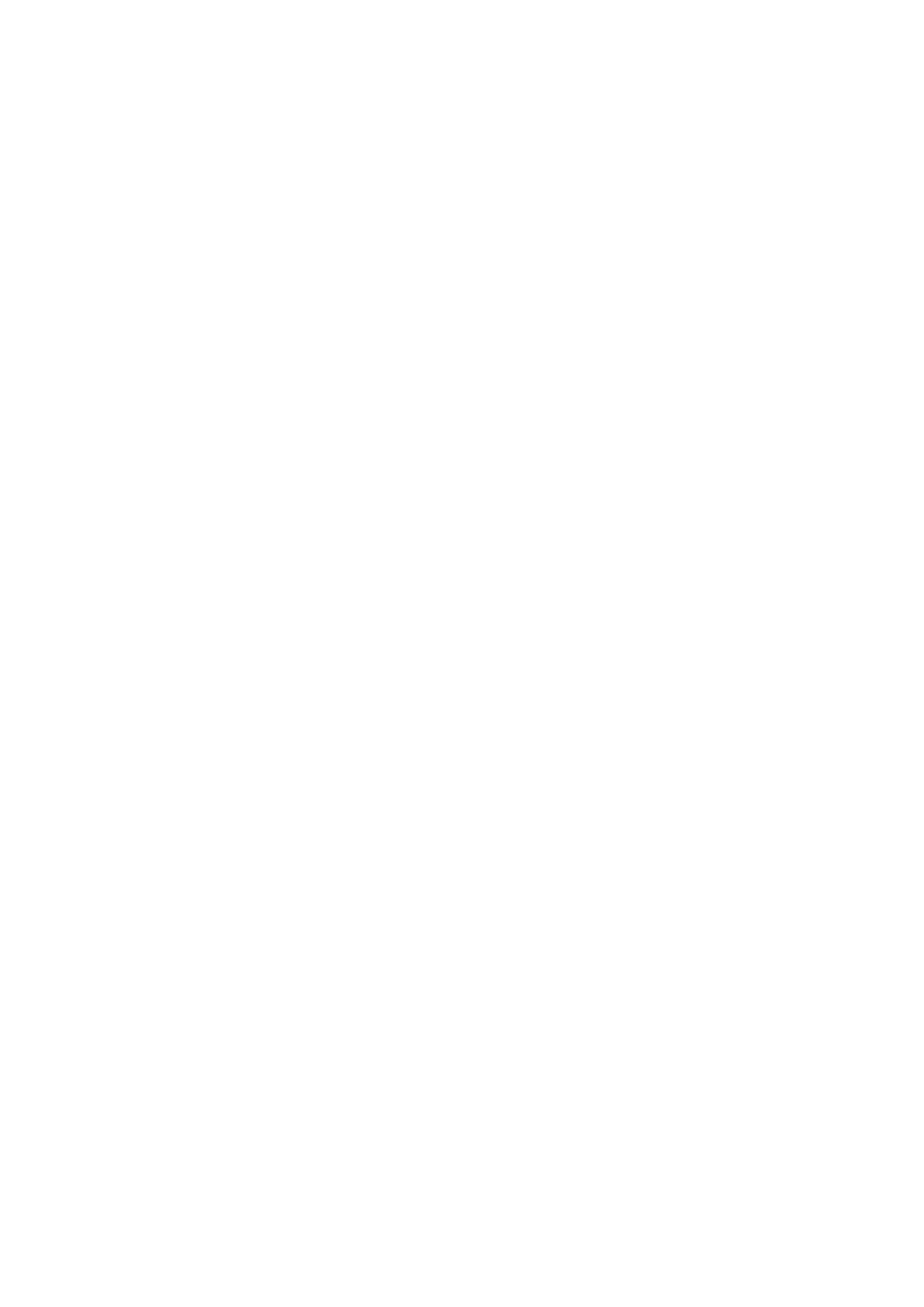# **Table of Contents**

| 1              |                                                                            |  |
|----------------|----------------------------------------------------------------------------|--|
| A              |                                                                            |  |
| A.1            |                                                                            |  |
| A.2            |                                                                            |  |
| A.3            |                                                                            |  |
| A.4            |                                                                            |  |
| A.5            |                                                                            |  |
| B              |                                                                            |  |
| B.1            |                                                                            |  |
| B.2            |                                                                            |  |
| B.3            | Risk management system including the own risk and solvency assessment 13   |  |
| B.4            |                                                                            |  |
| B.5            |                                                                            |  |
| B.6            |                                                                            |  |
| B.7            |                                                                            |  |
| B.8            |                                                                            |  |
| C              |                                                                            |  |
| C.1            |                                                                            |  |
| C <sub>2</sub> |                                                                            |  |
| C <sub>3</sub> |                                                                            |  |
| C.4            |                                                                            |  |
| C.5            |                                                                            |  |
| C.6            |                                                                            |  |
| C.7            |                                                                            |  |
| D              |                                                                            |  |
| D.1            |                                                                            |  |
| D.2            |                                                                            |  |
| D.3            |                                                                            |  |
| D.4            |                                                                            |  |
| D.5            |                                                                            |  |
| Е              |                                                                            |  |
| E.1            |                                                                            |  |
| E.2            | Solvency and Capital Requirement and Minimum Capital Requirement 36        |  |
| F.3            | Use of the duration-based equity risk sub-module in the calculation of the |  |
| E.4            | Differences between the standard formula and any internal model used 37    |  |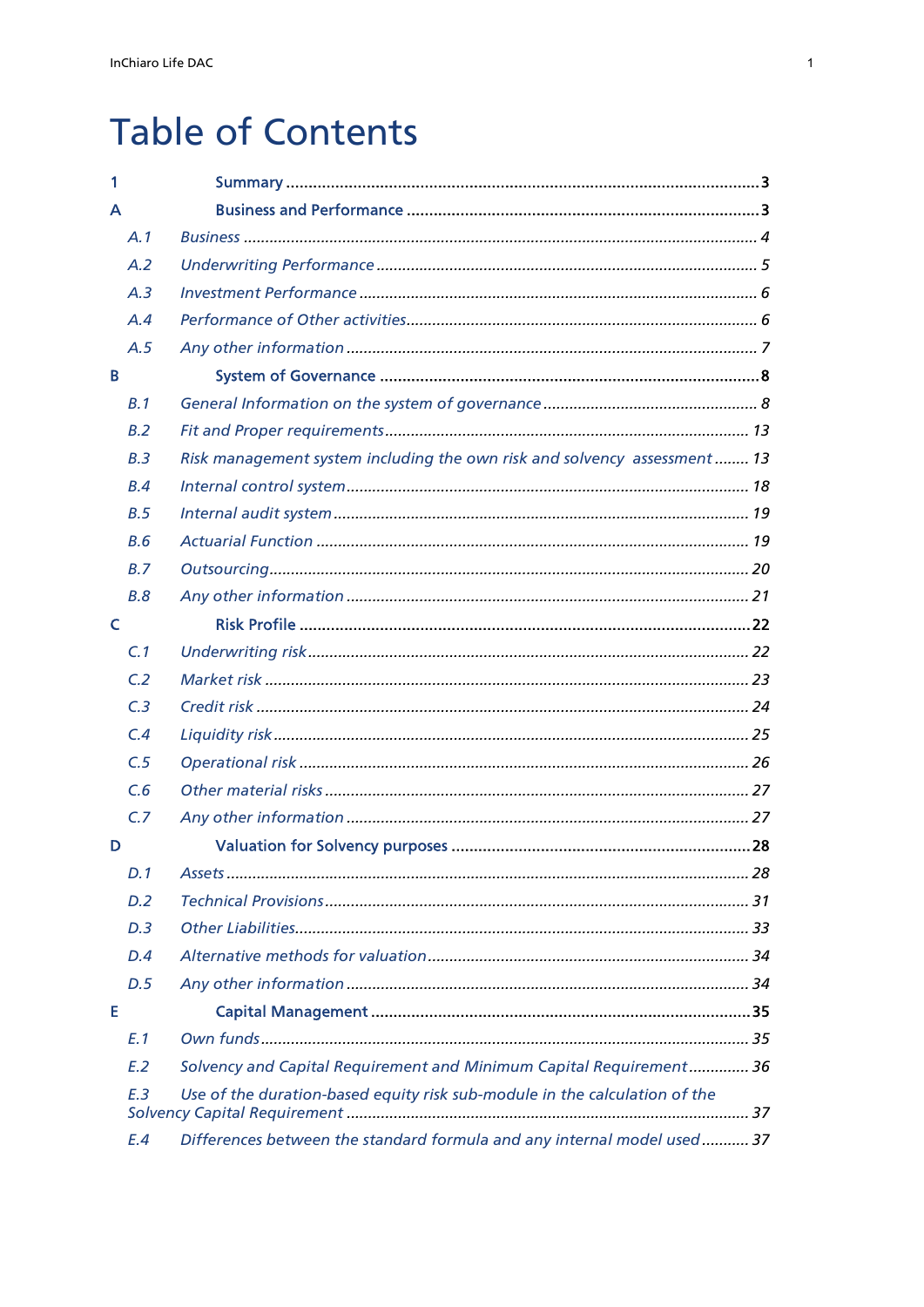|    |     | E.5 Non-compliance with the Minimum Capital Requirement and non-compliance |  |
|----|-----|----------------------------------------------------------------------------|--|
| F. |     |                                                                            |  |
|    | F.1 |                                                                            |  |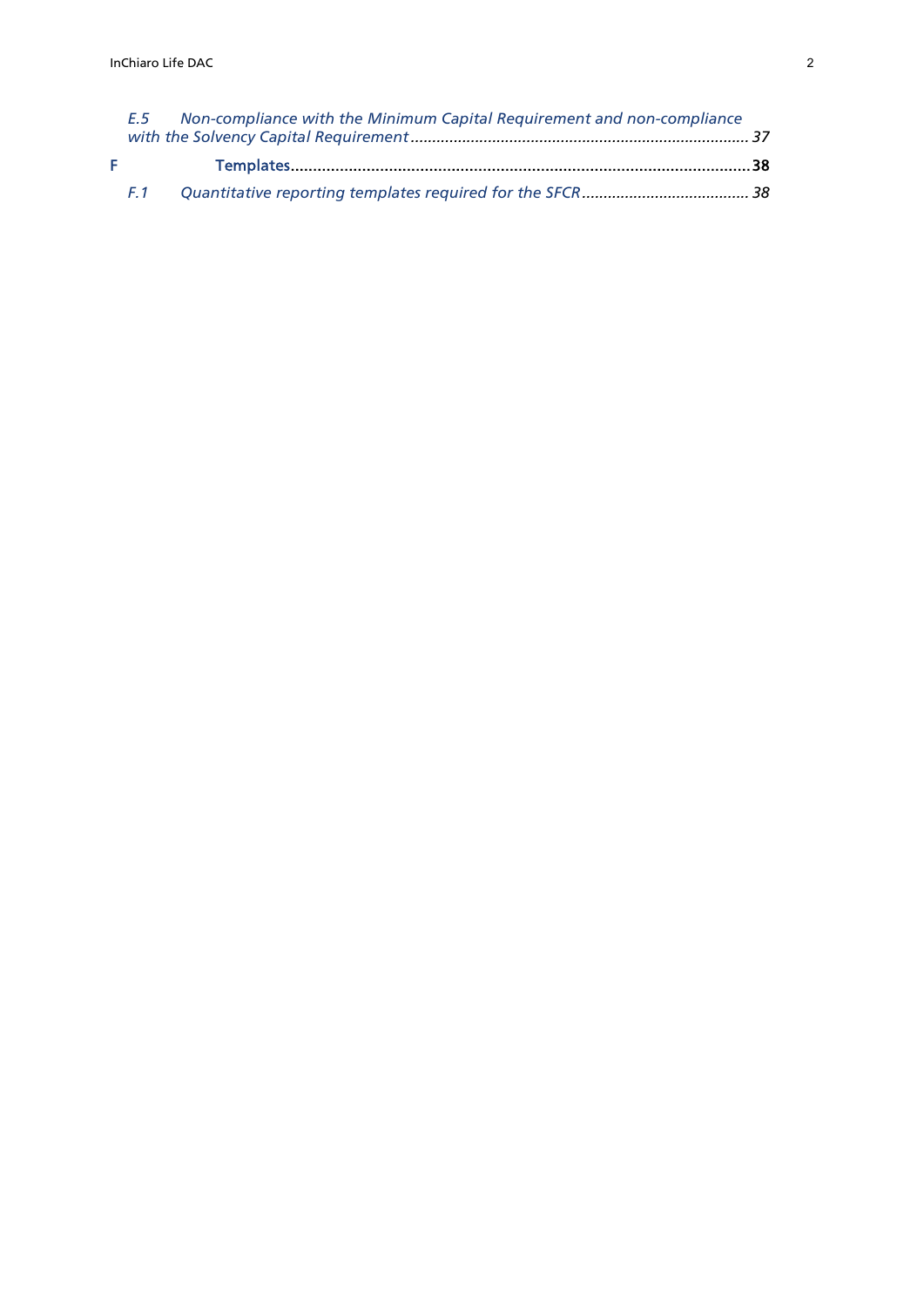# 1 Summary

The EU wide Solvency II regulatory regime for Insurance Companies came into force with effect from 1 January 2016. The Solvency II regime requires public disclosure arrangements to be put in place by all insurers which need to be published on the Company's public website. The Solvency and Financial Condition Report ("SFCR") is required to be published by InChiaro Life DAC ('the Company') as part of the Solvency II regime. This report relates to the year ended 31 December 2020.

This report covers the Business and Performance of the Company, its System of Governance, Risk Profile, Valuation for Solvency Purposes and Capital Management. The ultimate administrative body that has the responsibility for all of these matters is the Company's Board of Directors, with the help of various governance and control functions that it has put in place to monitor and manage the business.

InChiaro Life is an insurance undertaking, incorporated in Ireland, which sells single premium unitlinked products in the Italian market with the SPL (Sella Personal Life) product and the MWL (Multi Wealth Life) product. The policy term is open-ended and policies are available on a single life basis only. InChiaro Life DAC is a wholly owned subsidiary of HDI Assicurazioni SpA which is part of the global insurance group Talanx AG.

Its products are primarily distributed through the Banca Sella Group Network. InChiaro Life has not established a branch in Italy, choosing instead to transact its business under the freedom of services provisions of the Third EU Life Directive.

No material changes have been made to the business, system of governance, risk profile, valuation for solvency purposes or capital management over the reporting period.

The COVID-19 pandemic has caused widespread uncertainty during 2020; this can be considered a significant change in risk profile for the insurance industry as a whole. The Management and Directors do not believe that there was any effect of COVID-19 on the business during 2020. From an operational point of view, all staff moved successfully to home working in early March 2020.

The Company's financial year runs to 31 December each year and it reports its results in Euro.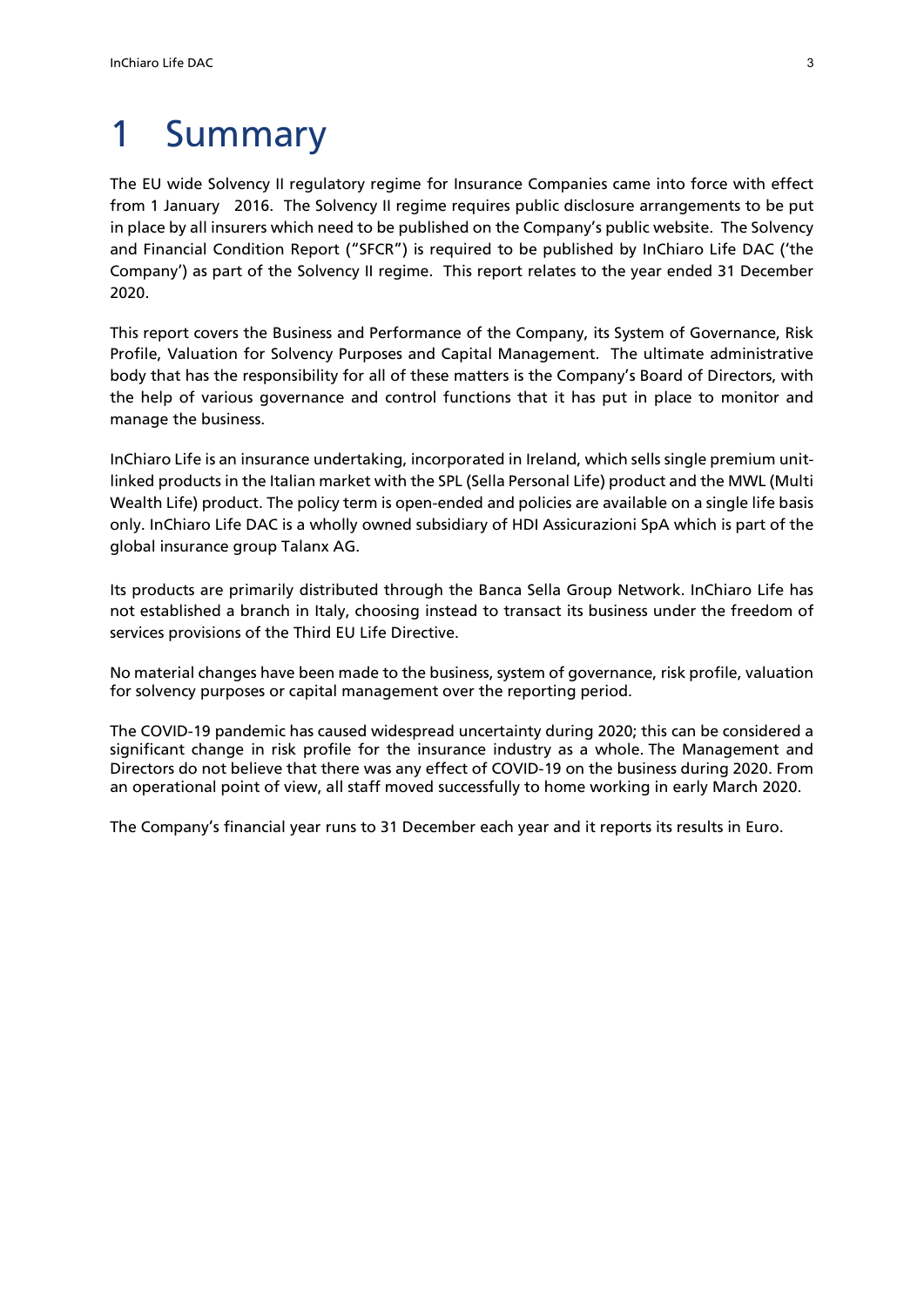# A Business and Performance

# A.1 Business

# A.1.1 Name and Legal form of the undertaking

InChiaro Life DAC ("the Company", "InChiaro Life") is an insurance undertaking, incorporated in Ireland, which sells single premium unit-linked products. The Company's operating address and registered office is:

Pembroke Hall 38/39 Baggot Street Lower Dublin 2 Ireland

# A.1.2 Name of the Supervisory Authority responsible for the financial supervision of the undertaking and group

The supervisory authority responsible for InChiaro Life is Central Bank of Ireland (CBI). The CBI can be contacted at:

Central Bank of Ireland New Wapping Street North Wall Quay Dublin1

The supervisory authority responsible for HDI Assicurazioni Spa is IVASS and can be contacted at:

IVASS Istituto per la Vigilanza sulle Assicurazioni via del Quirinale 21 00187 Roma Italy

The supervisory authority responsible for Talanx AG Group is BaFin and can be contacted at:

Bundesanstalt für Finanzdienstleistungsaufsicht (Federal Supervisory Authority for the Financial Services Sector) Graurheindorfer Str. 108 53117 Bonn Germany

# A.1.3 Name and contact details of the external auditor of the undertaking

The external auditor is PricewaterhouseCoopers. The address is:

PricewaterhouseCoopers One Spencer Dock North Wall Quay Dublin 1 Ireland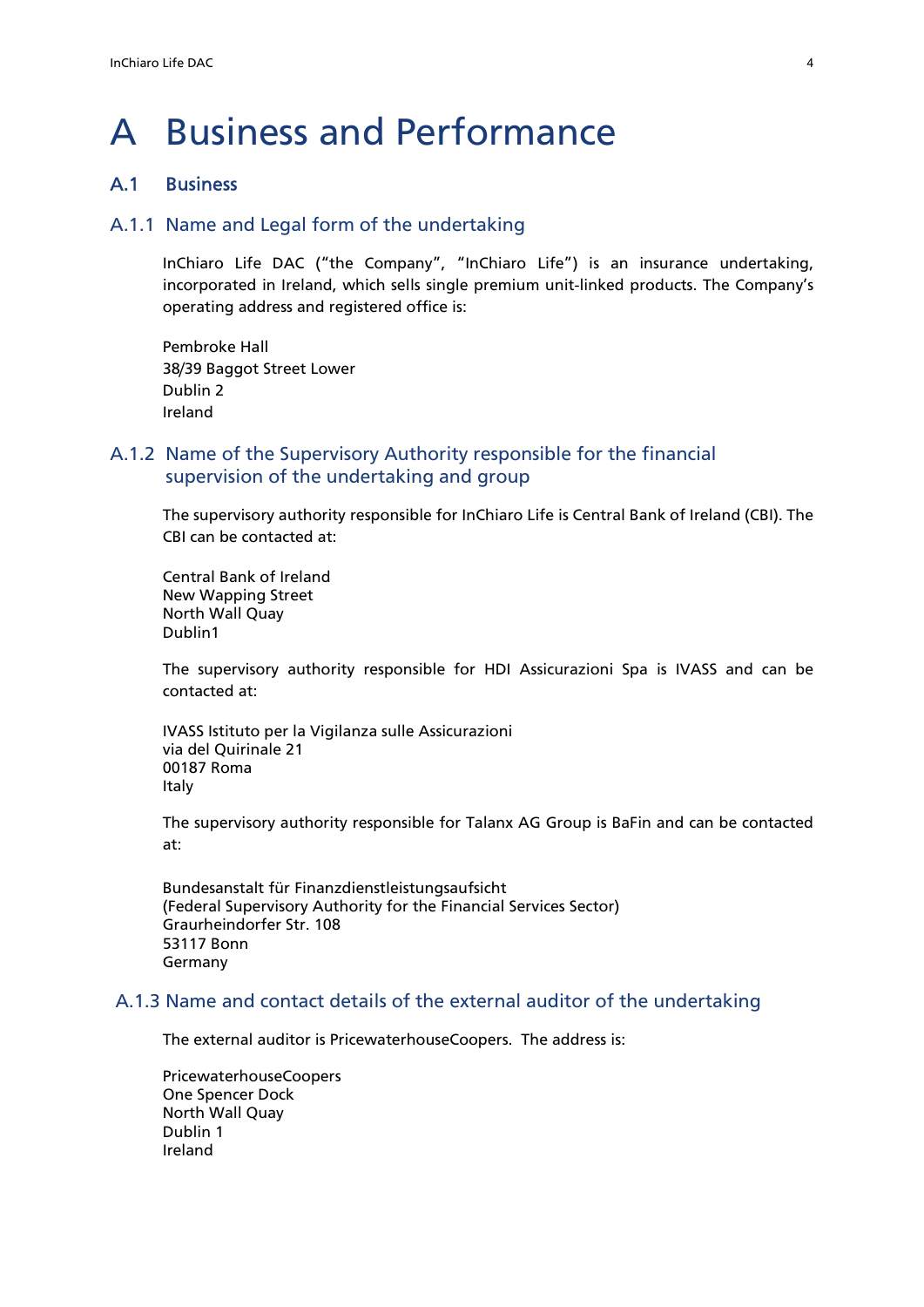#### A.1.4 Description of the holders of qualifying holdings in the undertaking

InChiaro Life is a wholly owned subsidiary of HDI Assicurazioni SpA which is owned for its majority by HDI International AG which is part of the global insurance group Talanx AG.

HDI Assicurazioni Group is based in Italy and provides life and non-life insurance products and services.

Talanx AG is the third largest insurer in Germany and the Group operates with subsidiaries and branches on five continents and through cooperations is active in more than 150 countries.

#### A.1.5 Legal structure of the group

The largest shareholder of Talanx AG, with a stake of 79%, is HDI VaG (HDI Haftpflichtverband der Deutschen Industrie VaG) a mutual insurance company. The remaining 21% of shares are in the free float.

# A.1.6 Material lines of business and material geographical areas where it carries out business

InChiaro Life is a life assurance company writing long term insurance business. The principle activity of the Company is the promotion and sale of unit-linked assurance policies in the Italian market. The Company is also authorised to transact business in Germany, Austria and Luxembourg.

For Solvency II purposes, the Company's line of business is classified as life indexed-linked and unit-linked insurance. Currently all of the Company's business is transacted in Italy.

# A.1.7 Significant business or other events that have occurred over the reporting period that have had a material impact on the undertaking

No significant events occurred in year 2020 that have had a material impact on InChiaro Life. The COVID-19 pandemic did not negatively impact the new business or claims experience throughout the year and the Company continued to provide a full service to policyholders at all times.

# A.2 Underwriting Performance

The Company prepares its financial statements on an IFRS basis. Therefore the underwriting performance information provided in this section is on an IFRS basis.

The IFRS profit after tax for the financial year ended 31 December 2020 amounted to €504k (2019: €433k).

Gross written premiums for the financial year were €131.0 million (2019: €85.3 million). This figure included €81.9 million (2019: €71.3 million) as new business and €49.1 million (2019: €14.0 million) as top-up premiums. Claims paid to policyholders and beneficiaries amounted to €57.0 million (2019: €46.8 million).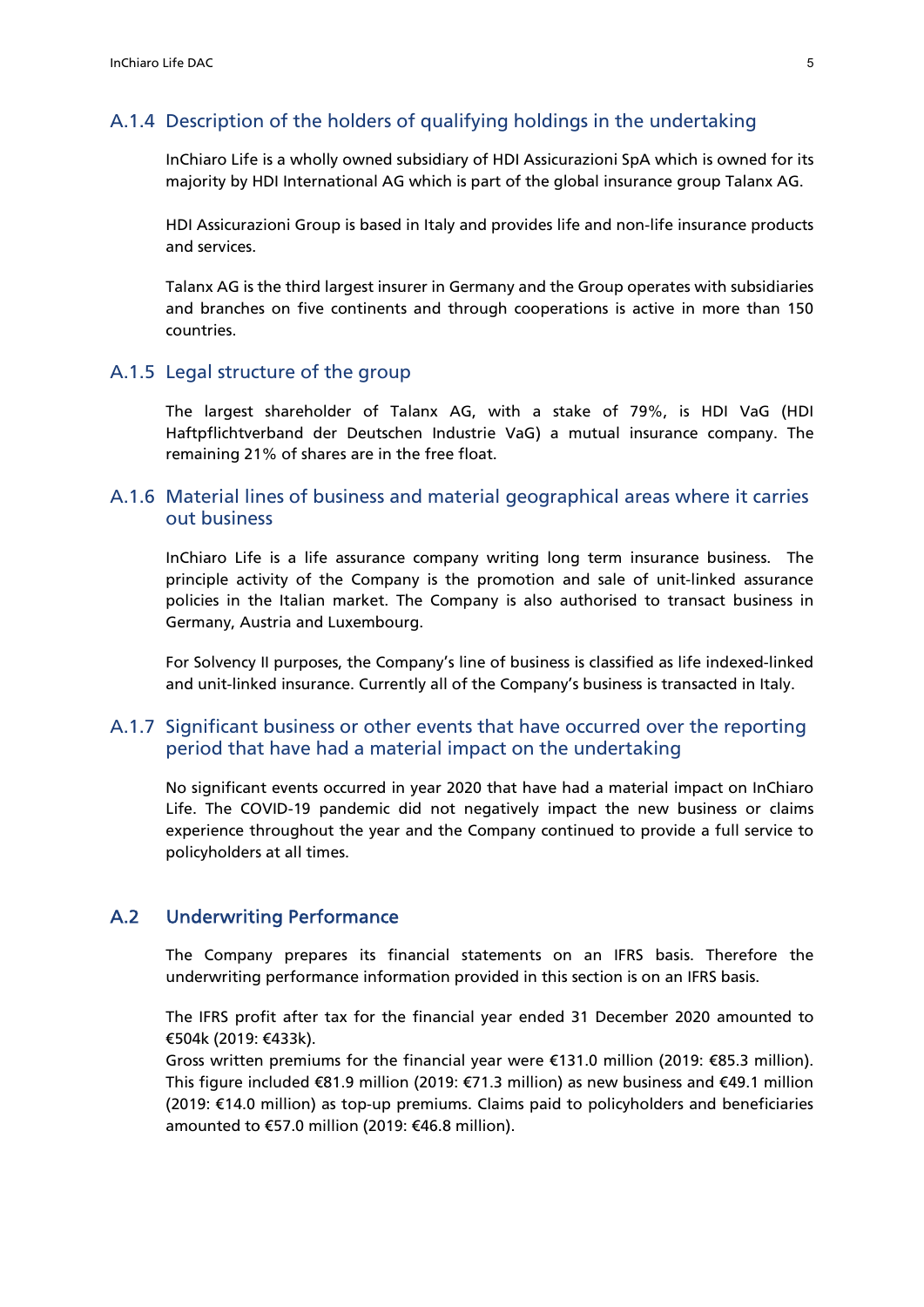The total number of contracts in force as at 31 December 2020 was 598 (2019: 483).

### A.3 Investment Performance

#### A.3.1 Income and expenses arising from investments by asset class

The assets invested in by the company fall into the following categories:

#### Unit Linked Assets €711m (2019: €614m)

The assets held in respect of unit-linked contracts represent the policyholder unit funds. The unit-linked assets are invested in accordance with the investment strategy chosen by each individual policyholder. The assets in which policyholders invest include direct investment in corporate bonds, government bonds, cash, equities and collective investment undertakings.

The unit linked policies are valued by reference to the value of the unit linked assets held within the unit linked funds. The performance of the policies is therefore directly linked to the performance of the underlying unit linked assets.

The net investment returns on the unit linked assets in 2020 was a gain of  $\epsilon$ 32m ( $\epsilon$ 51m gain in 2019). The fund management fees per annum range from 0.1% to 0.75% of funds under management, after allowing for the deduction of investment related fees.

#### Cash and cash equivalents €6.9m (2019: €3.3m)

Bank deposits are held for €4.2m with Banca Sella and €2.7m with Banca Patrimoni Sella.

#### Government bonds €3.2m (2019: €5.1m)

The company has €3.2 million invested in an Italian Government Bond which matures in 2025. The fixed annual coupon payment on this bond is 1.5% gross of tax.

# A.4 Performance of Other activities

#### A.4.1 Other material income and expenses

The Company's only activity is that of unit-linked life assurer.

Income for the Company is in respect of fees which are charged to investment-linked contracts for contract administration services, investment management services, payment of benefits and other services related to the administration of investment-linked contracts. Fees are recognised as revenue for the services provided.

Operating costs of the Company are charged through the technical account of the profit and loss statement and in 2020 amounted to  $\epsilon$ 1.8m ( $\epsilon$ 1.6m in 2019). Commissions and fees paid in respect of the unit-linked business in 2020 amounted to €6.4m (€4.8m in 2019).

Included within the income and expenses are the reinsurance related costs and reinsurance income. These items are in respect of the reinsurance treaty that InChiaro Life has in place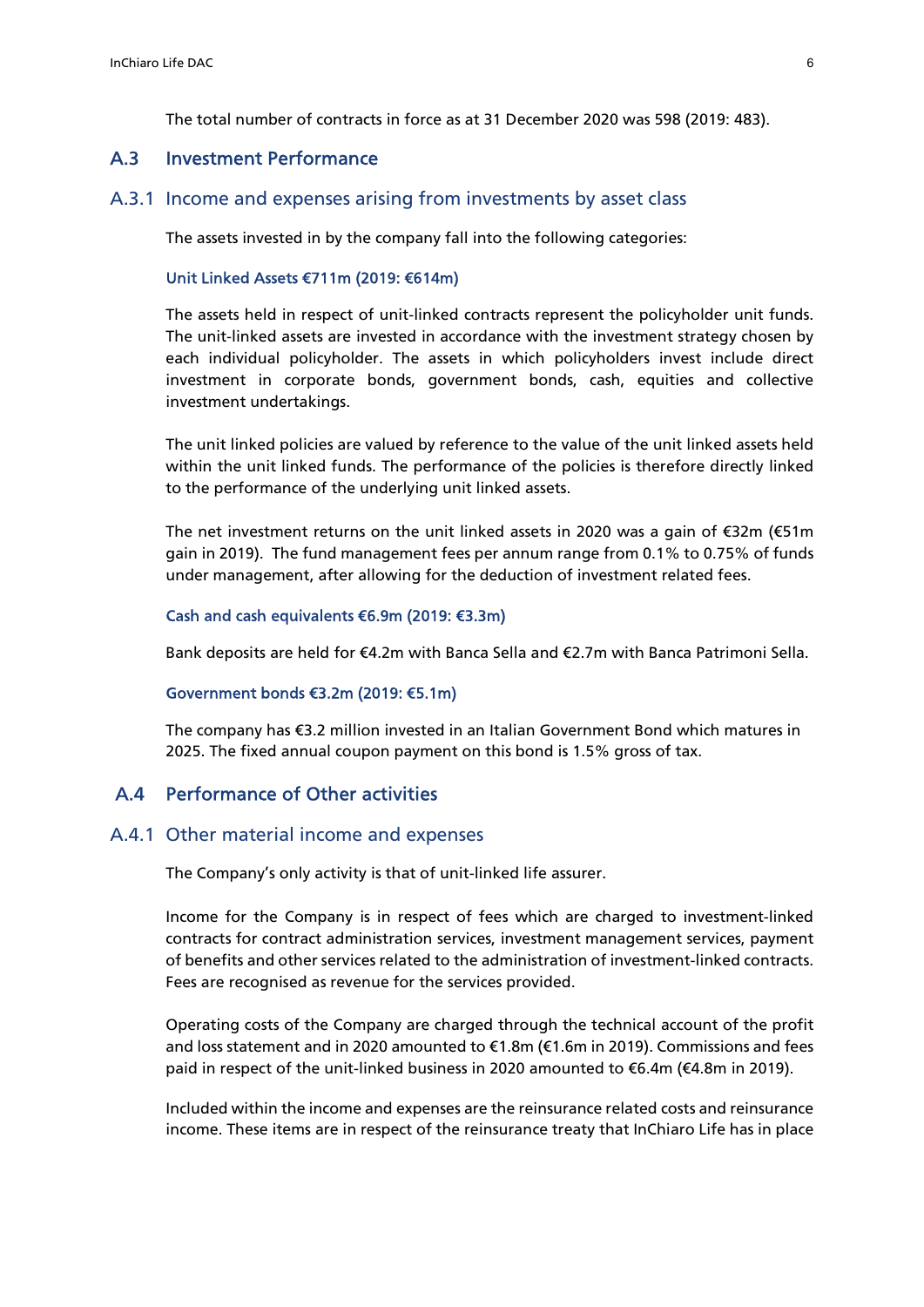to mitigate the majority of its mortality risk. The net amount of reinsurance payments in 2020 was €275k (€224k in 2019).

# A.5 Any other information

There is no material information to include in this section concerning the business and its performance.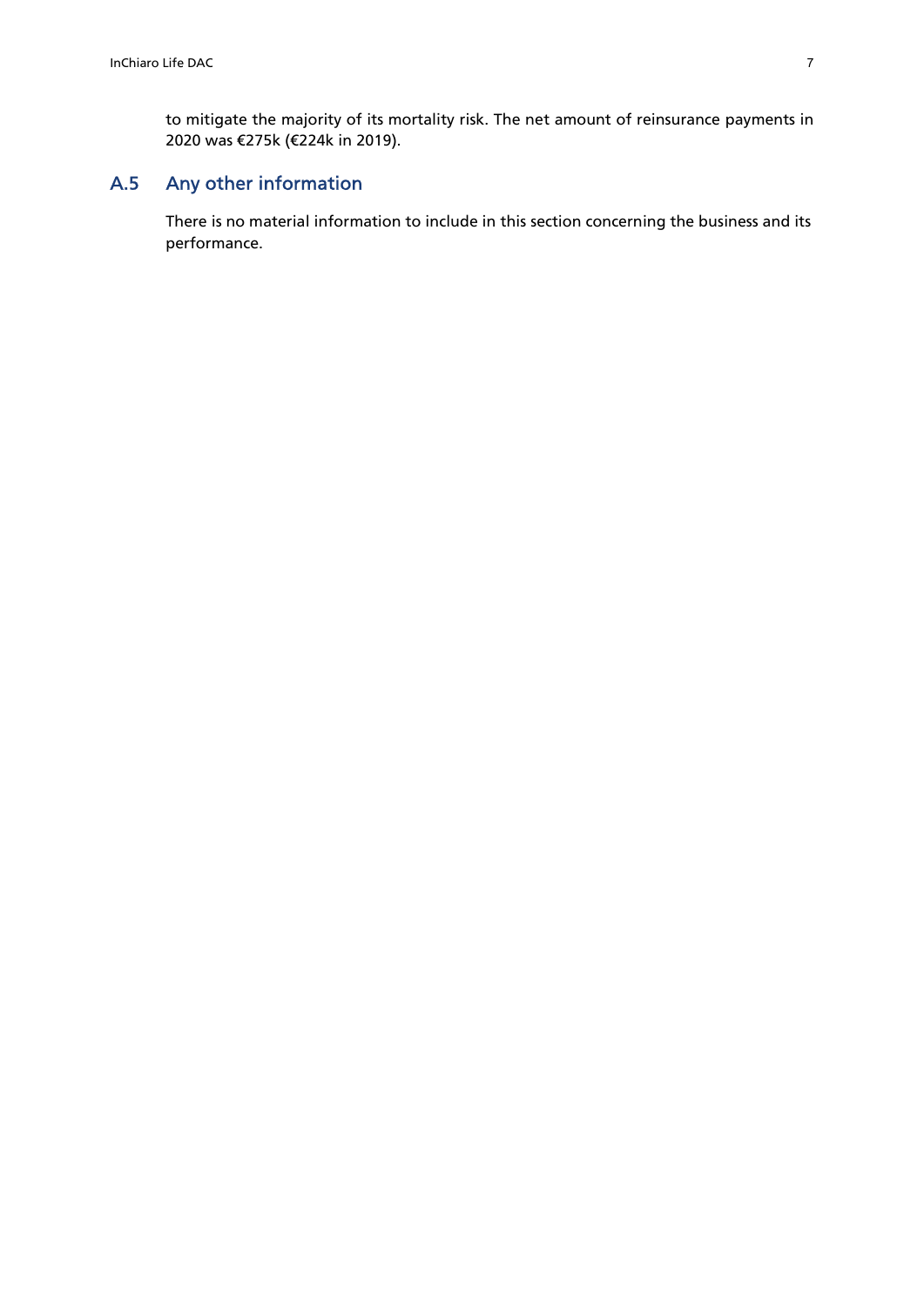# B System of Governance

### B.1 General Information on the system of governance

The company operates a System of Governance that is commensurate with the scale and activities of the company, such that all the key risks for the business are identified, monitored and mitigated as appropriate so as to ensure that the company complies with all legal and regulatory requirements.

InChiaro Life is rated 'Low' under the Central Bank of Ireland's risk-based framework of supervision of regulated firms, referred to as the PRISM system.

# B.1.1 Structure of the administrative, management or supervisory body, and the main roles and responsibilities

The Board of Directors carry the main responsibility for the oversight of the company, its business and its strategy. It is supported in doing this by the various subcommittees of the Board and the various control functions that are in place within the Company. This Section sets out the structure of the organisation in terms of the various control functions.

#### Board of Directors

The Board of the company is responsible for the effective, prudent and ethical oversight of the Company, including:

- Setting the business strategy for the company;
- Management of capital requirements;
- Ensuring that an effective internal control framework is in place including risk management, compliance, internal audit and accounting and financial reporting; and
- Ensuring that a robust organisational, remuneration, communication and reporting frameworks are in place.

In order to carry out these duties the Company ensures that the Board has:

- The necessary knowledge, skills, experience, expertise, competencies, professionalism, fitness, probity and integrity to carry out their duties;
- A full understanding of the nature of the company's business, activities and related risks;
- A full understanding of their individual direct and indirect responsibilities and collective responsibilities; and
- An understanding of the company's financial statements.

The Board delegates some authority to Board sub-committees and management.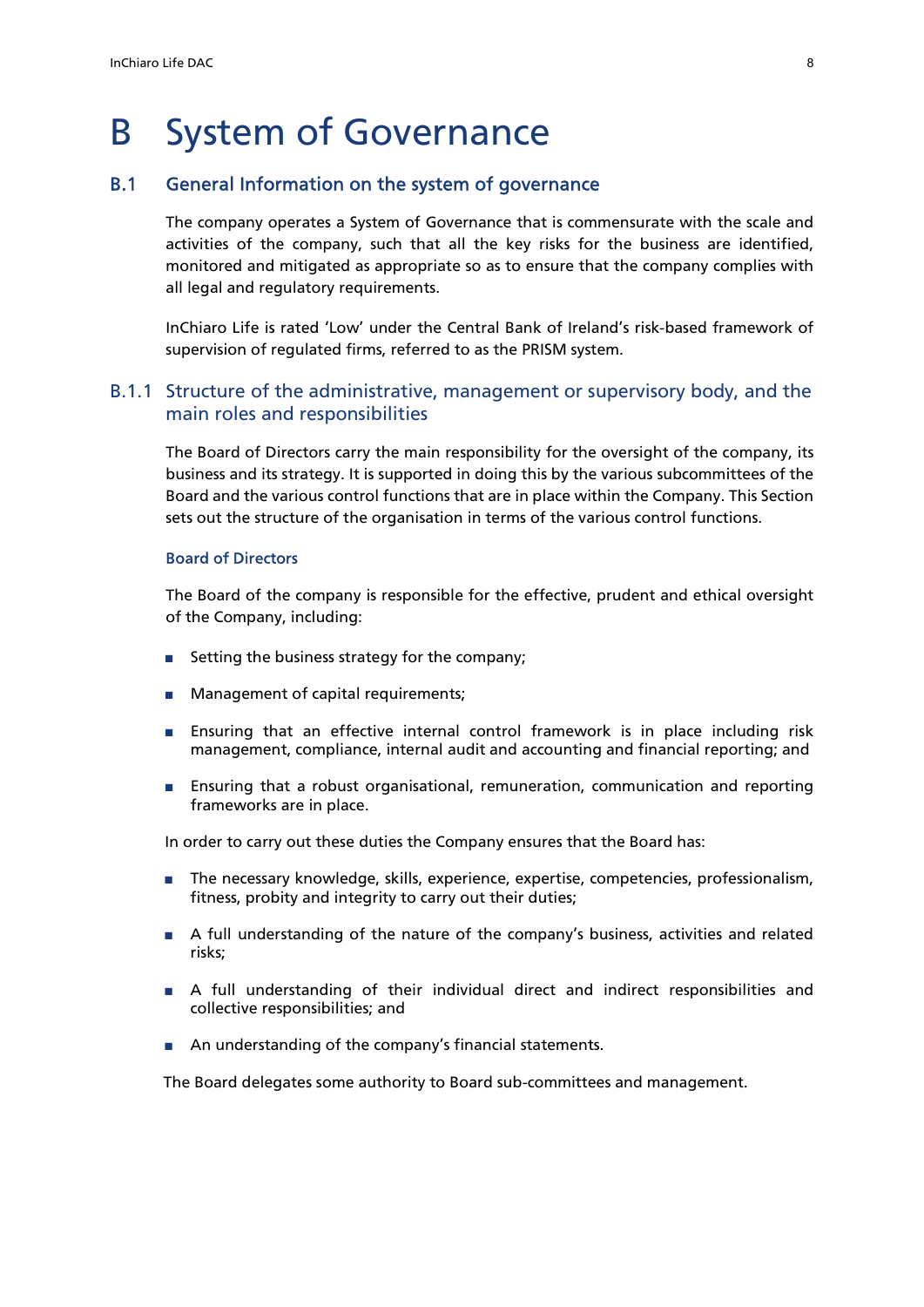In addition, as InChiaro Life is part of a larger Group, the Board when applying Group policies or where it uses Group functions must ensure that they are appropriate for the Company and that they take account of Irish laws and regulations.

#### Audit Committee

The Audit Committee is a subcommittee of the Board. The responsibilities of the Audit Committee include:

- Monitoring the effectiveness and adequacy of the company's internal control, internal audit and IT systems;
- Liaising with the external auditor;
- Reviewing the Financial Statements and any financial announcements; and
- Assessing auditor independence and the effectiveness of the audit process.

#### Risk Function

The Chief Risk Officer (CRO) is responsible for the risk management function and for maintaining and monitoring the effectiveness of the institution's risk management system including:

- Processes to identify and manage risks;
- Maintaining effective process to monitor and report risks;
- Promoting sound and effective risk management;
- Facilitate the setting of the risk appetite; and
- Providing sufficient information to the Board on the overall risk profile of the institution.

The role of CRO is outsourced to Willis Towers Watson (Ireland) limited and the CRO is supported in this role by the management of the Company.

#### Compliance Function

The Compliance Officer is responsible for all compliance matters and reports to the Audit Committee. As well as reporting to the Audit Committee the Compliance Officer raises issues as they arise with the CEO. The responsibilities of the Compliance officer are as follows:

- Fostering and encouraging a culture of compliance;
- Ensuring that all statutory and regulatory requirements and guidance are in place;
- Advising the board on new and impending statutory and regulatory requirements and guidance;
- Developing and implementing an annual compliance plan;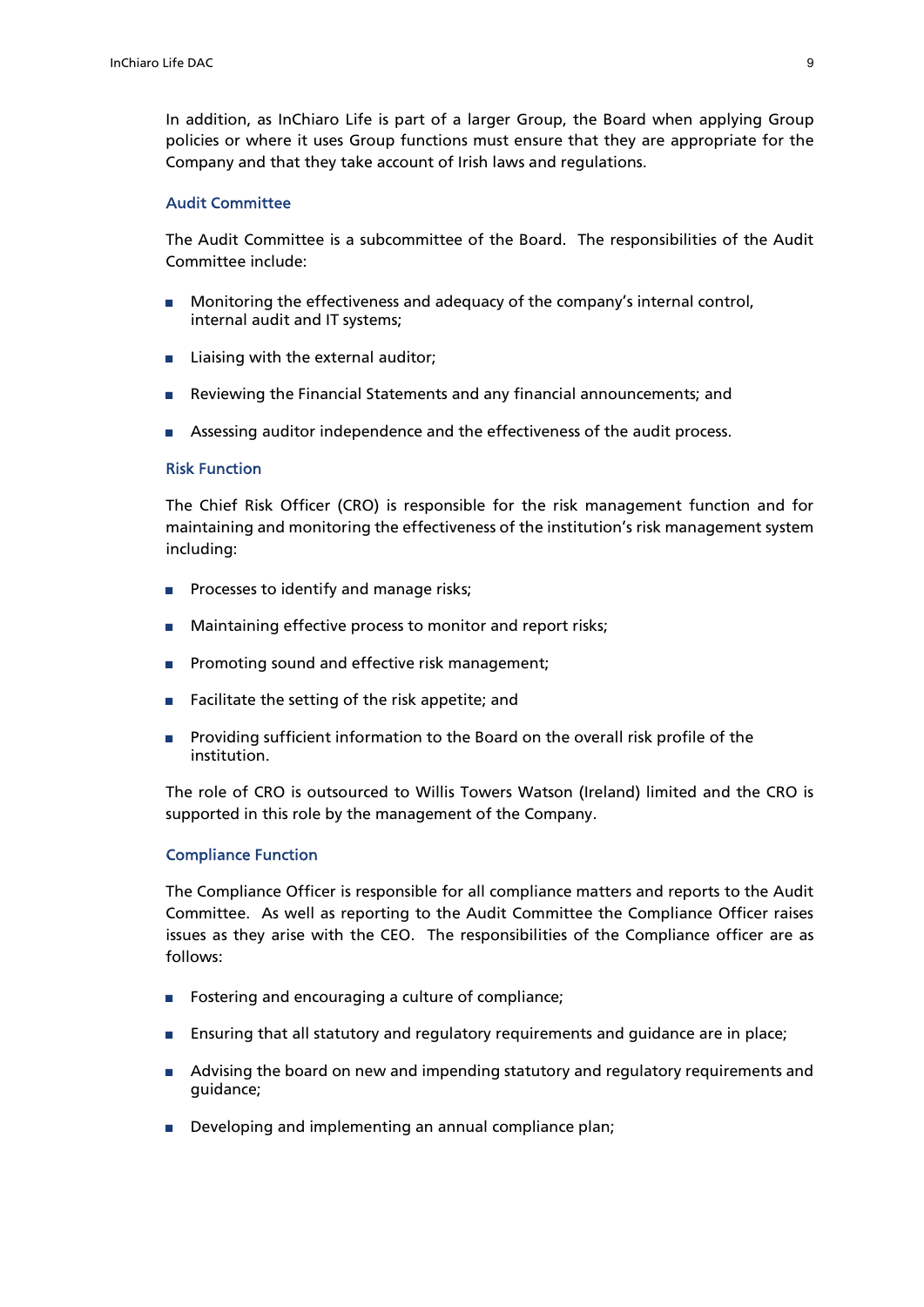- Reporting compliance exceptions and breaches to the board and management;
- Maintaining and updating the Compliance manual;
- Supporting the board and management in meeting their compliance requirements, including appropriate training; and
- Monitoring systems and controls.

#### Actuarial Function

The Actuarial Function is outsourced to Willis Towers Watson (Ireland) Limited. Responsibilities of the Actuarial Function are set out in Solvency II Directive and Regulations as transposed into Irish law as well as by guidance issued by the Central Bank of Ireland. The Actuarial Function is responsible for the following tasks:

- Calculate the technical provisions (best estimate liability and risk margin) on a quarterly basis;
- Ensure the appropriateness of the methodologies and underlying models used as well as the assumptions made in the calculation of technical provisions;
- Assess the sufficiency and quality of data used in the calculation of technical provisions and provide recommendations, where appropriate to improve data quality;
- Compare best estimates against experience;
- Inform the administrative, management or supervisory body of the reliability and adequacy of the calculation of technical provisions;
- Comment on the change in technical provisions since the previous valuation date;
- Express an opinion on the overall underwriting policy:
	- The opinion will consider the underwriting process and supporting documentation;
	- Consistency of business written (gross and net of reinsurance) with the risk appetite statement will be assessed;
	- Comment on the principal risks to future profitability;
- Express an opinion on the adequacy of reinsurance arrangements:
	- The efficiency of the reinsurance programme in stabilising results and reducing capital;
	- Reinsurance strategy will be assessed for consistency with risk appetite statement;
	- Carry out stress tests to analyse how outwards reinsurance protections would respond under a variety of stress scenarios;
- Contribute to the effective implementation of the risk management system, in particular with respect to the risk modelling underlying the calculation of the MCR, SCR and the ORSA process; and
- Preparation of an annual Actuarial Function Report to the Board of Directors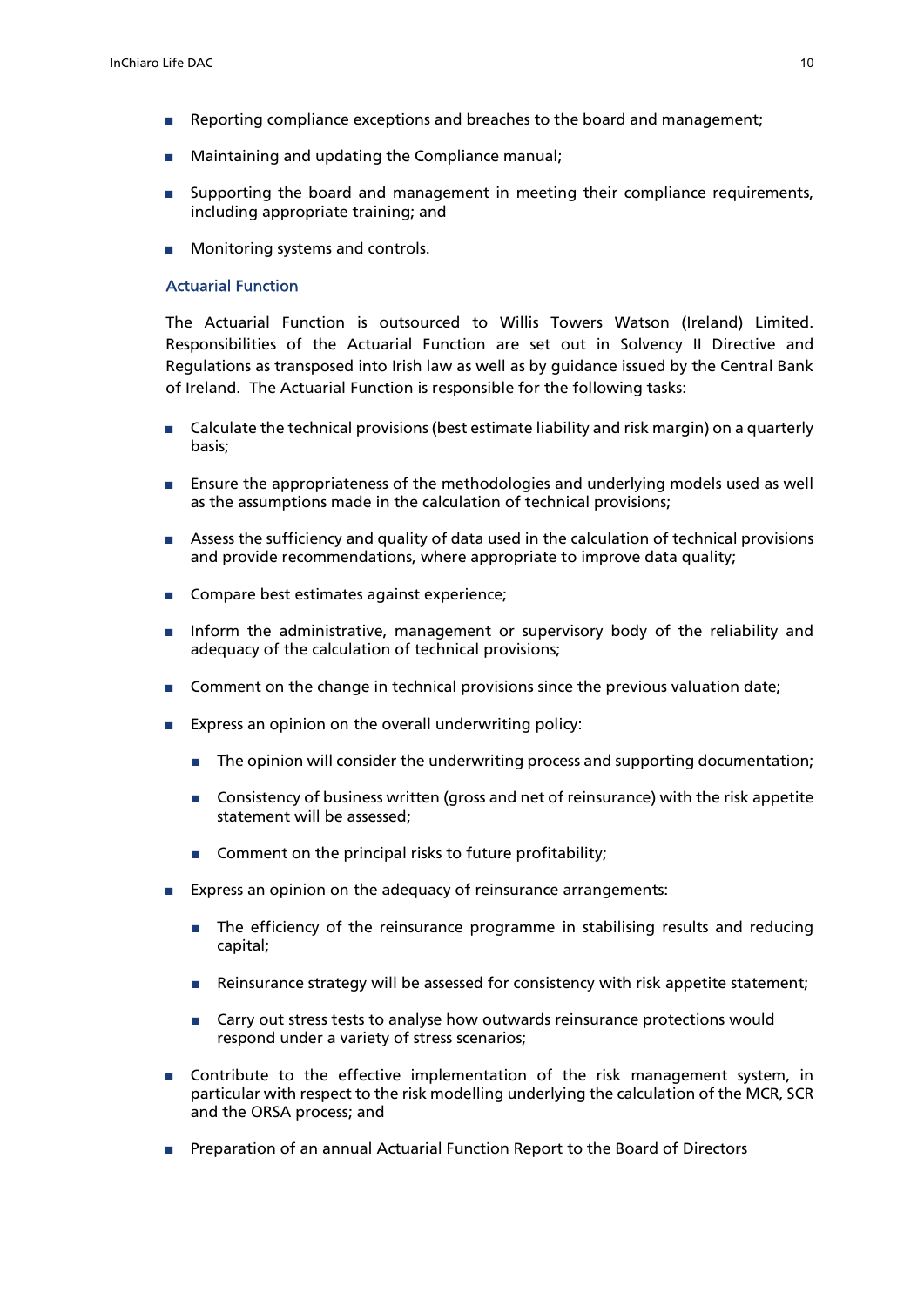In addition, under the 'Domestic Actuarial Regime and Related Governance Requirements under Solvency II', which are Guidelines issued by the CBI, the Head of Actuarial Function must also carry out the following tasks:

- Provide an Actuarial Opinion on the Technical Provisions (the AOTPs) to the CBI on an annual basis;
- The opinion addresses the technical provisions reported in the annual quantitative reporting templates;
- Provide an Actuarial Report on the Technical Provisions (the ARTPs) to the Board on annual basis, which supports the AOTPs;
- Provide an actuarial opinion to the Board in respect of the ORSA process at the same time as the results of the ORSA process addressing:
	- The range of risks and the adequacy of stress scenarios considered;
	- The appropriateness of the financial projections included; and
	- Whether the undertaking is continuously complying with the requirements regarding the calculation of technical provisions and potential risks arising from the uncertainties connected to this calculation.

#### Internal Audit Function

 The Internal Audit Function is outsourced to HDI Assicurazioni Spa a Group company based in Italy. The Internal Audit Function is responsible for the following tasks:

- Independently and critically evaluate and report on the effectiveness and efficiency on the internal controls;
- Evaluate the organisation's compliance with policies, procedures and best practice.
- The preparation of a risk-based audit plan, which is approved annually by the Audit Committee, covering InChiaro Life's activities and related internal control environment, including IT systems and infrastructure;
- Completing individual audits of the activities identified in the audit plan in accordance with best practice professional standards;
- Reporting on a regular basis to senior management and the Audit Committee on the adequacy of risk management and internal controls identified in the course of the audits;
- Monitoring and reporting on the implementation of recommendations accepted by management;
- Evaluating and assessing the impact on internal controls of significant new or changing processes or systems; and
- Liaising with external auditors to avoid duplication and achieve the most effective use of resources.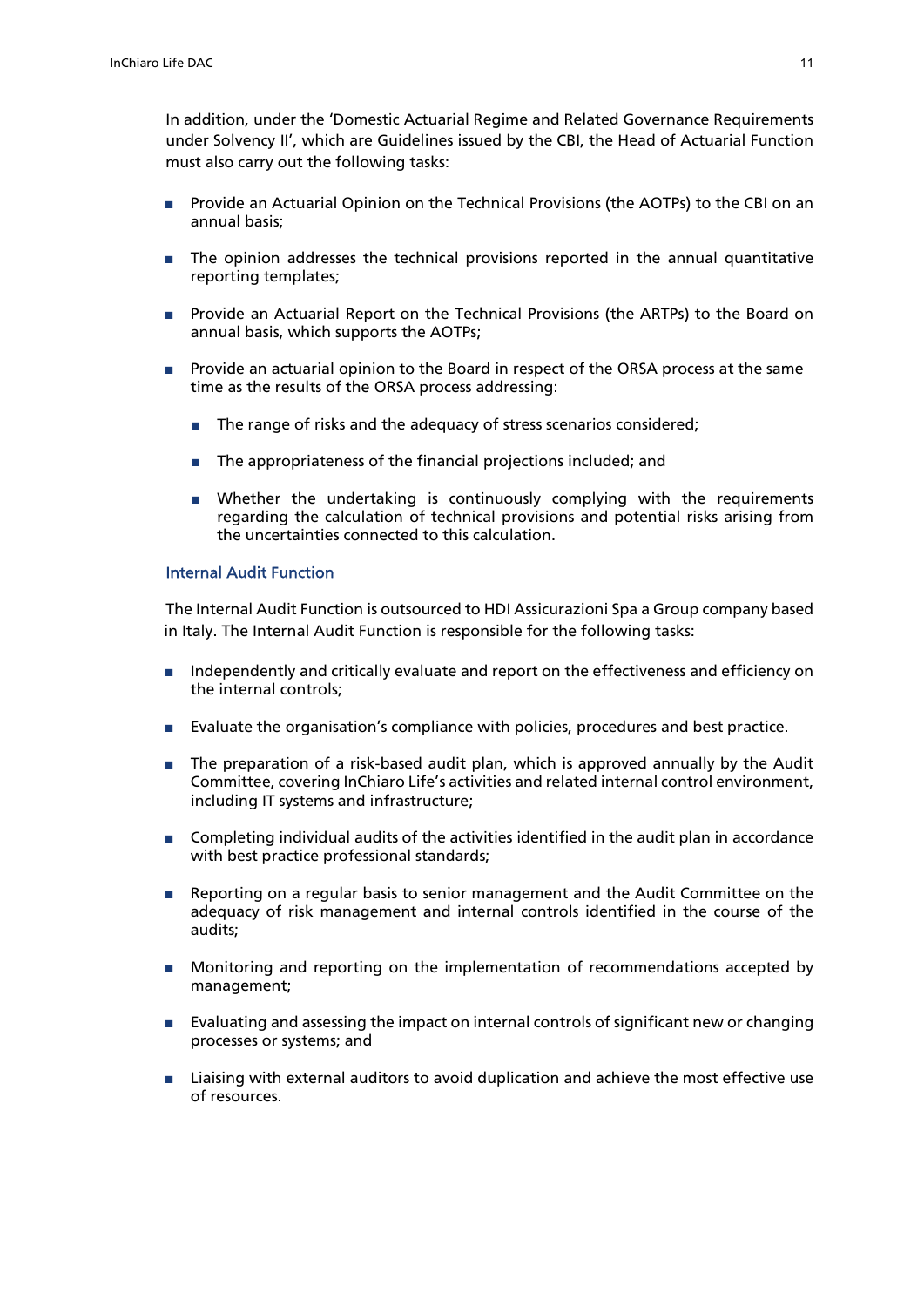#### Management and Operations Team

The management team is responsible for the day to day management and execution of the company's strategic plan under the direction of the Board of Directors.

B.1.2 Material changes in the system of governance that have taken place over the reporting period

There were no material changes made to the system of governance in 2020.

B.1.3 Remuneration policy for the administrative, management or supervisory body and employees

### B.1.3.1 Principles of the remuneration policy

The principles of the remuneration policy are as follows:

- The remuneration of InChiaro Life management and employees is based on their performance and results achieved and on terms at par with comparable companies.
- The aim of the remuneration is to contribute to attracting, retaining and motivating management and employees and to ensure an appropriate balance between the interests of employees and shareholders.
- Members of the Board of Directors receive a fixed annual fee which is set in relation to the scope and complexity of their work.
- The remuneration of management and employees consists of a fixed salary and variable component.
- The fixed salary is reviewed annually and the variable component consists of a bonus scheme based on the achievement of specific performance criteria as approved by the Board of Directors.

# B.1.3.2 Performance criteria on which any entitlement to share options, shares or variable components of remuneration is based

The specific performance criteria set for the variable component of remuneration include:

- Earnings before interest and tax
- Premium income
- Total operating costs

# B.1.3.3 Supplementary pension or early retirement schemes for the members of the administrative, management or supervisory body and other key function holders

The company contributes to individual pension plans (PRSA) for management and employees. The Board of Directors is not covered by the pension plan.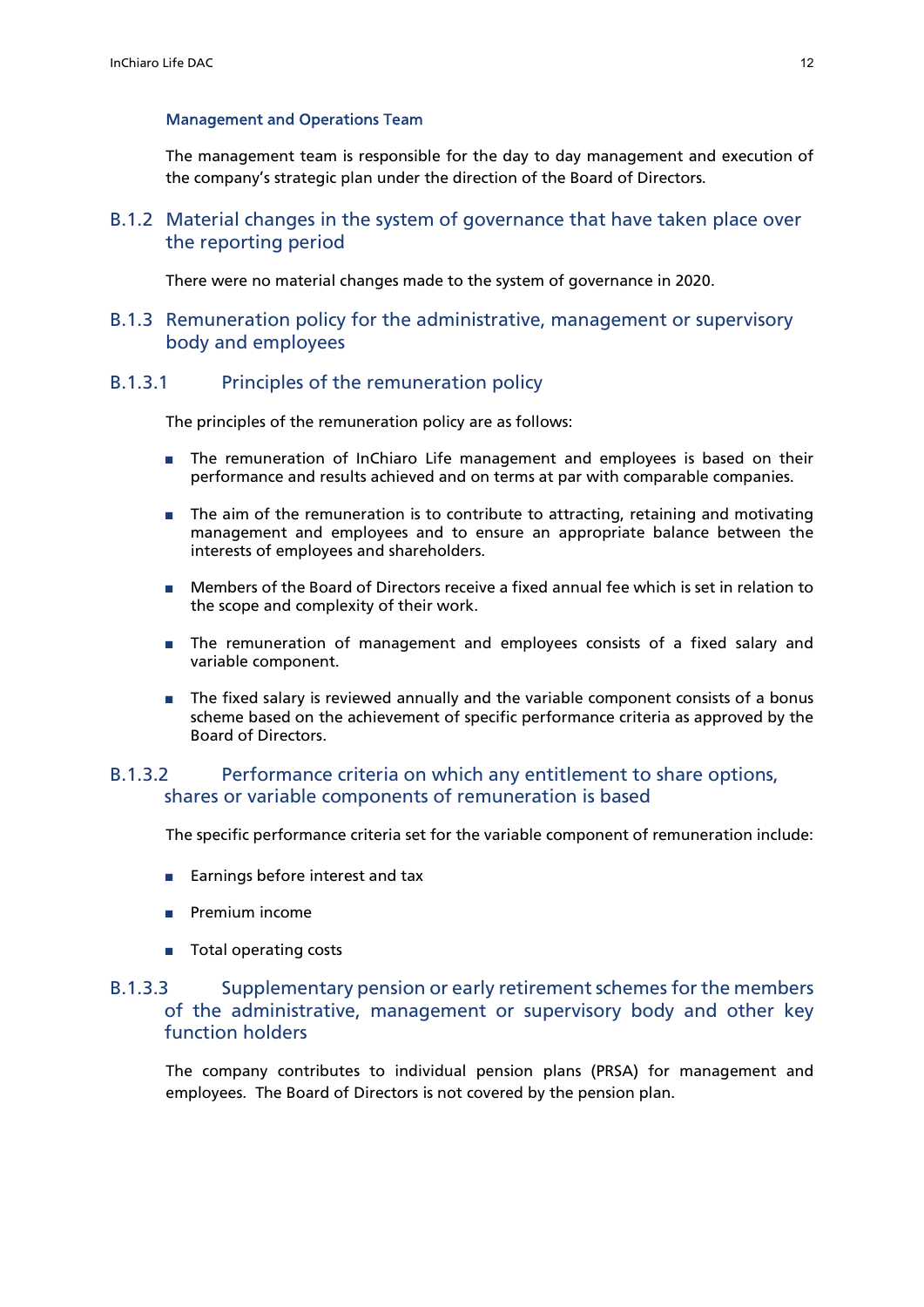B.1.4 Material transactions during the reporting period with shareholders, with persons who exercise a significant influence on the undertaking, and with members of the administrative, management or supervisory body

No material transactions occurred in 2020.

# B.2 Fit and Proper requirements

#### B.2.1 Requirements for skills, knowledge and expertise

All persons performing a Controlled Function must be competent and capable, act honestly, ethically and with integrity and be financially sound.

#### B.2.2 Fitness and probity of persons

The company has adopted a Fitness and Probity policy. Under this policy the company performs a due diligence review on certain persons in accordance with the CBI Guidance on Fitness and Probity Standards 2014. In particular, in recruiting persons for key control functions the company must first ensure that approval of the CBI is sought before such appointments are made.

# B.3 Risk management system including the own risk and solvency assessment

#### B.3.1 Risk management system

#### Risk strategy

In accordance with InChiaro Life's business model, plans and outlook, InChiaro Life pursues a low risk strategy in all its business dealings and seeks to mitigate risks through a combination of controls, both quantitative and qualitative, and by ensuring that a robust review and monitoring process, both external and internal, is followed at all times.

InChiaro Life is a relatively small regulated insurance firm, and consistent with the riskbased approach taken by the CBI towards such entities, it has taken a similar proportionate based approach to risk management. InChiaro Life is authorised to write life unit-linked insurance business and its strategy is to take on only risks directly associated with the business.

The Board of Directors has overall responsibility for the Risk Management function, as it was agreed by the Board of Directors, with the approval of the CBI, that due to the nature and size of the business, it was not necessary to have a separate Risk Committee. The day to day operation of the Risk Management function is coordinated by the Compliance Officer who reports to the CRO.

■ The Board of Directors is responsible for the overall strategy, management and direction of InChiaro Life.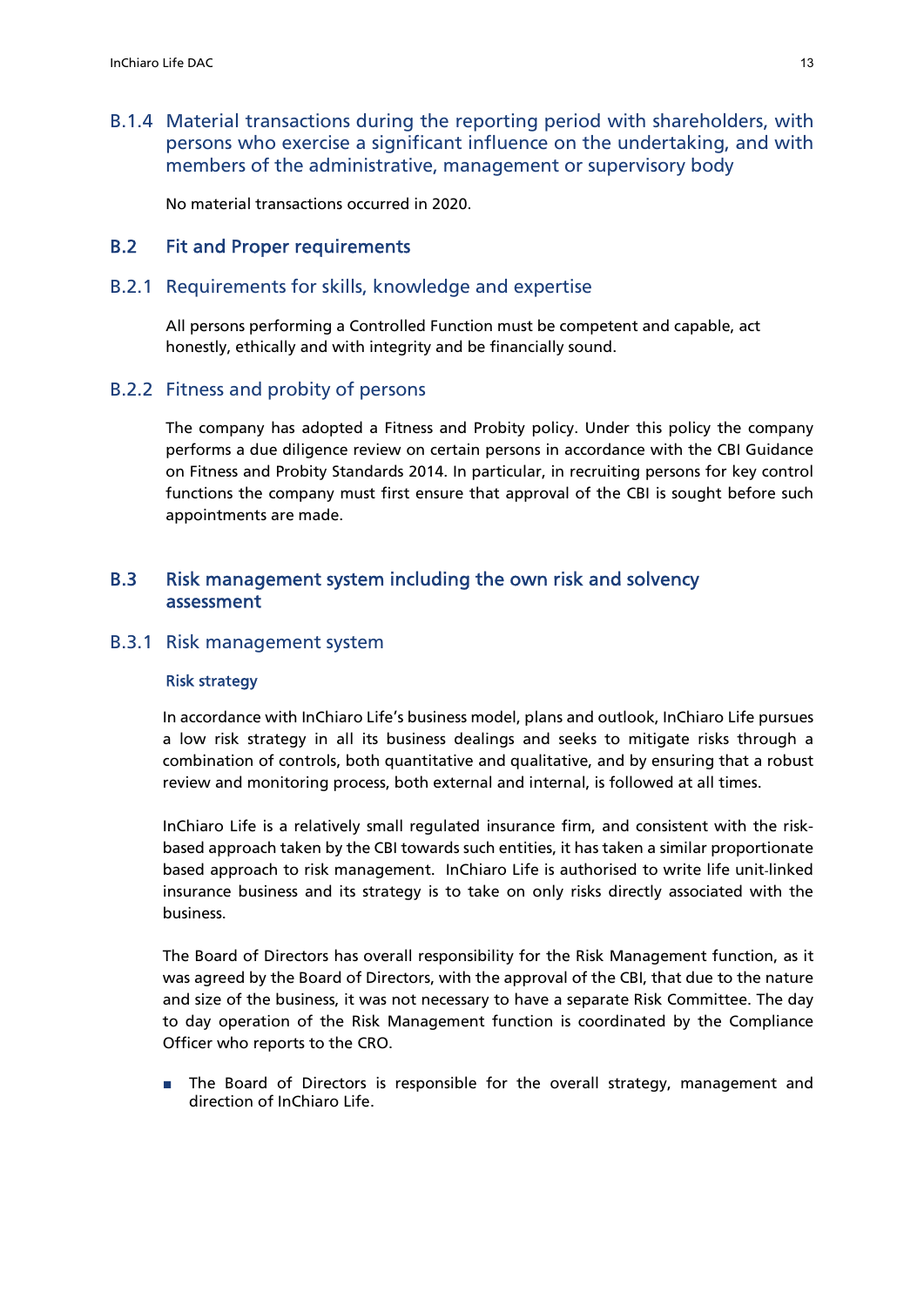- The Audit Committee is responsible for the management and direction of the internal audit process, external audit process, statutory and regulatory reporting, compliance process and reports to the Board of Directors.
- The CEO is responsible for the overall management of InChiaro Life and reports to the Board of Directors.
- The Head of Actuarial Function is responsible for the coordination of the calculation of the technical provisions and reports to Management and the Board of Directors.
- The Risk Management Function is responsible for calculating the SCR and associated Risk Margin and reporting these to Management and the Board.
- The Compliance Officer is responsible for the compliance function and reports to the Audit Committee.
- The CRO is responsible for providing independent risk oversight and is responsible for risk management and reports to Management and the Board of Directors.
- The Internal Audit Provider is responsible for the provision of internal audit services as set out in the approved Internal Audit Plan and reports to Audit Committee.
- The Group Risk Management Function is responsible for monitoring the approved risk management framework.

#### B.3.2 Implementation of risk management system

#### Risk appetite, tolerances and limits

In order to manage and maintain its low risk strategy, InChiaro Life has defined its risk appetite and tolerances in respect of all the key risks impacting the business.

The Risk Appetite Statement is reviewed at least on an annual basis by the Board of Directors as well as whenever there is a significant change to the risk strategy of InChiaro Life. InChiaro Life maintains a Risk Register which includes all the key risks identified as part of its Risk Appetite Statement preparation.

InChiaro Life actively monitors its risk appetite and risk register, and a quarterly CRO monitoring report is submitted to the Board of Directors. The Company sets hard targets and soft targets within its risk appetite statement. The hard target for solvency coverage is defined as 135% i.e. InChiaro Life must keep its solvency level above 135% of the calculated SCR or MCR if greater. The soft target for solvency coverage is defined as 175%. In the event of any breach in the approved Hard Target tolerance levels, InChiaro Life will also notify the Central Bank of Ireland.

#### Risk identification process

The process for identifying the key risks facing InChiaro Life is as follows:

■ Under the coordination of the CRO, the Senior Management Team identify and select the key risks facing the business, having regard to InChiaro Life's risk strategy and appetite. Based on this process a draft Risk Register is prepared and submitted to the Board of Directors. The Risk Register is reviewed at least on an annual basis by Senior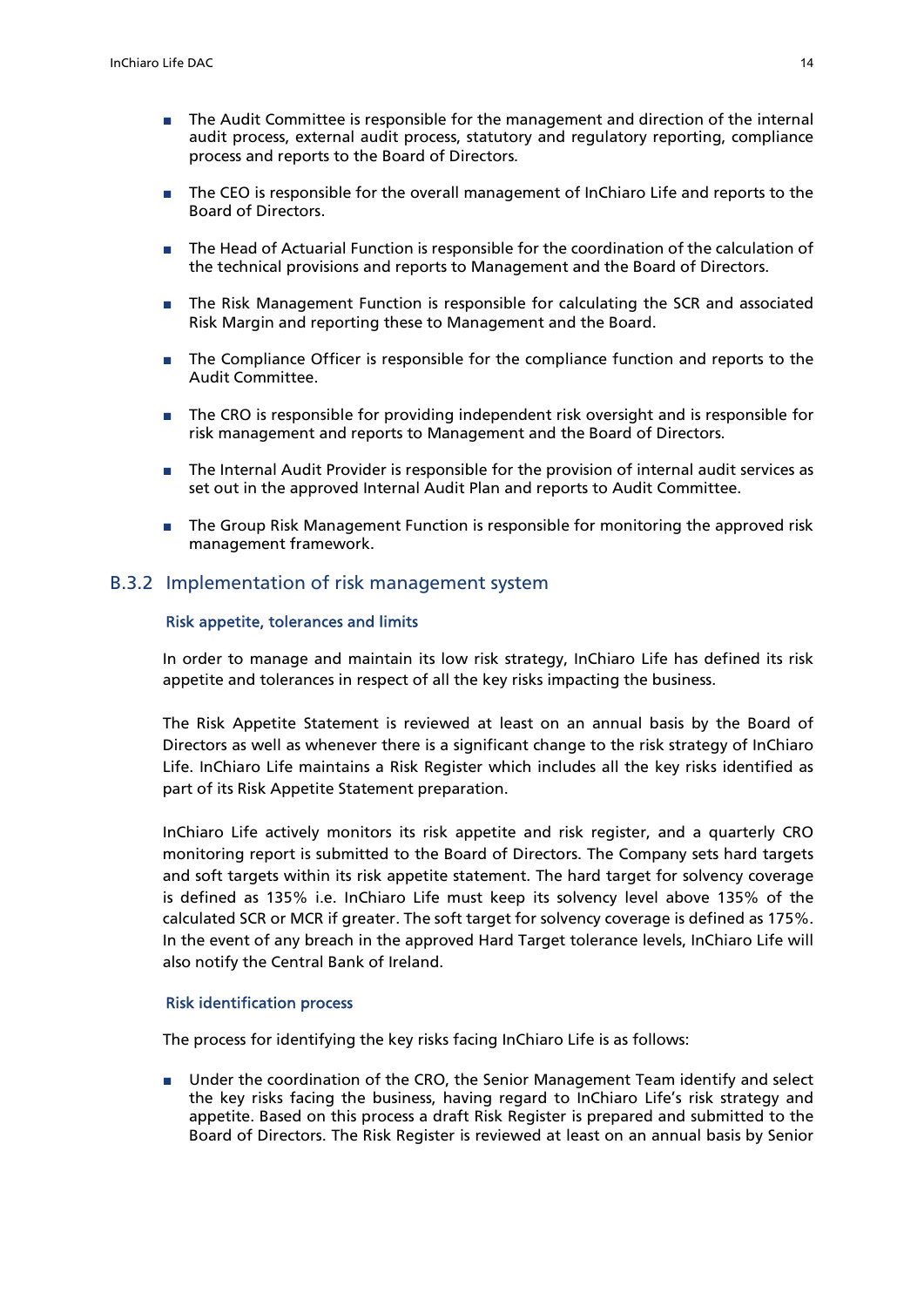Management and on every occasion there is a significant change to the risk strategy of InChiaro Life.

- The Board of Directors review and approve the Risk Register presented by the Senior Management and initiate any required action following the submission of the quarterly report by the CRO.
- The CRO is responsible for the risk identification process and the ongoing monitoring of risks identified in the approved Risk Register, and reports to the Board of Directors on a quarterly basis.
- The reports issued by the Internal Audit provider are considered in the preparation of the Compliance Officer's reports.

#### Risk policies in place

The risk management policy of InChiaro Life is to manage the key risks in accordance with the Risk Appetite Statement. The management process is as follows:

- Risk identification
- Risk assessment
- Risk mitigation and control
- Risk monitoring
- Risk reporting

InChiaro Life has a formal Product Approval process in place as follows:

- The Commercial Manager is responsible for the research, development and design of any new products and enhancements to existing products, including legal, compliance and regulatory implications.
- The proposed new or enhanced product is then assessed and reviewed by the CEO and Finance Manager.
- Following the internal review process, the proposed new or enhanced product is reviewed by the CRO and Head of Actuarial Function.
- The final step in the product approval process, is the formal approval by the Board of **Directors**

#### Links to Group risk management systems

InChiaro Life is part of a financial services Group and participates in the Group risk management process. The Company has adopted Group risk policies and guidelines where applicable and having regard to the principle of proportionality given the scale and Regulatory Risk Rating of the Company.

#### Roles and responsibilities

The risk owners are noted in the Risk Register and are as follows: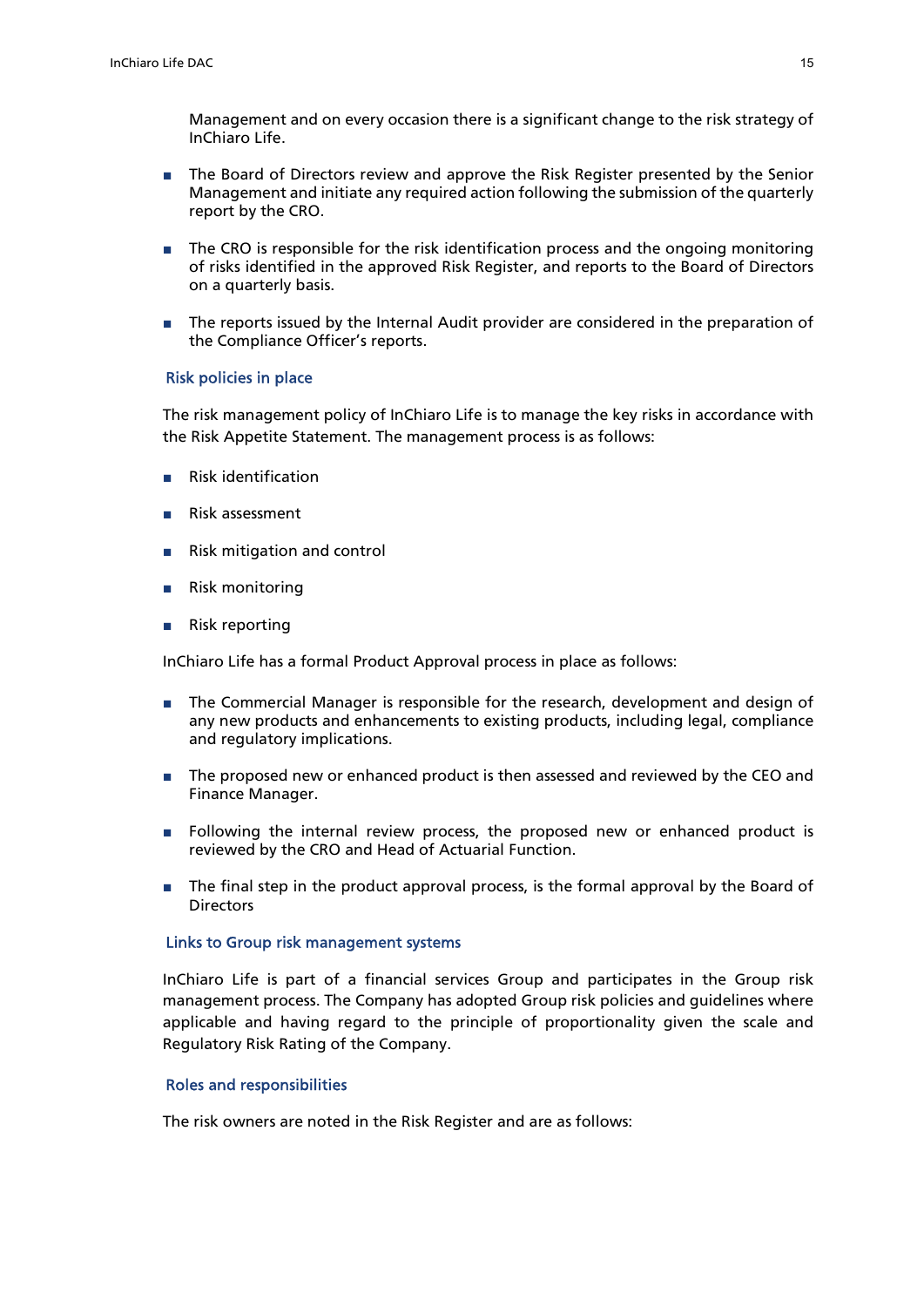- The Finance and Compliance Manager is responsible for the entire finance and compliance functions and reports to both the CEO and Audit Committee.
- The Operations Manager is responsible for the Portfolio Administration function and IT services, and reports to the CEO.
- The CEO is responsible for the overall management of InChiaro Life and reports to the Board of Directors.
- The CRO is responsible for the risk management within InChiaro Life and reports to the Senior management and the Board of Directors.
- The Compliance function is responsible for all compliance matters and reports to the Audit Committee.
- Internal Audit services are provided by the Group Internal Audit Function in accordance with an agreed 3-year rolling plan and reports to the Audit Committee.

#### Accountability for the different risk areas

The Risk Register details all the key risks faced by InChiaro Life and notes the persons and departments accountable for each task.

#### Controls in place

The Risk Register details the controls (actions) to be performed in respect of each identified risk. The Risk Register is maintained and monitored by the Compliance Officer and regularly reviewed by the CRO. InChiaro Life also maintains a Compliance Manual which covers all its Statutory, Regulatory and Legal requirements and the Compliance Officer presents a Compliance Checklist Report which maps the Compliance Manual, to the Audit Committee each quarter.

The CRO also reports to the Board of Directors quarterly.

#### Commentary on ability to monitor risks

InChiaro Life actively monitors its key risks and reports as follows:

- The CRO holds a risk meeting with InChiaro Life senior management on a monthly basis to discuss and review risk management activities. The meetings and actions are recorded and shared with the CEO.
- The monthly management report produced by InChiaro Life includes a section for controls and any risk on controls.
- CRO's Report: Quarterly to the Board of Directors.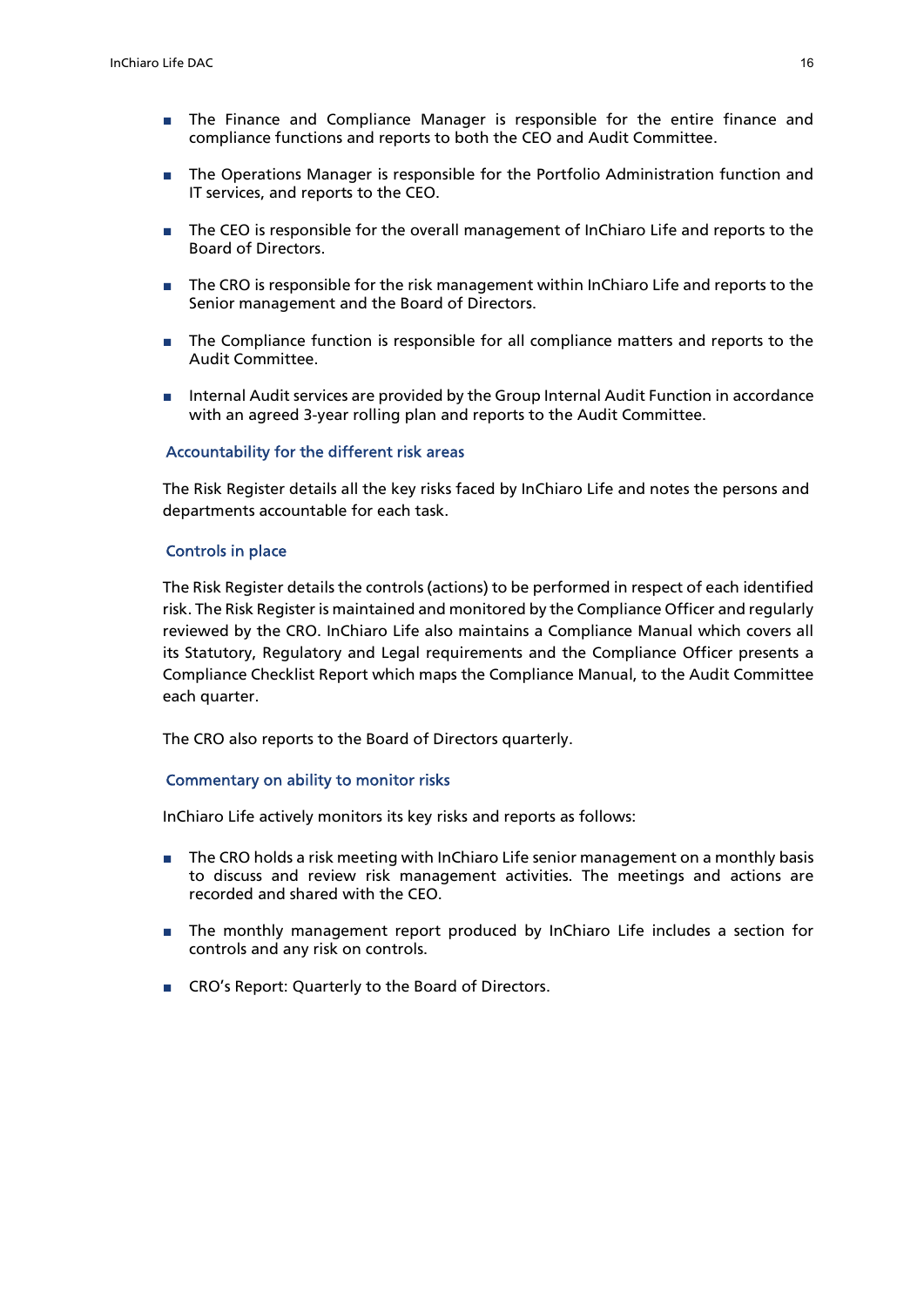# B.3.3 Own risk and solvency assessment

# B.3.3.1 Process including how the own risk and solvency assessment is integrated into the organisational structure and decision making processes of the undertaking

Each year the company carries out an Own Risk and Solvency Assessment (ORSA) process. The objective of the ORSA process is to enable the Board to assess its capital adequacy and its capital requirements in the context of the risks within the business and its risk appetite. As part of the ORSA process the Board determine its overall solvency capital requirements having assessed the risks within the business, the external environment that the business operates within and the Company's risk appetite. The ORSA process is a key tool within the risk management framework of the Company.

The ORSA process is managed by the CRO, with input from the Chief Executive Officer, Vice General Manager, the Finance and Compliance Manager and the Operations Manager, collectively the Senior Management Team. The ORSA is produced by the Senior Management Team and reviewed, challenged and approved by the Board of Directors.

Preparation of the ORSA report falls under the requirements of the InChiaro Life Risk Management Function. Willis Towers Watson, in its capacity as Risk Function Holder, was engaged by InChiaro Life to co-ordinate the preparation of the ORSA report, including the financial projections included within this ORSA which are based on a set of stresses discussed by and agreed with the InChiaro Life Board. Willis Towers Watson, in its capacity of Actuarial Function Holder, provided input into the ORSA process particularly relating to the actuarial methodology, assumptions and preparation of the ORSA scenario financial projections.

# B.3.3.2 Review and approval of the own risk and solvency assessment by the undertaking's administrative, management or supervisory body

To initiate the ORSA process, the CRO and Company Management reassess the risks within the business and the external environment within which the business operates. Following these discussions the CRO presents a paper to the Board to facilitate discussion in relation to the ORSA and ORSA process and in particular to facilitate a discussion regarding the scenarios that the Board wish to consider as part of the ORSA process. The key discussion points typically include:

- Feedback to Industry from the Central Bank of Ireland regarding the ORSA process.
- The key risks to be considered in the ORSA.
- The proposed stress scenarios to be covered in the ORSA.
- Scenarios considered in determining the overall solvency needs of the company.

Once agreed the Actuarial Function prepare projected future balance sheets under the various scenarios. A draft ORSA report is prepared for the Board's review prior to finalising the ORSA report.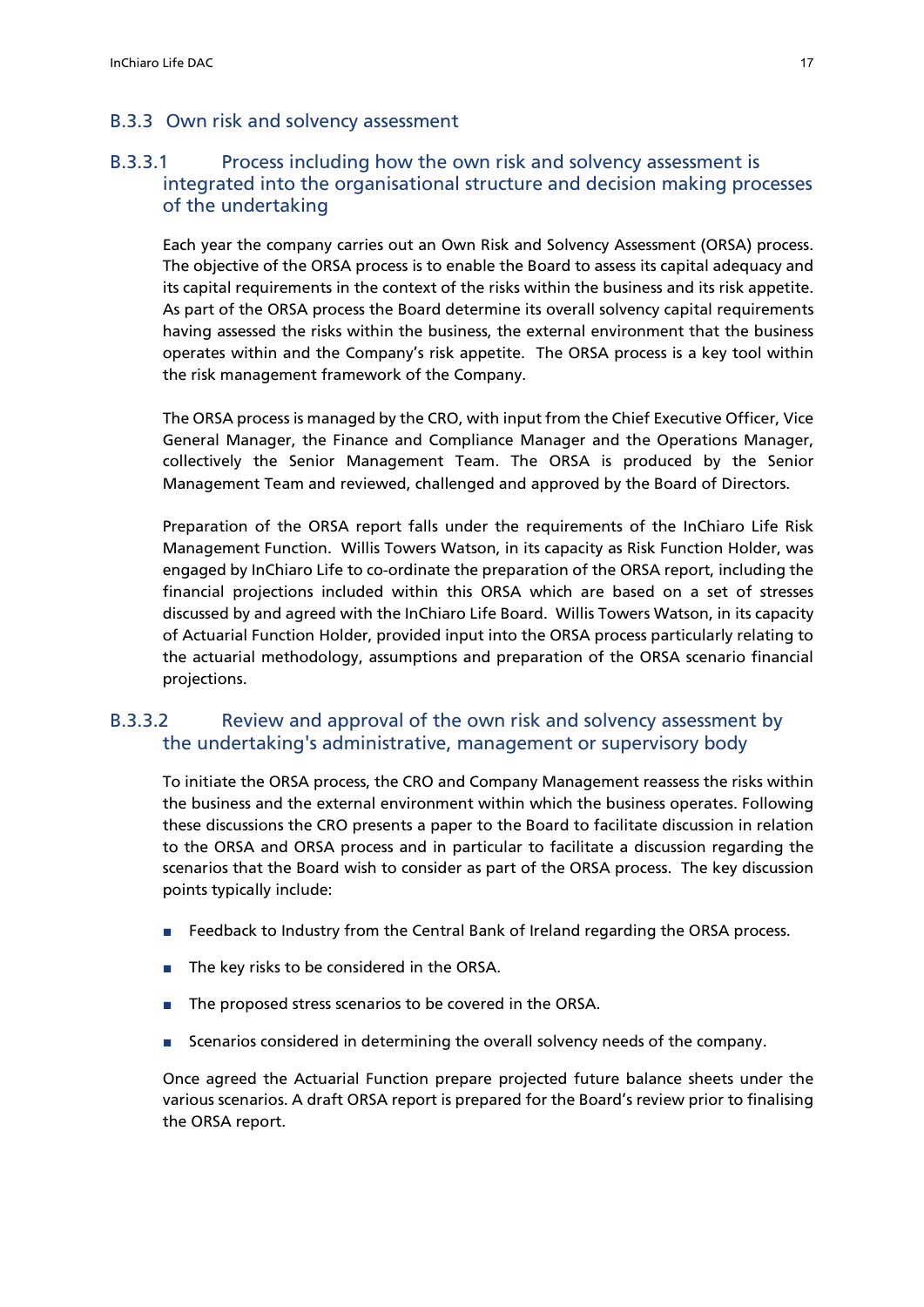# B.3.3.3 Own solvency needs and how capital management activities and risk management system interact with each other

The overall solvency needs (OSN) represents the additional capital that InChiaro Life wishes to hold, over and above its regulatory capital requirement of the Solvency Capital Requirement (SCR), so as to continue to meet its SCR if a number of adverse, but plausible, events were to occur. This OSN helps insulate InChiaro Life against sudden movements in its SCR and own funds. Own funds represents the excess of InChiaro Life's assets over liabilities. The SCR capital value is a statutory level of solvency which must not be breached. The level of OSN provides a higher threshold.

The determination of the OSN forms part of the ORSA process and takes account of the key risks to the Company. The risks and scenarios considered in the calculation of the OSN are proposed to and challenged by the Board. Having considered a number of scenarios as part of the 2020 ORSA process it was determined the hard target coverage of the SCR be set at 135% and the soft target coverage be set at 175%. This is reflected in the risk appetite statement and is reviewed on an annual basis.

# B.4 Internal control system

# B.4.1 Internal control system

The company has implemented an internal control environment consistent with the scope and scale of activities undertaken. The environment is comprised as follows:

- Procedures Manuals: Operations; Finance; Solvency II; Compliance; Governance;
- Control Checks: Monthly "controlli di linea" reporting;
- Management control: The Company operates a checklist approval process for all key activities;
- Board level controls: The Board of Directors review and approve all company procedures and the Audit Committee monitors and approves the internal audit activities; and
- Audit: Regular Internal Audit reviews based on a 3 year rolling plan.

# B.4.2 Implementation of compliance function

The compliance function is guided by the Compliance Manual and the Compliance Manager is responsible for the day to day operation of the function and reports directly to the Audit Committee on all compliance matters. The key requirements of the Compliance Function under Article 46 of the Solvency II Directive are as follows:

- Monitoring and controlling compliance with and application of laws and regulations from an internal perspective, with particular attention to the management of operational risk;
- Monitoring and supervising the internal control system;
- Identification, assessment, monitoring and reporting of compliance risks; and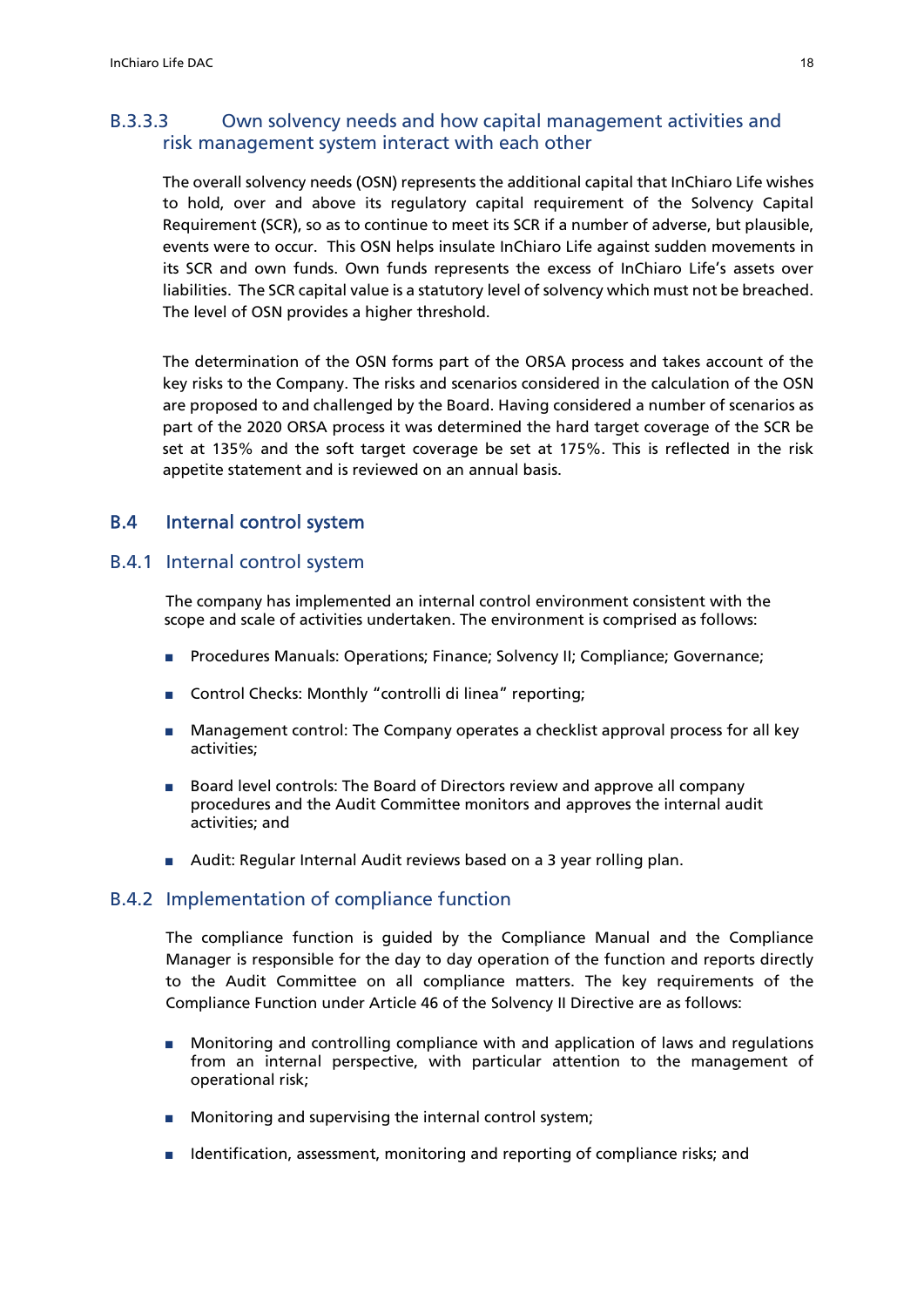■ Advise the board of directors and management on laws and regulations.

### B.5 Internal audit system

#### B.5.1 Implementation of the internal audit function

The internal audit function operates in accordance with an agreed Internal Audit Policy and Charter and the Head of Internal Audit Function reports directly to the Audit Committee. The key requirements of the Internal Audit Function under Article 47 of the Solvency II Directive are as follows:

- Preparation of a risk-based audit plan that ensures that all significant activities are audited at regular intervals;
- Evaluation of the adequacy and effectiveness of the internal control system and system of governance;
- Conduct audits in accordance with best practice and prepare a written report on each audit which sets out the findings and recommendations;

#### B.5.2 Independence of the internal audit function

The internal audit function is outsourced to the Group Internal Function and reports directly to the Audit Committee thus maintaining independence at all times.

# B.6 Actuarial Function

The company outsources the Actuarial Function to Willis Towers Watson. The Head of Actuarial Function and CRO are the same person. This has been permitted by the Central Bank of Ireland on the grounds of proportionality. To prevent potential conflicts of interest, Willis Towers Watson has an internal peer review system whereby the work carried out under each role is peer reviewed.

The Solvency II requirements of the Actuarial Function as specified in Article 48 of the Solvency II Directive are as follows:

- Coordinate the calculation of the Technical Provisions:
- Ensure appropriateness of the methodologies, underlying models and assumptions used in calculation of Technical Provisions;
- Assess the sufficiency and quality of data used in calculation of Technical Provisions;
- Compare best estimates against experience;
- Inform on the reliability and adequacy of the calculation of Technical Provisions;
- Express an opinion on the overall underwriting policy;
- Express an opinion on the adequacy of reinsurance arrangements; and
- Contribute to the effective implementation of the risk management system.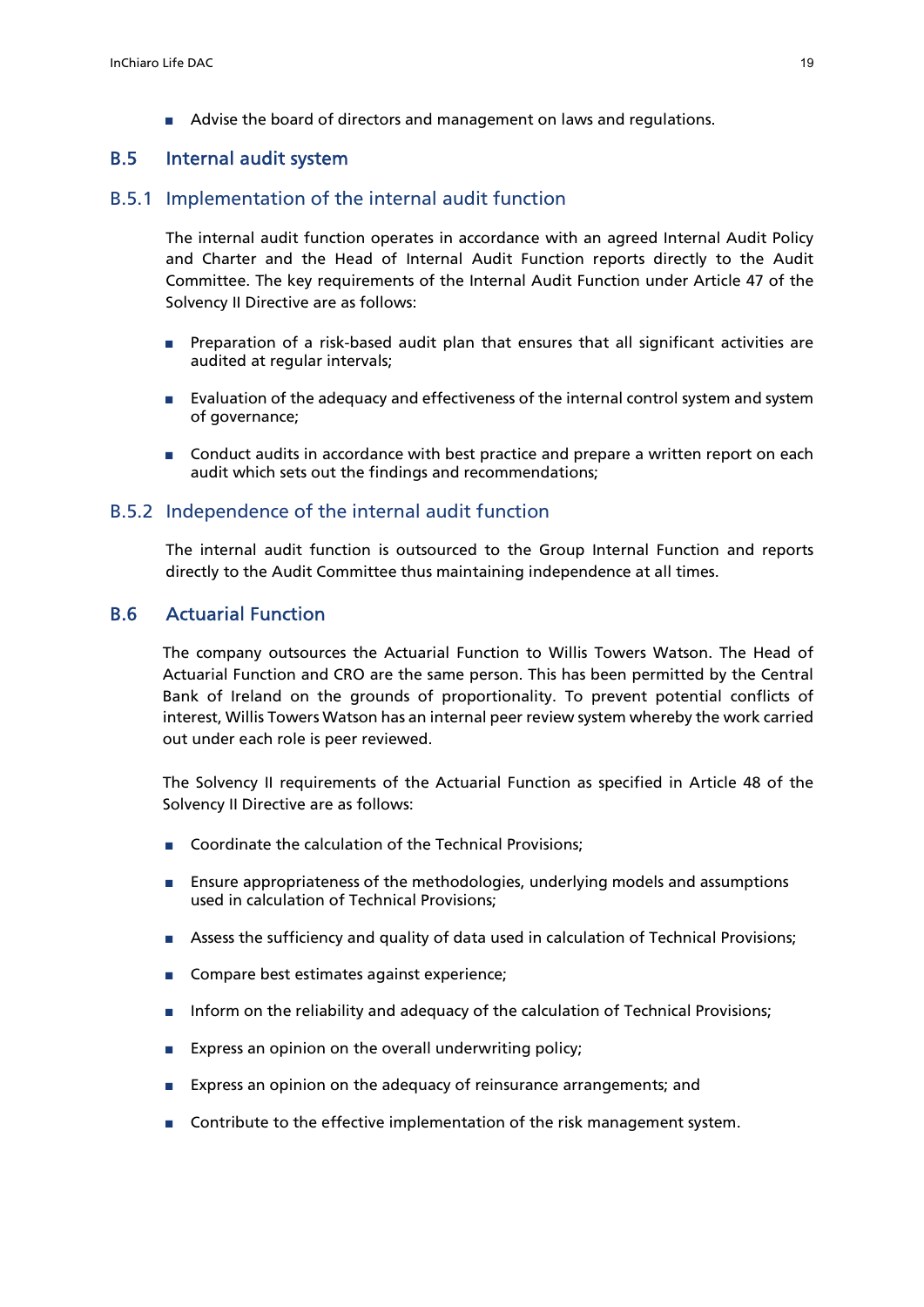The additional major tasks carried out by the InChiaro Life Actuarial Function are:

- Calculation of the SCR; and
- Carrying out the projections for the ORSA.

# B.7 Outsourcing

Outsourcing is an arrangement of any form between InChiaro Life and a service provider by which that service provider performs a process, a service or activity which would otherwise be performed by InChiaro Life itself. At present, InChiaro Life has outsourced some activities to a number of service providers.

The Company's Outsourcing Policy outlines the policy with regard to the outsourcing of critical or important activities which are fundamental to the carrying out of the material business of InChiaro Life. The policy outlines the roles and responsibilities, procedures, approval requirements and reporting requirements applicable to the Outsourced Activities of InChiaro Life.

The company's outsourcing policy is to follow the process below:

- Determine whether the outsourcing activity is material or not based on the outsourcing policy definition of material activities.
- The CEO appoints a relationship manager to the outsourcing activity.
- The relationship manager is responsible for documenting a business case setting out the rationale for outsourcing the Activity and setting out a written assessment of the proposed outsourcing. The business case should contain details of the outsourcing activity such as the outsourcing owner, the outcome of the business contingency planning process, the projected costs and the anticipated benefits of the outsourcing arrangement.
- Due diligence is conducted on the proposed service provider and documented in the business case. Appropriate due diligence shall include an assessment of the service provider's financial and technical ability and its control framework (including whether there are any conflicts of interest).
- If the outsourcing arrangement is material, the business case is presented to the Board for approval. Otherwise, the business case is presented to the Audit Committee for approval. The approval of the outsourcing arrangement must be appropriately recorded in the minutes of the approval committee or Board.
- If the outsourcing arrangement is approved, InChiaro Life shall enter into a written agreement with the service provider of the Outsourced Activity which clearly sets out the respective rights and obligations of the Company and the service provider.
- InChiaro Life includes in its system of governance a process for monitoring and reviewing the quality of the Outsourcing service provided.

 In line with the company's business model and structure, a number of key activities are outsourced in accordance with the Outsourcing Policy as follows: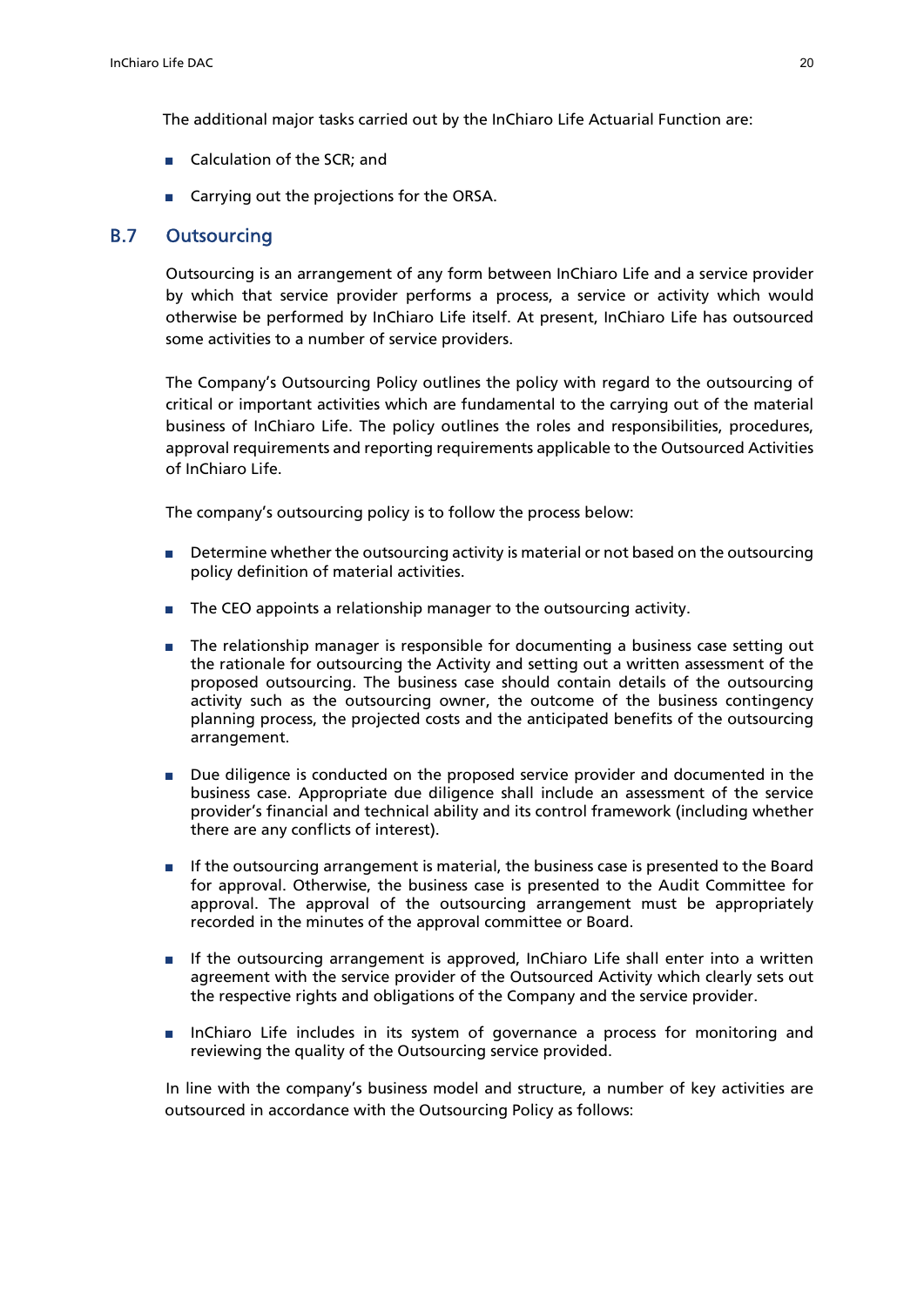| <b>Activity</b>                  | Jurisdiction |
|----------------------------------|--------------|
| <b>Internal Audit</b>            | Italy        |
| Actuarial                        | Ireland      |
| <b>Risk</b>                      | Ireland      |
| <b>Fund Management</b>           | <b>Italy</b> |
| Provision of detailed asset data | Italy        |
| <b>IT Services</b>               | Italy        |

# B. 8 Any other information

There are no other material items to include under this section.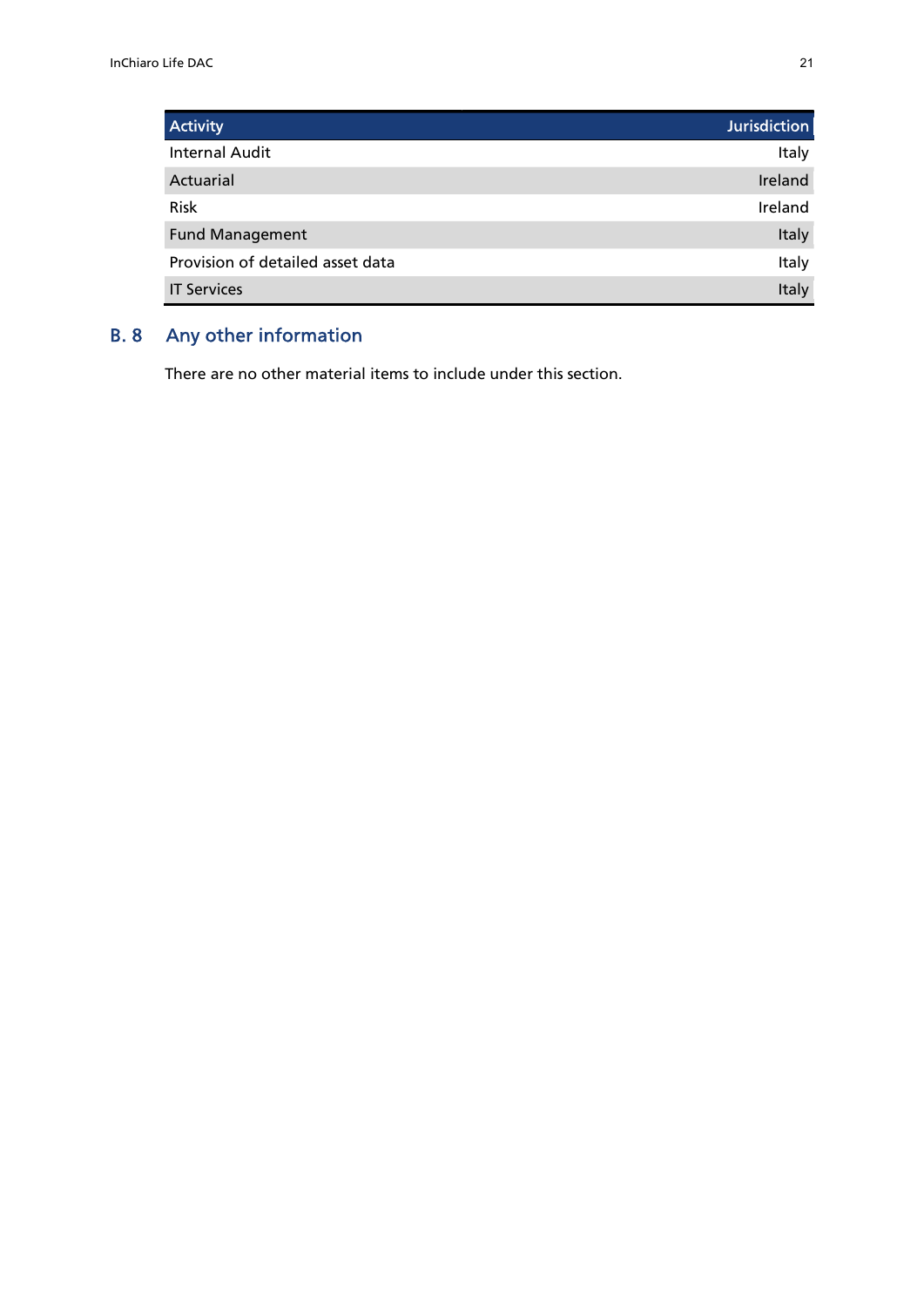# C Risk Profile

InChiaro Life uses the Standard Formula to assess the Company's solvency capital requirements (SCR). The standard formula for SCR aims to capture the material quantifiable risks that most undertakings are exposed to. The SCR is broken down into four risk components: Life Underwriting risk, Market risk, Counterparty Default risk and Operational Risk.

# C.1 Underwriting risk

### C.1.1 Material underwriting risks

#### Lapse risk

This is the risk of a policyholder encashing a policy at a date earlier than expected. InChiaro Life is directly exposed to lapse rates as it relies on the annual management charges (AMCs) from the unit-linked policies as a key source of income to the Company. An increase in perceived lapse rates results in lower future management charges being received.

InChiaro Life is also exposed to mass lapse events, which are an instantaneous one-off shock lapse event. The main component of the underwriting risk capital requirement relates to lapse risk, specifically a mass lapse event.

#### Expense risk

Inchiaro Life is directly exposed to expense risk in that if expenses to operate this business increase then this has a direct impact on the profits of the company and could also erode its capital base.

#### Mortality risk

InChiaro Life is exposed to changes in mortality arising from a 0.1% to 0.5% death benefit on insurance policies subject to a cap of €10,000. Mortality also affects the expected future profits of the company in that higher mortality reduces the level of the expected future margins.

### C.1.2 Assessment and risk mitigation techniques used for underwriting risks

InChiaro Life produces a risk report on a monthly basis. Anomalies in the underwriting risk over the month are disclosed in the report. The CRO also presents a quarterly risk report to the Board which includes the impact of the underwriting risk sensitivities on own funds.

Lapse rates are monitored regularly with the reasons for individual lapses being investigated. Possible mitigation actions include planning for a reduction in expenses if lapse rates increase.

Income is regularly monitored with expected expense outgo to ensure that sufficient funds are available. The Company sets an expense budget at the start of each year and compares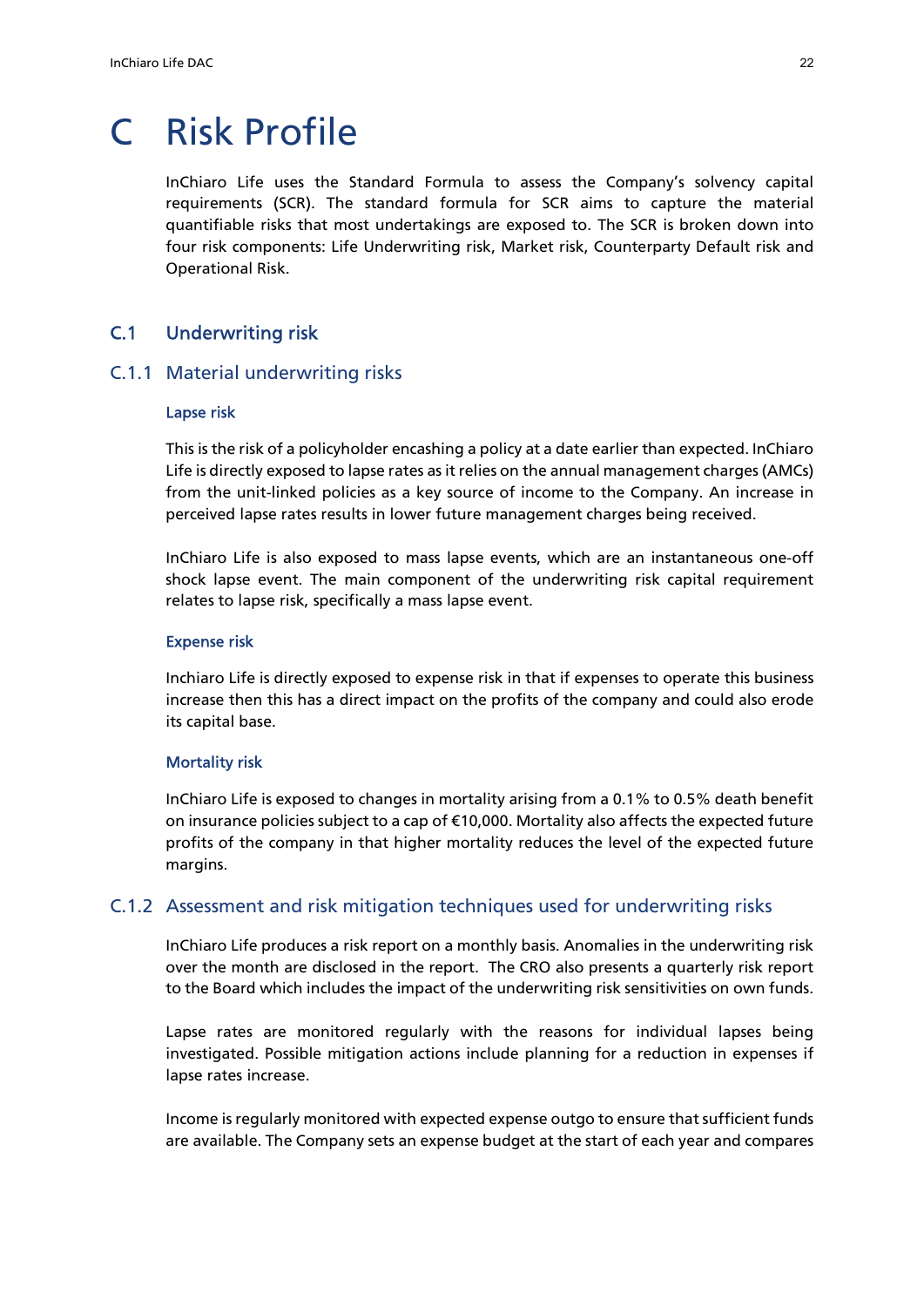actual expenses incurred against this budget on a monthly basis. InChiaro Life has the ability to vary the level of AMC's in the policy as a possible mitigation action to increased expenses.

InChiaro Life has a reinsurance treaty in place whereby InChiaro Life cedes 95% of the death strain to the reinsurer. This mitigates mortality risk.

# C.1.3 Risk sensitivity for underwriting risks

The main component of the underwriting risk capital requirement relates to lapse risk. Under Solvency II the lapse risk capital requirement is the more onerous of:

- an increase in lapses for policies where there is a strain to InChiaro Life on surrender;
- a decrease in lapses for policies where there is no strain to InChiaro Life on surrender; and
- a mass lapse at the valuation date for policies where there is a strain to InChiaro Life on surrender.

Having examined these stresses the results showed that the company is most exposed to a mass lapse event.

The expense risk capital requirement within the SCR is calculated based on an increase in future renewal expenses of 10% and an increase in expense inflation of 1% per annum. The ORSA process carried out additional stress and scenario testing regarding expenses such as assessing the impact of increasing all expenses by 25%.

The standard formula mortality stress carried out is a 15% instantaneous and permanent increase to mortality rates. The mortality stress is not material in the context of InChiaro Life's business as the vast majority of the risk is reinsured.

# C.2 Market risk

### C.2.1 Material market risks

#### Equity risk

InChiaro Life is indirectly exposed to equity falls as it relies on the AMC income from the unit linked policies. A reduction in unit linked fund values leads to lower future income through fund related charges and hence lower profits for InChiaro Life.

#### Foreign Exchange risk

InChiaro Life is indirectly exposed to currency movements as it relies on the AMC from the unit linked policies. As at 31 December 2020 non-Euro holdings accounted for 46% of the total funds under management. Therefore, adverse currency movement in the underlying unit linked assets will directly impact on the Company's income.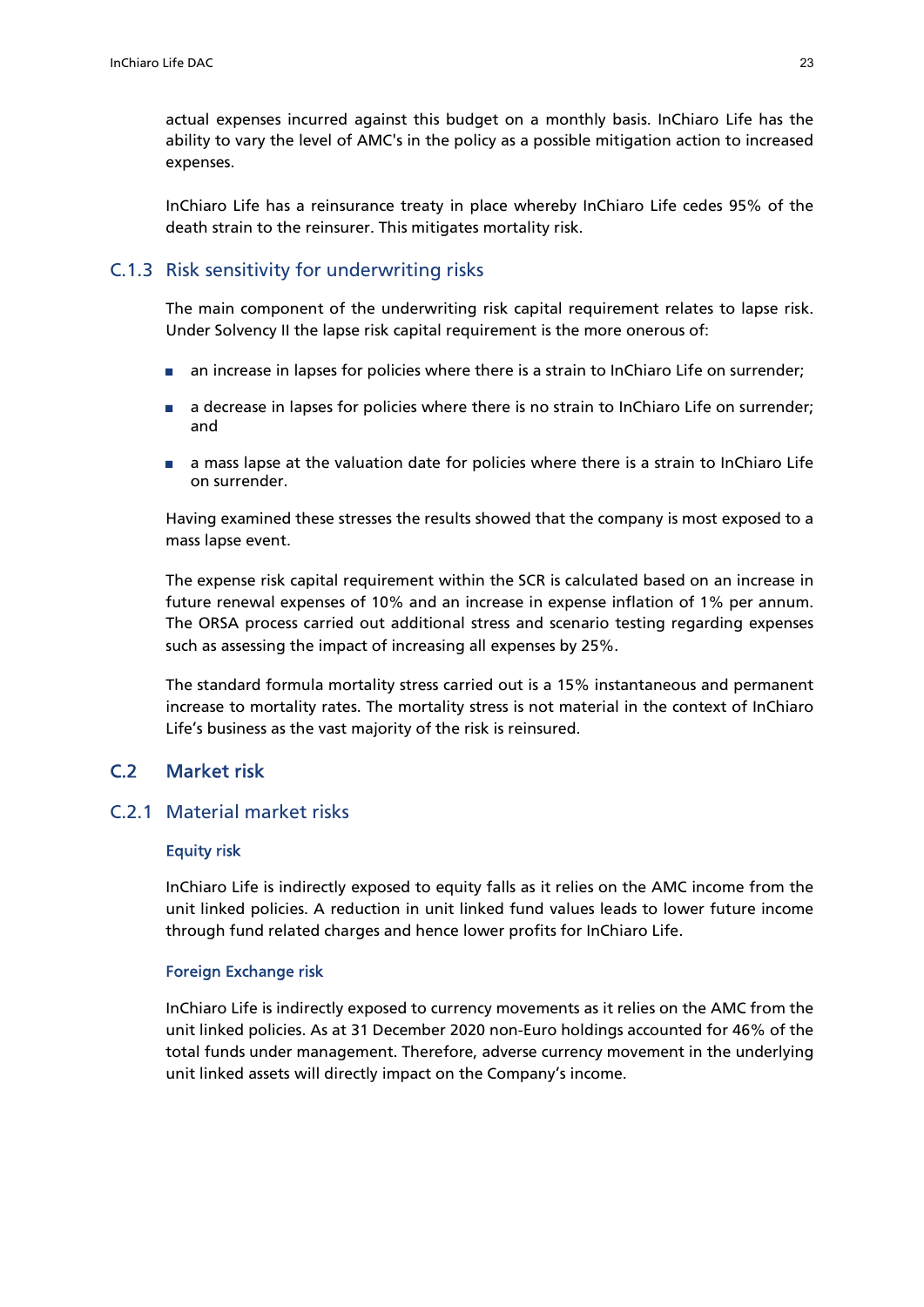# C.2.2 Investment assets and prudent person principle as applied to market risks

Solvency II regulations have brought in the 'Prudent Person Principle' in relation to investing in assets. The Company is required to apply this principle, and has ensured that its investment approach is aligned with this Principle.

### C.2.3 Assessment and risk mitigation techniques used for market risks

InChiaro Life produces a risk report on a monthly basis. Anomalies in market risks over the month are disclosed in the report. The CRO also presents a quarterly risk report to the Board which includes the impact of the market risk sensitivities on own funds.

### C.2.4 Risk sensitivity for market risks

The main component of the SCR market risk capital requirement for the Company relates to equity risk. The standard formula specified equity shock ranged from approximately 41% to 51% depending on the type of equity held. The currency risk was assessed using prescribed standard formula shocks of 25%.

The Company also carried out additional stress and scenario testing as part of the ORSA process which includes the stress testing of the material market risks. This included assessing the impact of the fund values falling by 25% following a market crash scenario.

# C.3 Credit risk

# C.3.1 Material credit risks

#### Counterparty risk

InChiaro Life invests €6.9m of shareholder assets in short term bank deposits. InChiaro Life is exposed to counterparty risk in respect of these deposit holdings, the majority of which is held with Banca Sella.

#### Concentration risk

InChiaro Life has a material exposure to Italy in its shareholder assets. As at 31 December 2020 InChiaro Life held €4.2m in deposits with Banca Sella, €2.7m with Banca Patrimoni, €3.2m in Italian Government bond and €8.9m (valued at face value) as an Italian tax prepayment asset. The Italian tax prepayment is based on the IFRS mathematical reserves held in respect of unit-linked policies and is a prepayment of policyholder taxes levied by the Italian fiscal authority.

#### Spread risk

InChiaro Life is exposed to the sensitivity of the value of unit-linked assets to changes in the level or volatility of credit spreads over the risk-free interest rate term structure. The spread risk stress affects only the corporate bond holdings and non-EU government bonds within the unit-linked funds. As at end December 2020 corporate bonds and non-EU government bonds accounted for approximately 32% of the total funds under management in calculating the spread risk SCR.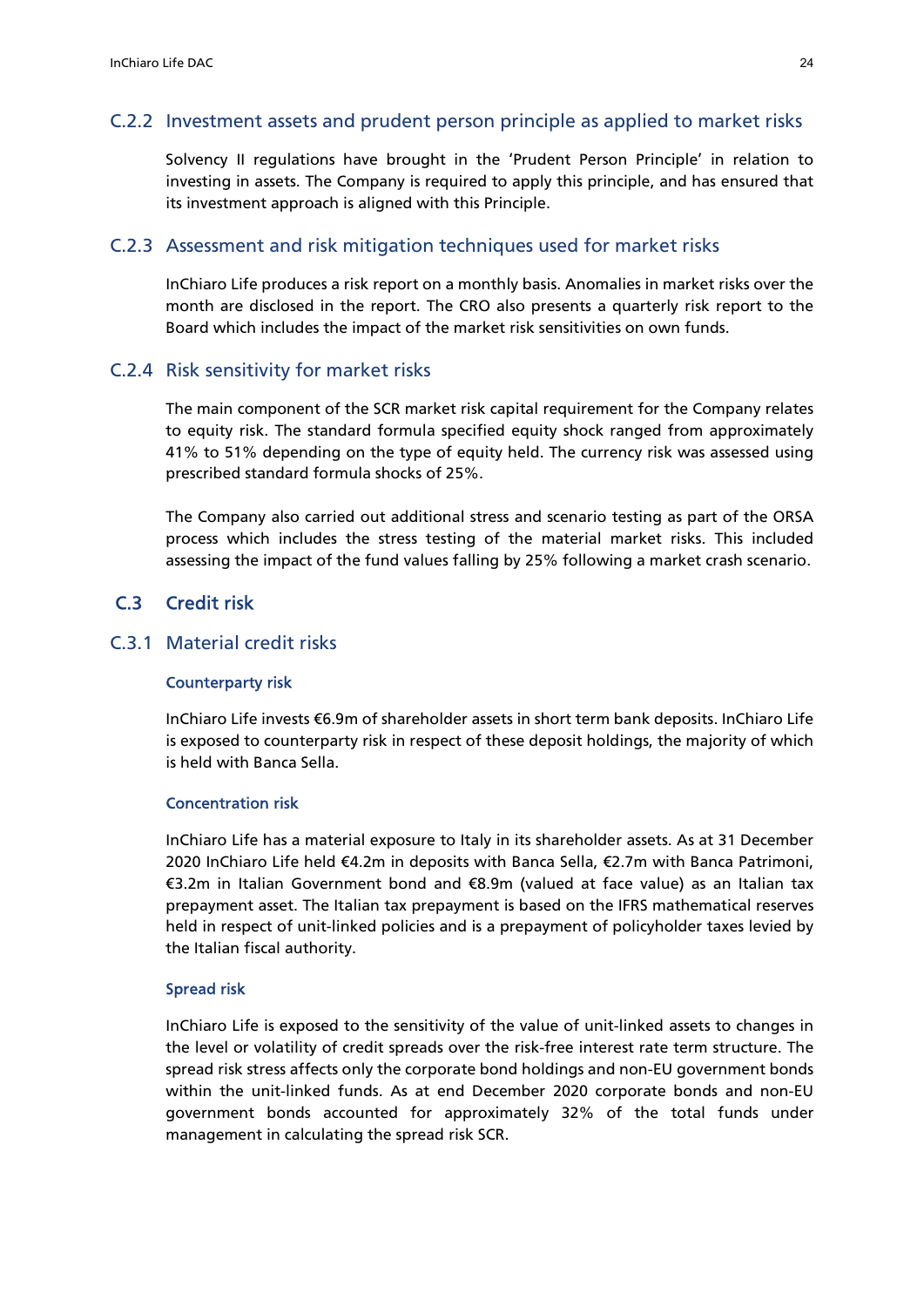# C.3.2 Investment assets and prudent person principle as applied to credit risks

Solvency II regulations have brought in the 'Prudent Person Principle' in relation to investing in assets. The Company is required to apply this principle, and has ensured that its investment approach is aligned with this Principle.

### C.3.3 Assessment and risk mitigation techniques used for credit risks

Credit risk is monitored and reported to the Board on a quarterly basis.

### C.3.4 Risk sensitivity for credit risks

The prescribed standard formula stresses are used to determine the counterparty default risk and credit risk capital requirements of the Company. The counterparty default charge also allows for InChiaro Life's exposure to insurance and intermediary receivables.

The Company also carried out additional stress and scenario testing as part of the ORSA process which includes the stress testing of the material credit risks. This included assessing the impact of downgrading the shareholder bank deposits and defaults in the shareholder Italian government bond.

# C.4 Liquidity risk

#### C.4.1 Material liquidity risks

Liquidity risk is defined as the risk deriving from the inability to meet one's payment commitments, which may be caused by an inability to find the funds required to meet cash outflows (funding liquidity risk) or by the presence of limits to the disinvestment of assets (market liquidity risk). All InChiaro Life products are such that the market risk and consequent liquidity risk are borne by the customer and are reflected in the current value of the policy. The Company does not guarantee returns or capital for customers from these securities.

InChiaro Life has liquidity risks in that the Italian tax asset and the allowance for future profits on the Solvency II balance sheet may not be liquid. These illiquid assets could be significantly impaired in times of stress.

#### C.4.2 Prudent person principle as applied to liquidity risks

Solvency II regulations have brought in the 'Prudent Person Principle' in relation to investing in assets. The Company is required to apply this principle, and has ensured that its investment approach is aligned with this Principle.

# C.4.3 Assessment and risk mitigation techniques used for liquidity risks

A liquidity risk measure is used to monitor liquidity risk closely at each quarter. The liquidity risk coverage is reported to the Board on a quarterly basis.

InChiaro Life's Liquidity Risk Policy sets out the Company's definition of liquidity risk, the approach used to monitor liquidity risk and potential contingency plans in the event of a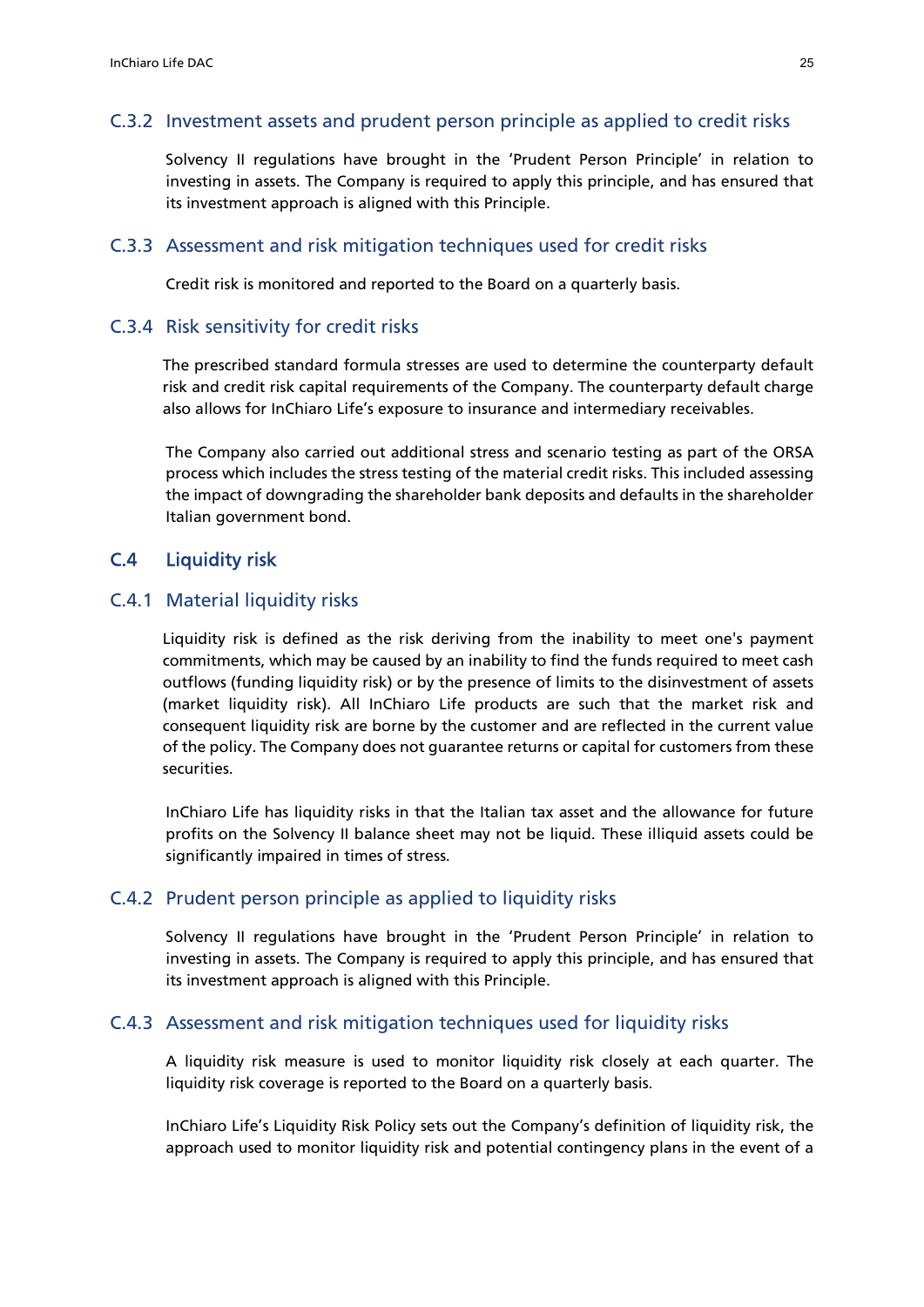liquidity risk event. InChiaro Life's definition of liquidity risk is the risk of having insufficient internal liquid resources to meet cashflow requirements as they fall due. Given the nature of the InChiaro Life unit linked business all liquidity risks in respect of policyholder funds are taken on by policyholders.

The Company seeks to hold all shareholder assets in liquid funds with the exception of the Italian Tax Asset which arises from the prepayment of Italian tax. InChiaro Life can potentially source additional liquidity through raising capital through its parent. Other potential sources of liquidity are obtaining a loan, securitising future profits and\or increasing annual management charges payable by policyholders.

### C.4.4 Expected profit included in future premiums ("EPIFP")

The solvency II valuation does not assume any future premiums will be received as the business is single premium business.

#### C.4.5 Risk sensitivity for liquidity risks

The Company carried out stress and scenario testing as part of the ORSA process which includes the stress testing of the liquidity risks. The Company's ability to meet future outflows was assessed by measuring the liquidity coverage for the next 5.5 years. The stress testing included assessing the impact of increasing the Italian tax prepayment rate and increasing the Company's future outgo.

# C.5 Operational risk

#### C.5.1 Material operational risks

The operational risk is defined as the risk of suffering losses deriving from the inadequacy or malfunctioning of procedures, human resources and internal systems, or from outside events. Among these are losses deriving from fraud, human errors, interruptions of operations, non-availability of systems, contractual breaches and natural catastrophes.

InChiaro Life's operational risk exposure stem from having small staff numbers with a concentration of knowledge. A departure of one or more key staff may lead to disruption to the Company.

Operational risk also has a number of concentration risks. These arise due to having a single source of future capital from Group, a limited product range and single country of distribution.

Other operational risks to InChiaro Life include:

IT Infrastructure & Processing - InChiaro Life relies heavily on its IT Platform and processing routines to deliver the business. Any problems may lead to disruption.

IT Security – There is a risk that various information assets are affected by a cyber-attack such as hardware, systems, laptops, customer data and intellectual property.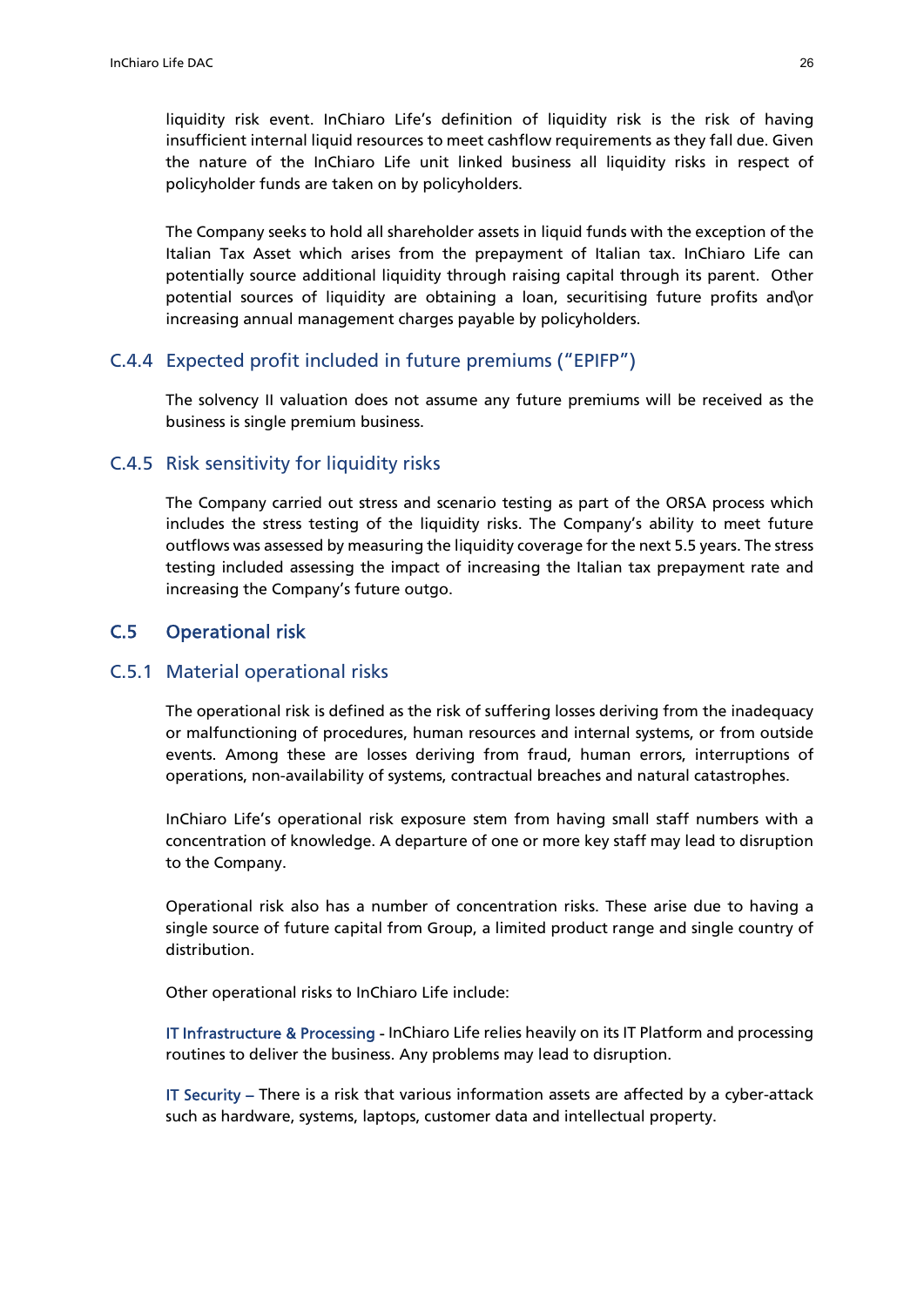Concentration of Policies - InChiaro Life has a small book of policies. There are also some large policies within the book. Should these policyholders lapse InChiaro Life could lose a large portion of its income.

Legal and Compliance - Non-compliance with legal requirements could lead to increased costs.

Regulatory - Non-compliance with regulatory requirements could lead to fines and damage the reputation of the Company.

Reputation – An operational event may damage the company's and group's reputation.

#### C.5.2 Measures used to assess operational risk

Operational risk is monitored continuously and reported on a monthly basis in the management report. Identified errors and breaches are notified to risk and compliance functions immediately on discovery. Operational risks are listed in the Company's risk register which is reviewed on a monthly basis.

# C.5.3 Investment assets and prudent person principle as applied to operational risks

Solvency II regulations have brought in the 'Prudent Person Principle' in relation to investing in assets. The Company is required to apply this principle, and has ensured that its investment approach is aligned with this Principle.

## C.5.4 Risk mitigation techniques used for operational risks

Material new operational risk events and updates on all open events are reported to the Board on a quarterly basis in the CRO quarterly report. A root cause analysis of the operational risk error or breach is carried out to ensure appropriate action has been taken.

#### C.5.6 Risk sensitivity for operational risks

The standard formula operational risk capital is calculated as 25% of total renewal expenses and investment management expenses from the previous year. Large scale operational risk events are considered in the ORSA and in determining the overall solvency needs of the Company.

# C.6 Other material risks

There are no other material risks.

### C.7 Any other information

There are no other material items to include under this section.

The SFCR is required to include comment on the risk exposures arising from off-balance sheet positions. InChiaro Life does not have risk exposures arising from off-balance sheet positions.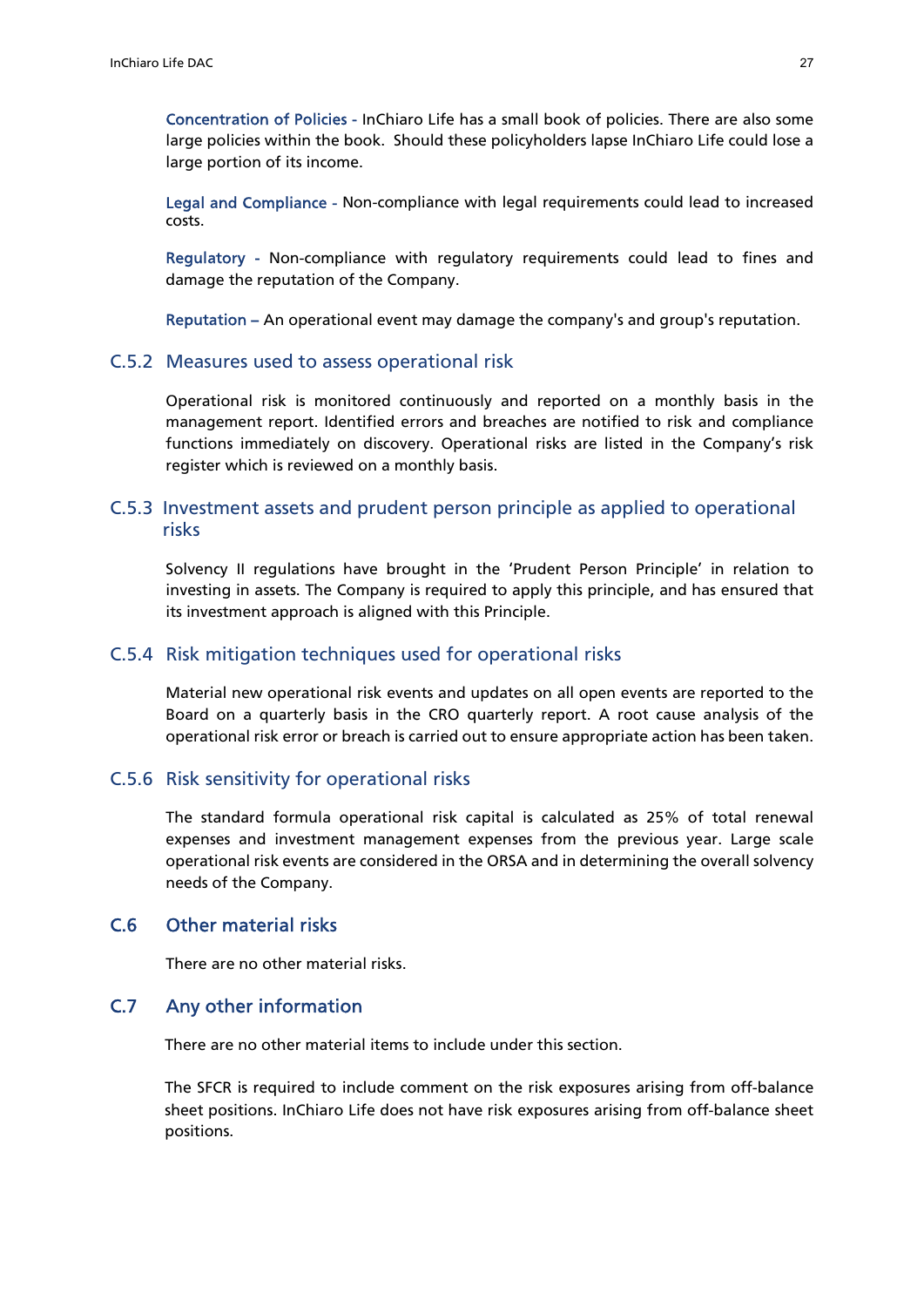# D Valuation for Solvency purposes

#### D.1 Assets

The following table analyses the Company's assets at fair value at 31 December 2020 and 31 December 2019:

| €000                                                      | 2020    | 2019    |
|-----------------------------------------------------------|---------|---------|
| Deferred tax assets                                       | 44      | 116     |
| Property, plant and equipment                             | 16      | 7       |
| Assets held for index-linked and unit-linked<br>contracts | 711,107 | 613,739 |
| Reinsurance recoverables                                  | (1,079) | (600)   |
| Insurance and intermediaries receivables                  | 2,751   | 1,814   |
| Receivables (trade, not insurance)                        | 9,470   | 9,557   |
| <b>Bonds</b>                                              | 3,195   | 5,101   |
| Cash and cash equivalents                                 | 6,948   | 3,295   |
| <b>Total assets</b>                                       | 732,452 | 633,029 |

# D.1.1 Solvency II valuation for each material class of asset

This section presents for each assets caption, the principles, methods and main assumptions used to determine the fair value of the assets in Solvency II Balance Sheet. When there are material differences between Solvency II balance sheet values and the statutory balance sheet, values are explained in more detail.

#### Deferred tax assets

A deferred tax asset is recognised for an unused tax loss carry forward or unused tax credit if, and only if, it is considered probable that there will be sufficient future taxable profit against which the loss or credit carry forward can be utilised.

The deferred tax asset of €44k represents unused tax losses capitalised and it is expected that the losses will be fully utilised against future profits.

#### Property, plant & equipment held for own use

Property, plant and equipment are stated at cost, excluding the cost of day-to-day servicing, less accumulated depreciation and accumulated impairment losses.

Depreciation is provided on a straight line basis over the useful lives of the assets (33.3% on computer hardware and 25% on office equipment).

The assets' residual values, and useful lives and method of depreciation are reviewed and adjusted if appropriate at each financial year end and adjusted prospectively, if appropriate.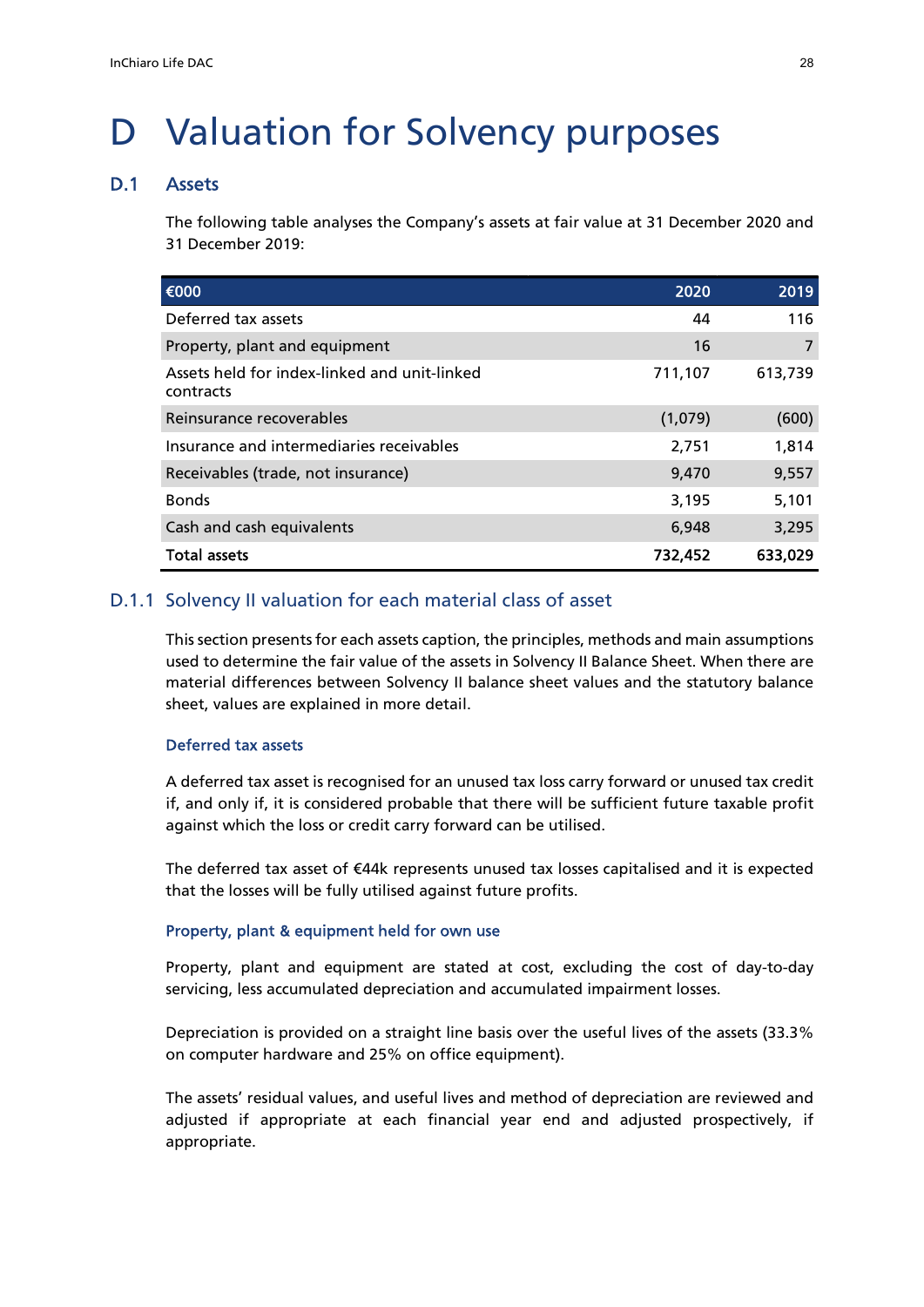Tangible assets are derecognised upon disposal or when no further future economic benefits are expected from its use or disposal.

#### Assets held for index-linked and unit-linked contracts

The assets held in respect of unit-linked contracts represent the policyholder unit funds. The unit-linked assets are invested in accordance to the investment strategy chosen by each policyholder. The assets invested in include direct investment in corporate bonds, government bonds, cash, equities, derivatives and indirect investments in collective investment undertakings.

Financial assets are recognised initially at cost plus, in the case of investments not at fair value through profit or loss, directly attributable transaction costs that are directly attributable to acquisition. The classification depends on the purpose for which the investments were acquired or originated. Subsequent to initial recognition, these investments are re-measured at fair value. Fair value adjustments and realised gains and losses are recognised in the Statement of Comprehensive Income.

The fair value of financial instruments with offsetting market risk, that are actively traded in organised financial markets, is determined by reference to quoted mid-market price, at the close of business on the reporting date, without any deduction for transaction costs. Shareholder financial instruments are valued at closing price.

The fair value used to value a financial instrument is initially the price quoted if the financial instrument is listed on an active market. If there is no active market, fair value is determined using valuation techniques.

A financial instrument is deemed to be listed on an active market if prices are readily and regularly available from a stock exchange, a broker, a dealer, a business sector, pricing agencies or regulatory agencies, and if those prices represent actual and regularly occurring market transactions carried out on an arm's length basis.

A market is considered to be inactive on the basis of indicators such as a significant fall in trading volumes and the level of activity on the market, broad dispersion of prices available over time, and between the various market operators mentioned above, or the length transactions took place on the market on an arm's length basis.

#### Reinsurance recoverables

A reinsurance recoverable is held on the Solvency II balance sheet. It is calculated as the present value of expected future reinsurance recoveries less the present value of expected future reinsurance premiums.

#### Insurance and intermediaries receivables

Insurance receivables represent the annual management charges owed from policyholder unit funds. Insurance receivables are recognized when due and measured on initial recognition at the fair value of the consideration received or receivable. Subsequent to initial recognition, insurance receivables are measured at amortized cost using the EIR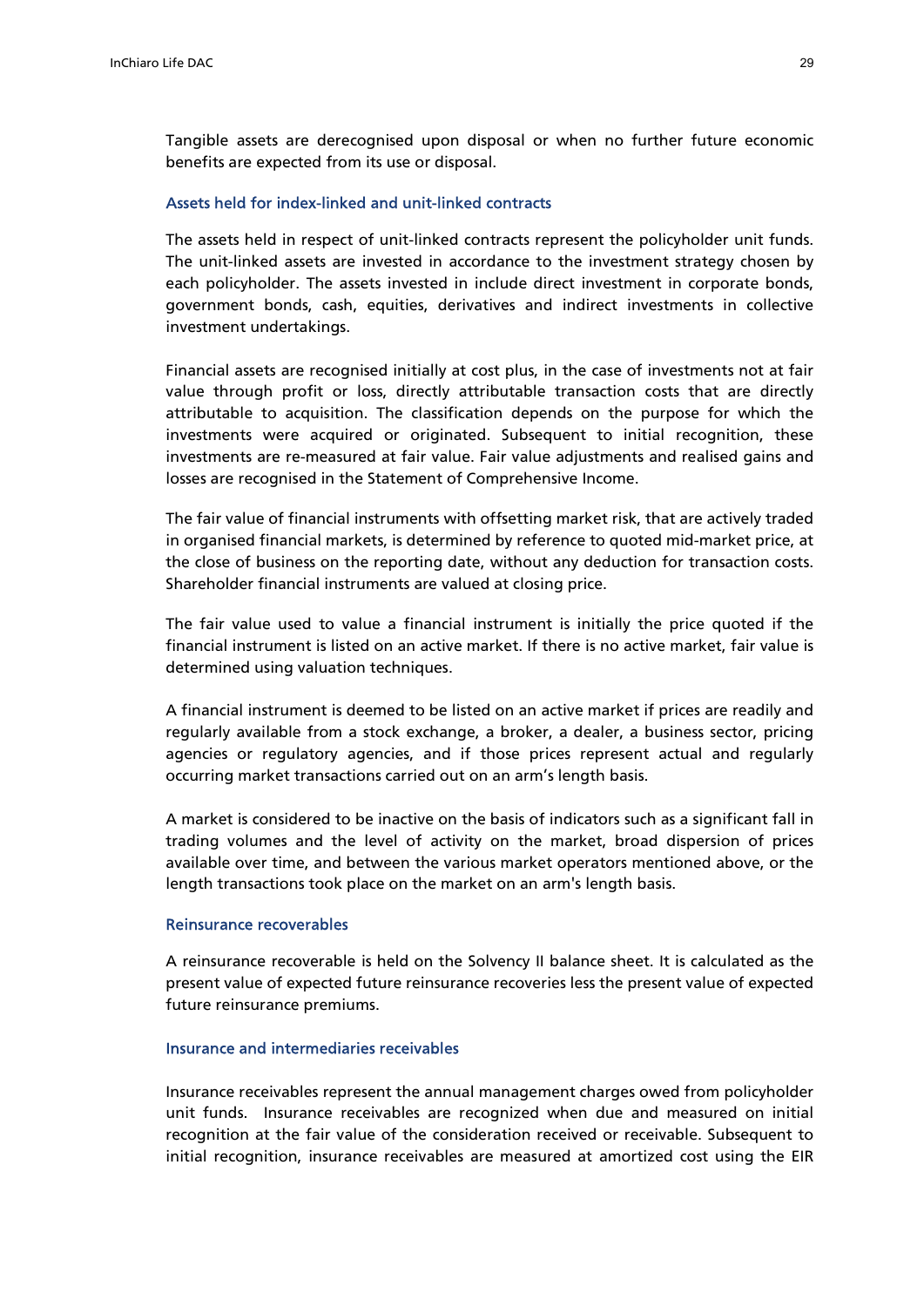method. The carrying value of insurance receivables is reviewed for impairment whenever events or circumstances indicate that the carrying amount may not be recoverable.

#### Receivables (trade, not insurance)

InChiaro Life holds an Italian tax prepayment asset of €8.9m as at 31 December 2020 and classifies this asset as a receivable. The Italian tax prepayment is based on the IFRS mathematical reserves held in respect of unit-linked policies and is a prepayment of policyholder taxes levied by the Italian fiscal authority. It is classified as a 'Receivables (trade, not insurance)' and valued at face value. The Italian policyholders' tax liability is calculated and retained by the Company until the amount of the prepayment is fully recovered. Any amount not recovered after 5 years from the date of the prepayment can be set against future liabilities for the Italian tax prepayment or can, upon agreement, be surrendered to an Italian group company to be recovered from is tax liabilities. Any amounts which have no future prospect of recovery from policyholders or a group company can be reclaimed from the Italian fiscal authority.

#### Cash and cash equivalents

The cash and cash equivalents comprise of the shareholder bank deposits. The bank deposits are short term and held in Euro. The deposits are valued at market value in the Solvency II valuation. The majority of deposits are held with Banca Sella.

#### Intangible assets

The company has no intangible assets on the Solvency II balance sheet.

### D.1.2 Solvency II and IFRS valuation differences by material class of asset

There are no differences between the Solvency II valuation and IFRS valuation of the assets listed above other than the value of reinsurance recoverables from life unit-linked business. The IFRS technical provisions stated in the financial statements is net of reinsurance recoverables and so does not value this item separately.

In addition, the IFRS balance sheet values other assets not included in the Solvency II valuation such as intangible assets (€101k) and deferred acquisition costs (€8k). Deferred acquisition costs under Solvency II framework should not be deferred so they are immediately and totally cancelled from own funds.

Deferred acquisition costs and Intangible assets are valued at nil under SII regulations.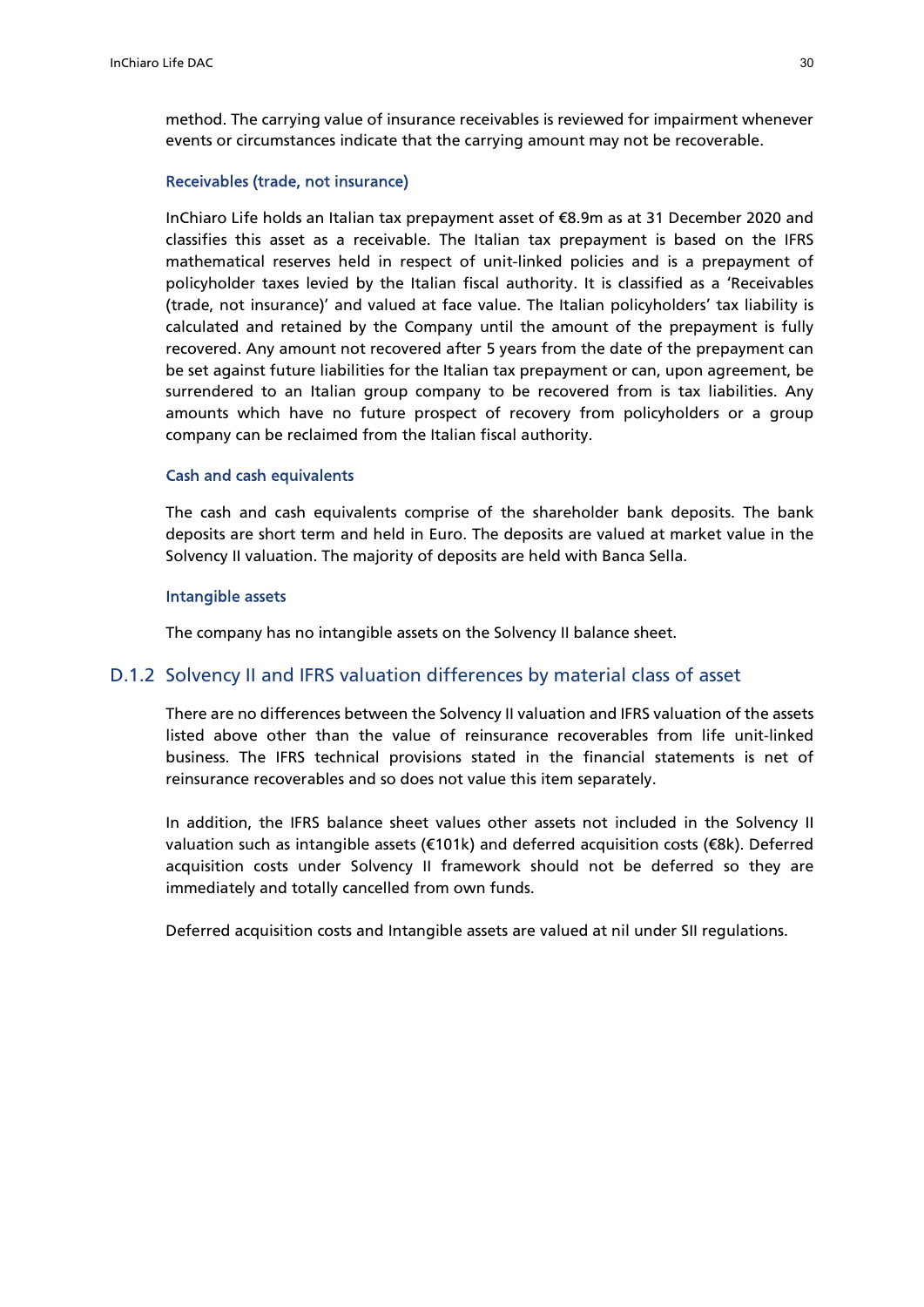# D.2 Technical Provisions

### D.2.1 Technical provisions for each material line of business

| €000                                                    | 2020     | 2019    |
|---------------------------------------------------------|----------|---------|
| Technical provisions - best estimate - unit liabilities | 711,106  | 613,739 |
| Technical provisions - best estimate - future profits   | (9, 377) | (7,042) |
| Technical provisions - risk margin                      | 3,989    | 2,796   |
| Total technical provisions gross of reinsurance         | 705,719  | 609,493 |
| Reinsurance Recoverable                                 | (1,079)  | (600)   |
| Total technical provisions net of reinsurance           | 706,798  | 610,093 |

### D.2.2 Methodology for valuation of technical provisions

The technical provisions are composed of the best estimate liability plus the risk margin. The best estimate liability is made up of two components:

- the policyholder value of best estimate liabilities (i.e. the unit liabilities)
- the value of future profits (shareholder charges less expenses)

#### Best estimate liabilities – policyholder

The best estimate of the policyholder liabilities is the sum of the bid value of the unit liabilities for each policy.

#### Best estimate liabilities – value of future profits

The present value of future profits is calculated as the shareholder income less outgo. The income is the annual management charge plus investment costs incurred by the policyholder. The outgo comprises management expenses plus investment costs that are met by the shareholder.

#### Risk margin

The risk margin shall be such as to ensure that the value of the technical provisions is equivalent to the amount that insurance and reinsurance undertakings would be expected to require in order to take over and meet the insurance and reinsurance obligations.

The risk margin component of technical provisions is calculated using a cost of capital approach where the cost of capital each year is set at 6% of the capital requirement. The risk margin is equal to the sum of the discounted costs of capital. The Type I counterparty default risk module is excluded from SCR for the purposes of the risk margin calculation as this risk can mitigated by diversifying cash at bank or moving to short term European government bonds. Interest rate risk is removed from the risk margin calculation in line with Solvency II rules. There are no other risks excluded from the SCR for the purposes of the risk margin calculation.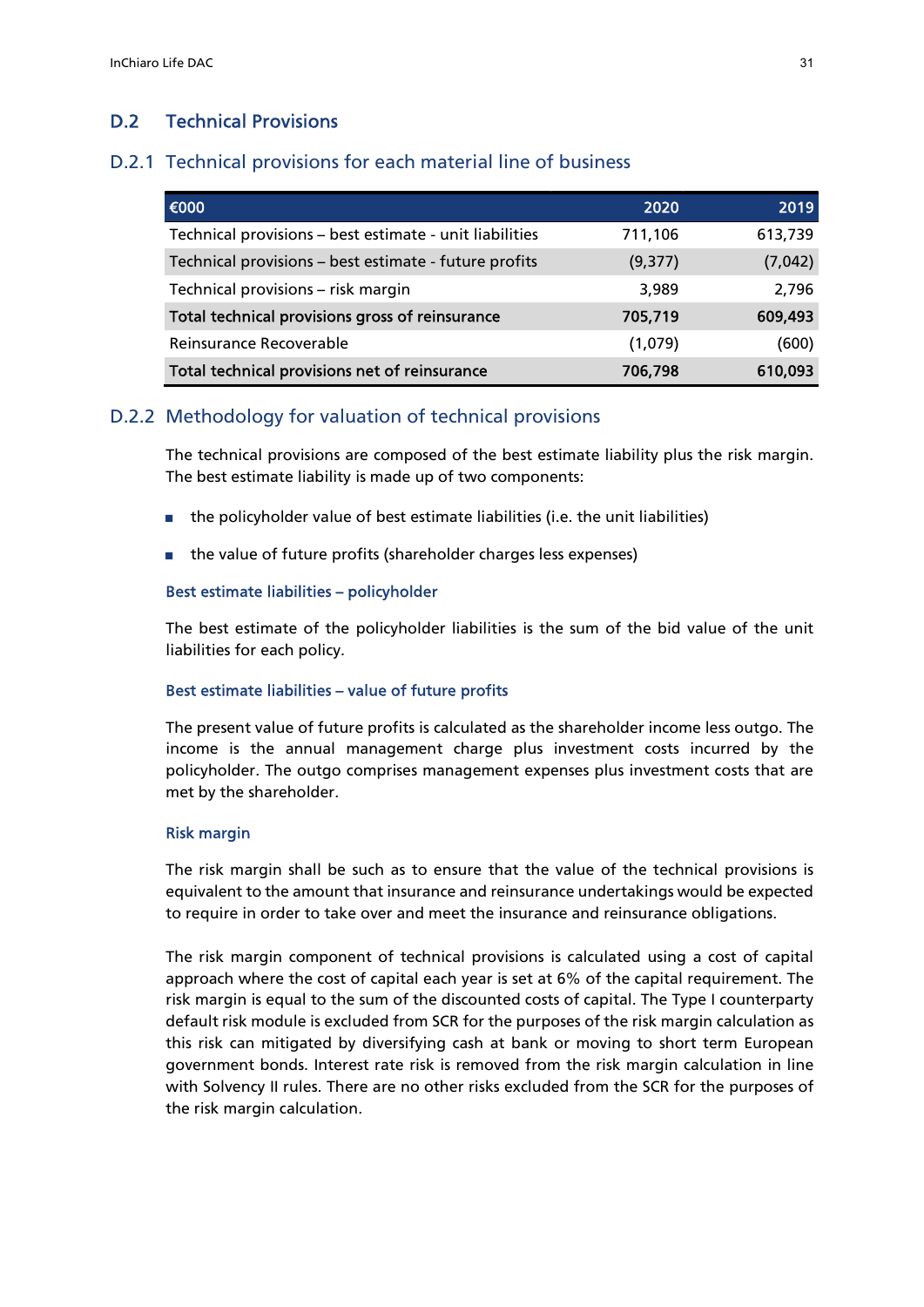#### Reinsurance Recoverable

A reinsurance recoverable is held on the Solvency II balance sheet. It is calculated as the present value of expected future reinsurance recoveries less the present value of expected future reinsurance premiums.

#### D.2.3 Assumptions

The key assumptions influencing the technical provisions are

- Expenses and expense inflation
- Lapses/partial encashments

The assumptions have been derived as follows:

#### Expenses and expense inflation

Expense assumptions are set according to the Company's expense budget and are split into maintenance related and acquisition related expenses. Maintenance expenses are divided by the number of policies in force at the valuation date to determine the per policy expense assumption used in the calculation of technical provisions.

Expense inflation takes into account the European Central Bank forecast for inflation.

#### Lapses/partial encashments

The lapse and partial surrender experience over the previous five years is analysed by the Actuarial Function and the results of this analysis are used in determining best estimate future assumptions.

#### D.2.4 Uncertainty associated with the value of technical provisions

Uncertainty relates primarily to how actual experience will differ from best estimate assumptions used to calculate technical provisions. The key assumptions for InChiaro Life are lapse and expense assumptions. The assumptions are regularly monitored to ensure the assumptions are appropriate and the uncertainty is understood.

Another area of uncertainty affecting the technical provisions are the future investment performance of the unit-linked assets. The assumptions made in the technical provision calculations for investment returns are those specified by EIOPA.

The technical provisions included in this report were calculated based on data available as at 31 December 2020. At that date the COVID-19 situation was continuing to evolve. Whilst there has been no material impacts on InChiaro Life's mortality, lapse or new business experience over 2020 as a result of COVID 19, there is still a degree of uncertainty in the external environment as to what further impacts this Pandemic may have on the global economy. As a result there remains a greater level of uncertainty in the technical provisions than would otherwise be the case.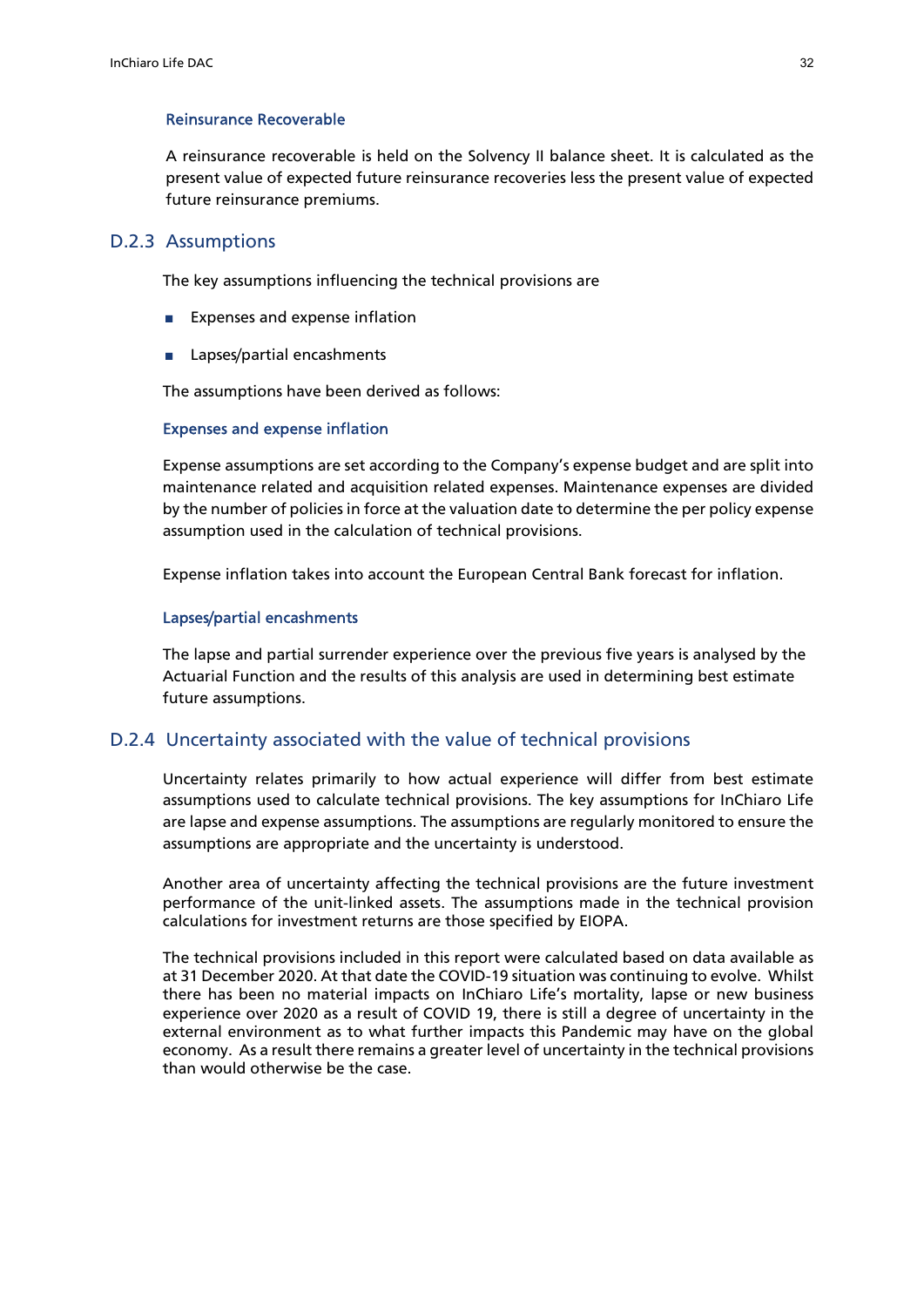# D.2.5 Solvency II and IFRS valuation differences of technical provisions

The IFRS technical provisions differ from the Solvency II technical provisions for the purposes of the returns to the Central Bank of Ireland. The key points of difference are the following:

- Solvency II assumptions are best estimate assumptions whereas IFRS assumptions have some margins for adverse deviation.
- Solvency II recognises all expected future profits on the balance sheet whereas under IFRS where the reserve is negative, i.e. for 'profitable' policies where the future income expected from the policy exceeds the expected expense outgo, then this negative reserve is set to zero for the purpose of calculating the technical provisions included within the financial statements.
- There is no requirement to hold a risk margin within the financial statements.

### D.2.6 Recoverables from reinsurance contracts and special purpose vehicles

InChiaro Life has a reinsurance treaty in place whereby InChiaro Life cedes 95% of the death strain to the reinsurer. This limits the retention on any one life to a max of 0.5% (i.e. 5% of 10%) of fund value with a cap of €10k. The value of the reinsurance recoverable is calculated as the future recoveries less future premiums.

# D.3 Other Liabilities

| 1€000                                 | 2020  | 2019  |
|---------------------------------------|-------|-------|
| Deferred tax liabilities              | 545   | 455   |
| Insurance and intermediaries payables | 2,099 | 1,239 |
| Reinsurance payables                  | 57    | 60    |
| Payables (trade, not insurance)       | 2.265 | 1,160 |
| <b>Total Other Liabilities</b>        | 4,966 | 2.914 |

#### D.3.1 Solvency II valuation for each material class of other liabilities

### Deferred tax liabilities

The best estimate liability and reinsurance recoverable are shown gross of corporation tax in the Solvency II balance sheet. The deferred corporation tax on future profits and reinsurance recoveries is represented in the deferred tax liabilities.

#### Insurance & intermediaries payables

Insurance payables are recognised when due and measured on initial recognition at the fair value of the consideration received less directly attributable transaction costs. Subsequent to initial recognition, they are measure at amortised cost using the effective interest rate method.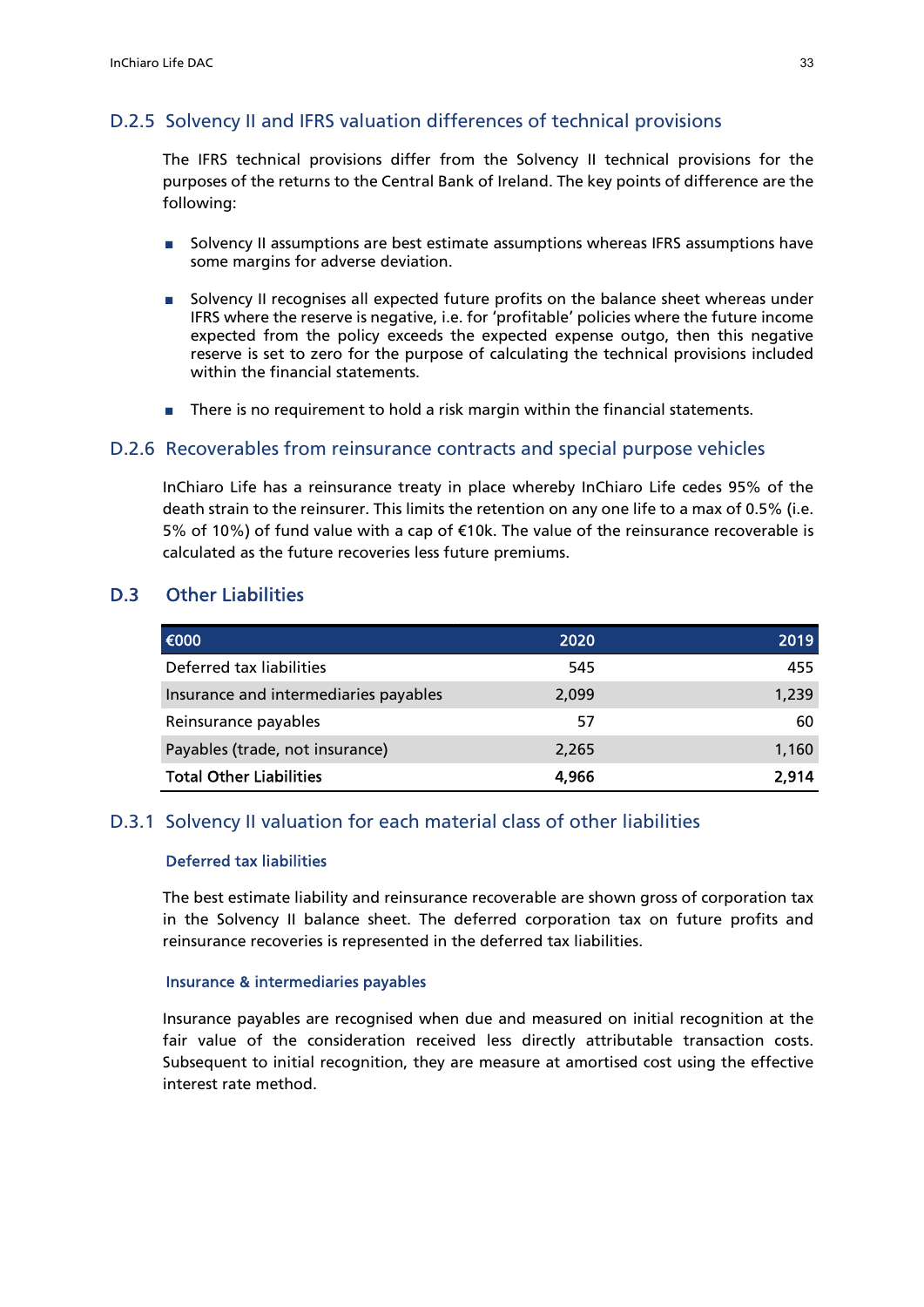#### Reinsurance Payables

Reinsurance payables represent the premiums owed to the reinsurer.

#### Payables (trade, not insurance)

The most material component of the Other Payables relates to the Italian tax prepayment calculated as at 31 December 2020 and payable in June 2021 (€1.8m).

# D.3.2 Solvency II and IFRS valuation differences by material class of other liabilities

There is no deferred tax liability held in the IFRS balance sheet because future profits on unit-linked policies are not allowed for in the IFRS basis.

In addition, the IFRS balance sheet values other liabilities not included in the Solvency II valuation such as deferred income liability (€33k). Deferred income liabilities under Solvency II framework should not be deferred so they are immediately and totally cancelled from own funds.

DIL are valued at nil under SII regulations.

# D.4 Alternative methods for valuation

No alternative methods are used for the valuation of assets and liabilities.

#### D.5 Any other information

The Directors have reasonable expectations, having made appropriate enquiries and assessment that InChiaro Life has adequate resources to continue in operational existence for the foreseeable future. The Directors have not identified any material uncertainties relating to events or conditions that, individually or collectively, may cast significant doubt on the company's ability to continue as a going concern for a period of at least twelve months from the date on which the financial statements are authorised for issue. For this reason, they continue to adopt the going concern basis of preparation in preparing the SFCR.

There is no other material information regarding the valuation of assets and liabilities for solvency purposes.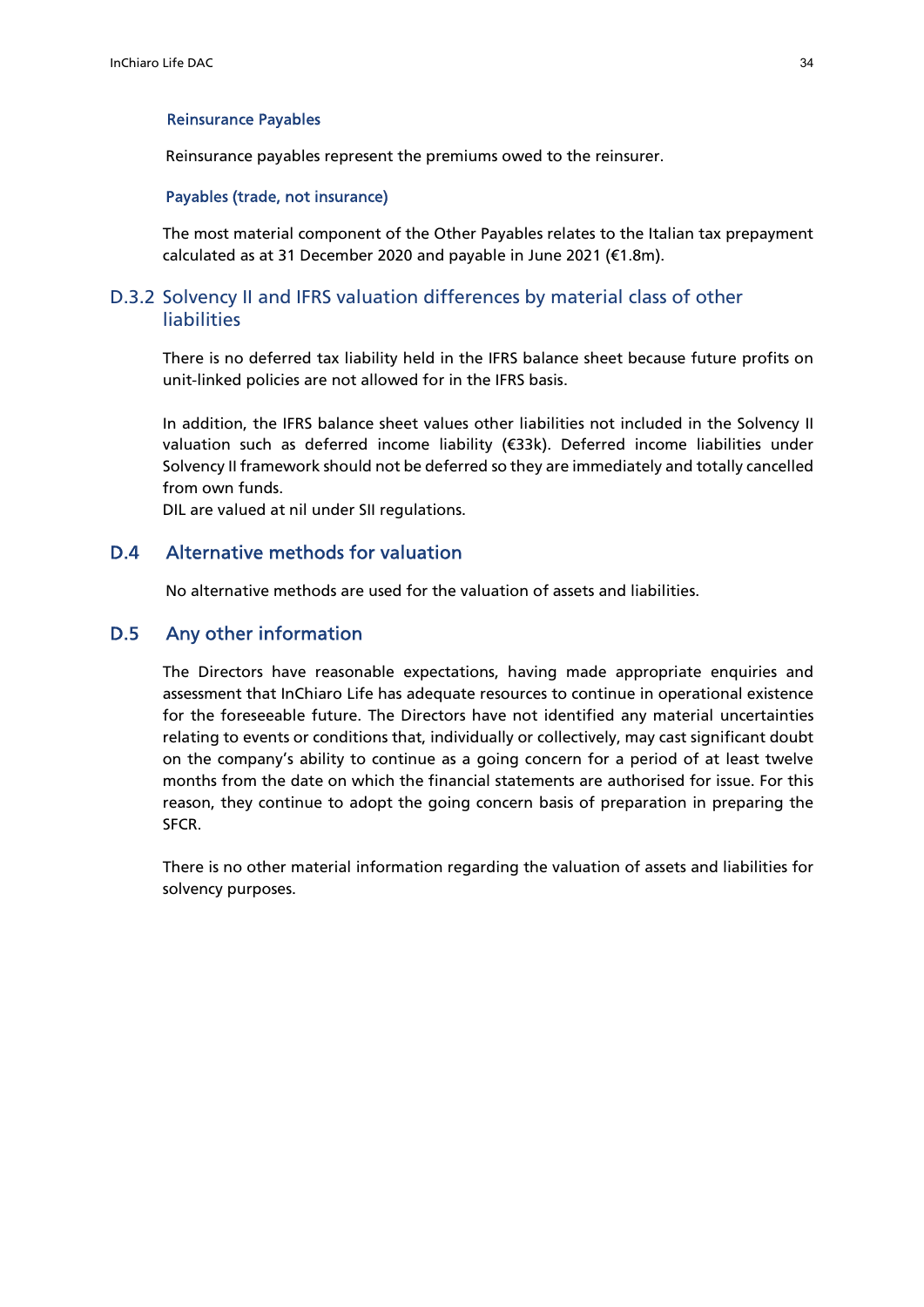# E Capital Management

# E.1 Own funds

# E.1.1 Objectives, policies and processes for managing own funds

The own funds for InChiaro Life represent the excess assets over liabilities in the Solvency II balance sheet. The company manages its own funds in accordance with the Investment and ALM Risk Management Policy. The company has a low risk tolerance in the management of its own funds and invests only in cash or government bonds over a medium-term time horizon (up to 5 years to maturity).

# E.1.2 Own funds classified by tiers

All of InChiaro Life's current capital is equity capital and value of future profits which is considered Tier 1 under Solvency II.

# E.1.3 Eligible amount of own funds to cover the Solvency Capital Requirement and Minimum Capital requirement classified by tiers

All Tier 1 capital is eligible to cover the Solvency Capital Requirement and the Minimum Capital Requirement. The solvency coverage as at end December 2019 and 2020 is shown below:

| 1€000               | 2020   | 2019   |
|---------------------|--------|--------|
| Own Funds           | 21,767 | 20,621 |
| <b>SCR</b>          | 8,742  | 7,294  |
| <b>MCR</b>          | 3,934  | 3,700  |
| <b>SCR Coverage</b> | 249%   | 283%   |
| <b>MCR Coverage</b> | 553%   | 557%   |

# E.1.4 Differences between equity as shown in the undertaking's financial statements and the excess of assets over liabilities as calculated for solvency purposes

The reconciliation of Solvency II Technical Provisions to the financial statements is in the table below: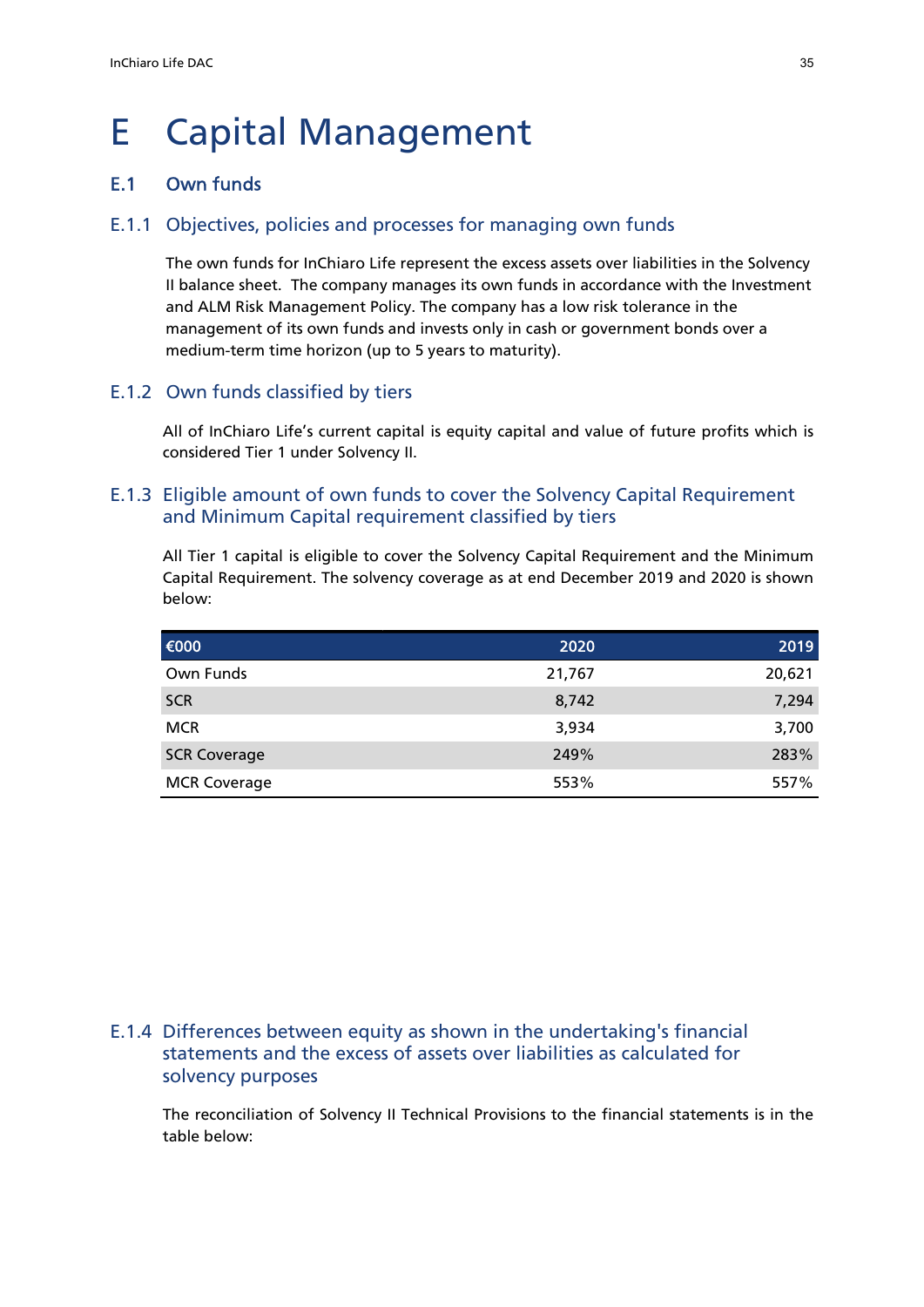|                                                               | €000   |
|---------------------------------------------------------------|--------|
| Net Assets as per the financial statements as at end Dec 2020 | 18,033 |
| Adjustments for Solvency II                                   |        |
| Removal of Intangible Assets                                  | (101)  |
| <b>Removal of Deferred Acquisition Costs</b>                  | (8)    |
| Removal of Deferred Income Liability                          | 33     |
| Difference in Technical Provisions net of tax and reinsurance | 4,343  |
| Deferred tax Liabilities on SII Adjustments                   | (533)  |
| Solvency II Own Funds as at end Dec 2020                      | 21,767 |

# E.2 Solvency and Capital Requirement and Minimum Capital Requirement

# E.2.1 Solvency Capital Requirement and the Minimum Capital Requirement

The table below shows the total SCR and MCR at end December 2019 and 2020.

| €000       | 2020  | 2019  |
|------------|-------|-------|
| <b>SCR</b> | 8,742 | 6,246 |
| <b>MCR</b> | 3,934 | 3,700 |

# E.2.2 Solvency Capital Requirement split by risk modules

The table below shows the risk modules that make up the total SCR at end December 2019 and 2020.

| €000                                | 2020    | 2019    |
|-------------------------------------|---------|---------|
| Life Underwriting                   | 5,809   | 4,865   |
| <b>Market Risk</b>                  | 4,543   | 4,032   |
| <b>Counterparty Default Risk</b>    | 1,581   | 864     |
| <b>Undiversified BSCR</b>           | 11,933  | 9,760   |
| Diversification                     | (3,086) | (2,390) |
| <b>BSCR</b>                         | 8,847   | 7,370   |
| <b>Operational Risk</b>             | 429     | 384     |
| Loss Absorbing Capacity of Deferred | (533)   | (460)   |
| <b>SCR</b>                          | 8,742   | 7,294   |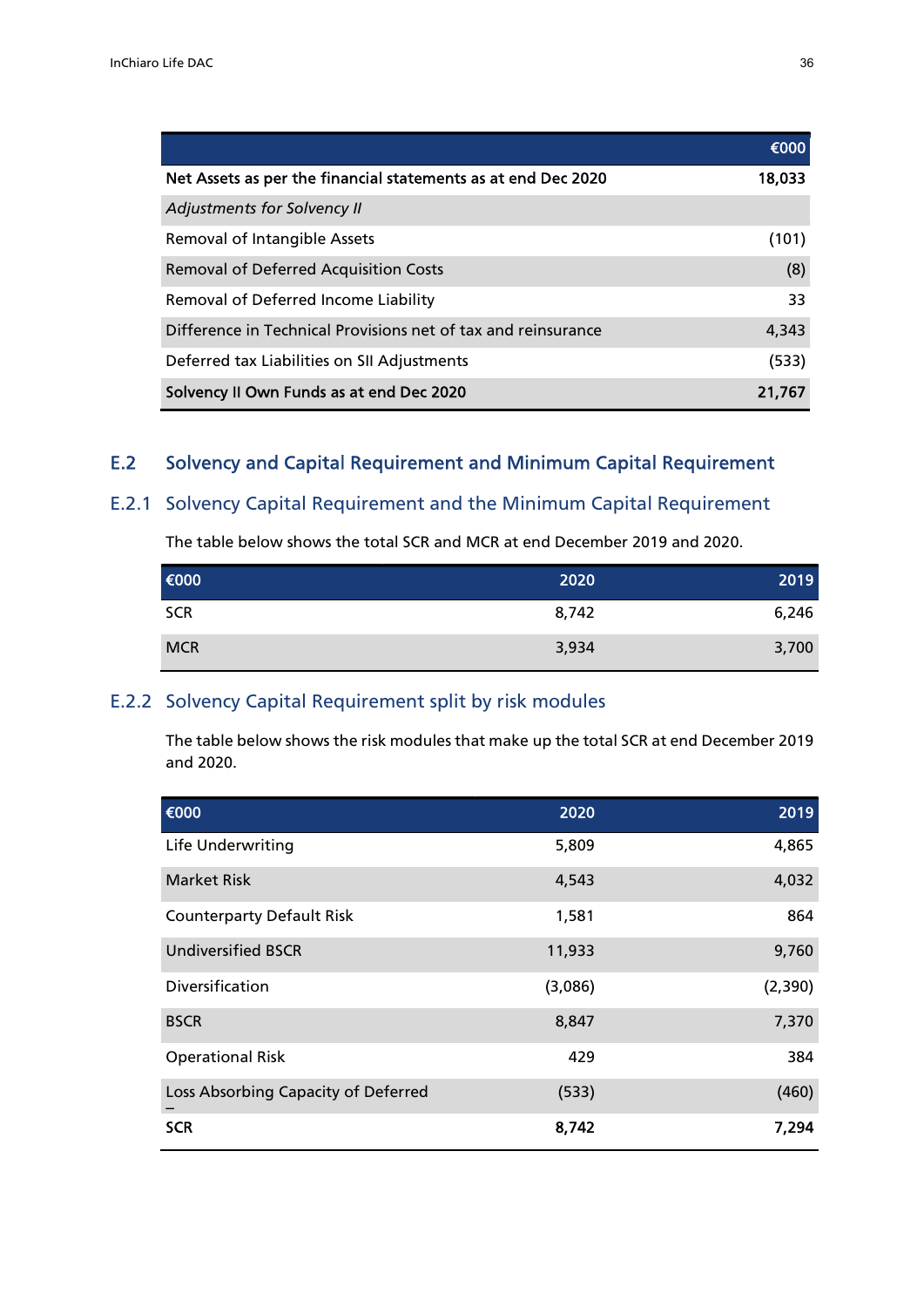# E.2.3 Risk modules and sub-modules of the standard formula using simplified calculations

Simplified calculations are not used for any of the risk modules or sub modules.

# E.2.4 Inputs used by the undertaking to calculate the Minimum Capital Requirement

| €000                | 2020  | 2019  |
|---------------------|-------|-------|
| MCR absolute floor  | 3,700 | 3,700 |
| <b>Linear MCR</b>   | 4,926 | 4,256 |
| <b>SCR</b>          | 8,742 | 7,294 |
| <b>Combined MCR</b> | 3,934 | 3,282 |
| <b>MCR</b>          | 3,934 | 3,700 |

# E.3 Use of the duration-based equity risk sub-module in the calculation of the Solvency Capital Requirement

InChiaro Life does not use a duration-based sub-module in the calculation of the SCR.

# E.4 Differences between the standard formula and any internal model used

InChiaro Life does not use an internal model.

# E.5 Non-compliance with the Minimum Capital Requirement and noncompliance with the Solvency Capital Requirement

There was no breach in terms of meeting capital requirements for InChiaro Life.

# E.6 other material information

There is no other material information regarding the capital management of the insurance or reinsurance undertaking.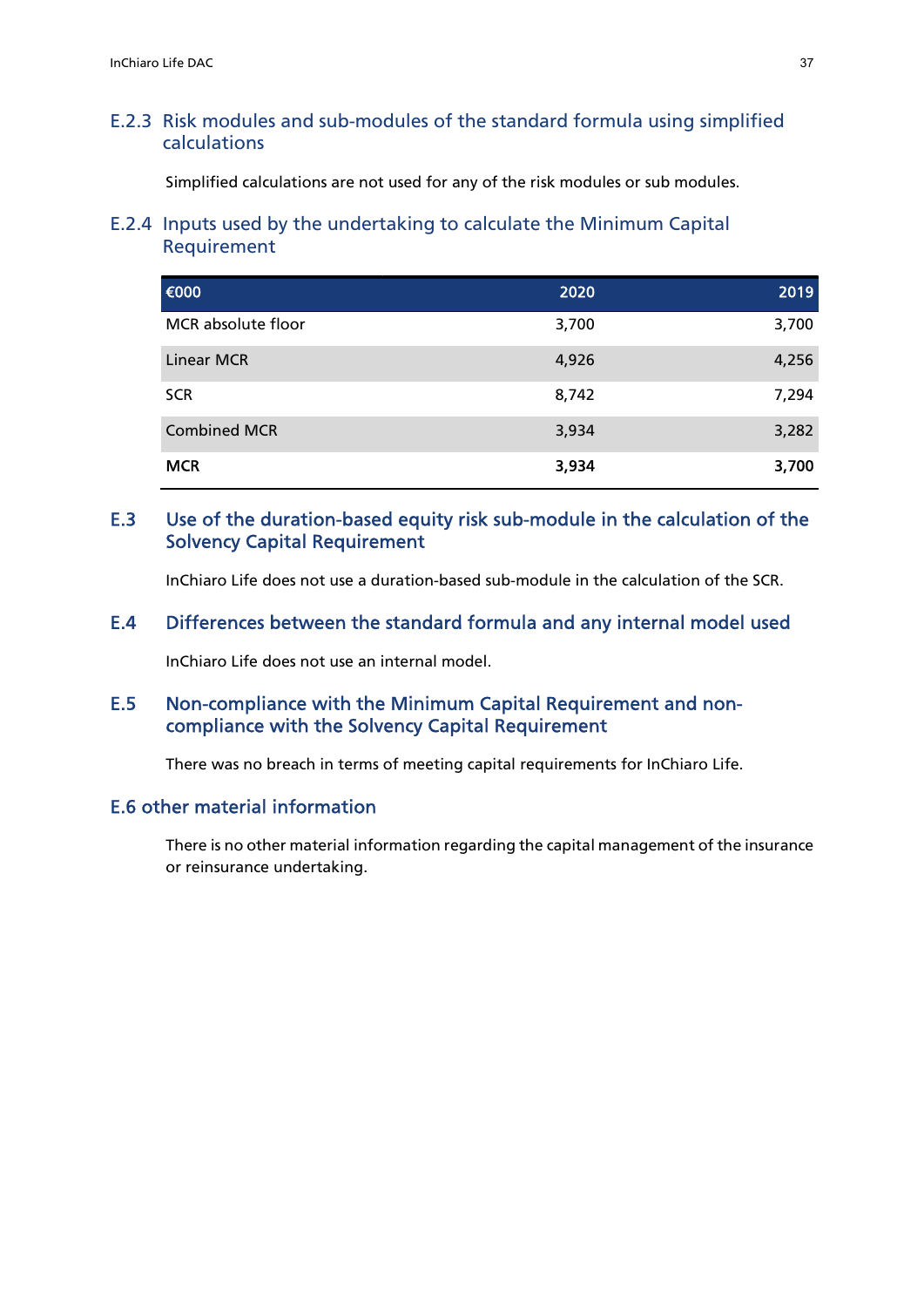# F Templates

# F.1 Quantitative reporting templates required for the SFCR

The following QRTs are included in the appendix (Monetary amounts in EUR thousands):

S.02.01 Balance Sheet S.05.01 Premiums, claims and expenses S.05.02 Premiums, claims and expenses by country S.12.01 Life and Health Technical provisions S.23.01 Own funds S.25.01 Solvency Capital Requirement S.28.01 Minimum Capital Requirement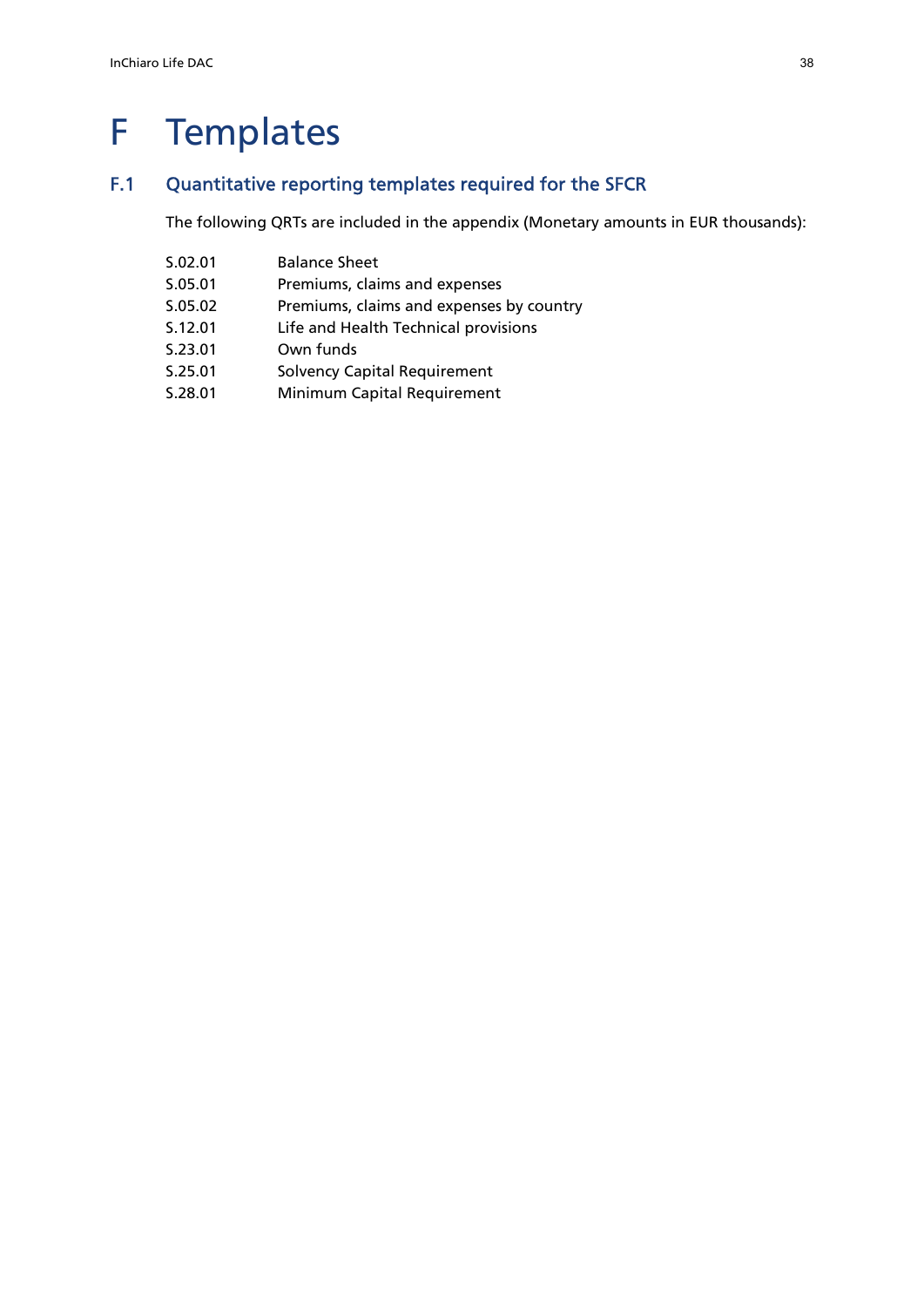# S.02.01 Balance Sheet

| InChiaro Life DAC<br>S.02.01<br><b>Balance Sheet</b>               |                       | 39       |
|--------------------------------------------------------------------|-----------------------|----------|
|                                                                    |                       |          |
|                                                                    |                       |          |
|                                                                    |                       |          |
|                                                                    |                       |          |
|                                                                    |                       |          |
| <b>Assets</b>                                                      |                       |          |
| Goodwill                                                           | R0010                 |          |
| Deferred acquisition costs                                         | R0020                 |          |
| Intangible assets                                                  | R0030                 |          |
| Deferred tax assets                                                | R0040                 | 44       |
| Pension benefit surplus                                            | R0050                 |          |
| Property, plant & equipment held for own use<br>linked contracts)  | R0060<br><b>R0070</b> | 16       |
| Property (other than for own use)                                  | R0080                 | 3,195    |
| Holdings in related undertakings, including participations         | R0090                 |          |
| Equities                                                           | R0100                 |          |
| Equities - listed                                                  | R0110                 |          |
| Equities - unlisted                                                | R0120                 |          |
| <b>Bonds</b>                                                       | R0130                 | 3,195    |
| <b>Government Bonds</b>                                            | R0140                 | 3,195    |
| Corporate Bonds                                                    | R0150                 |          |
| Structured notes                                                   | R0160                 |          |
| Collateralised securities                                          | R0170                 |          |
| Collective Investments Undertakings                                | R0180                 |          |
| <b>Derivatives</b>                                                 | R0190                 |          |
| Deposits other than cash equivalents                               | R0200                 |          |
| Other investments                                                  | R0210                 |          |
| Assets held for index-linked and unit-linked contracts             | R0220                 | 711,106  |
| <b>Loans and mortgages</b>                                         | <b>R0230</b>          |          |
| Loans on policies                                                  | R0240                 |          |
| Loans and mortgages to individuals                                 | R0250                 |          |
| Other loans and mortgages<br>Reinsurance recoverables from:        | R0260                 |          |
| Non-life and health similar to non-life                            | <b>R0270</b><br>R0280 | $-1,079$ |
| Non-life excluding health                                          | R0290                 |          |
| Health similar to non-life                                         | R0300                 |          |
| unit-linked                                                        | R0310                 |          |
| Health similar to life                                             | R0320                 |          |
| Life excluding health and index-linked and unit-linked             | R0330                 |          |
| Life index-linked and unit-linked                                  | R0340                 | $-1,079$ |
| Deposits to cedants                                                | R0350                 |          |
| Insurance and intermediaries receivables                           | R0360                 | 2,751    |
| Reinsurance receivables                                            | R0370                 |          |
| Receivables (trade, not insurance)                                 | R0380                 | 9,470    |
|                                                                    | R0390                 |          |
| Own shares (held directly)                                         | R0400                 |          |
| not yet paid in                                                    |                       |          |
| Cash and cash equivalents<br>Any other assets, not elsewhere shown | R0410                 | 6,948    |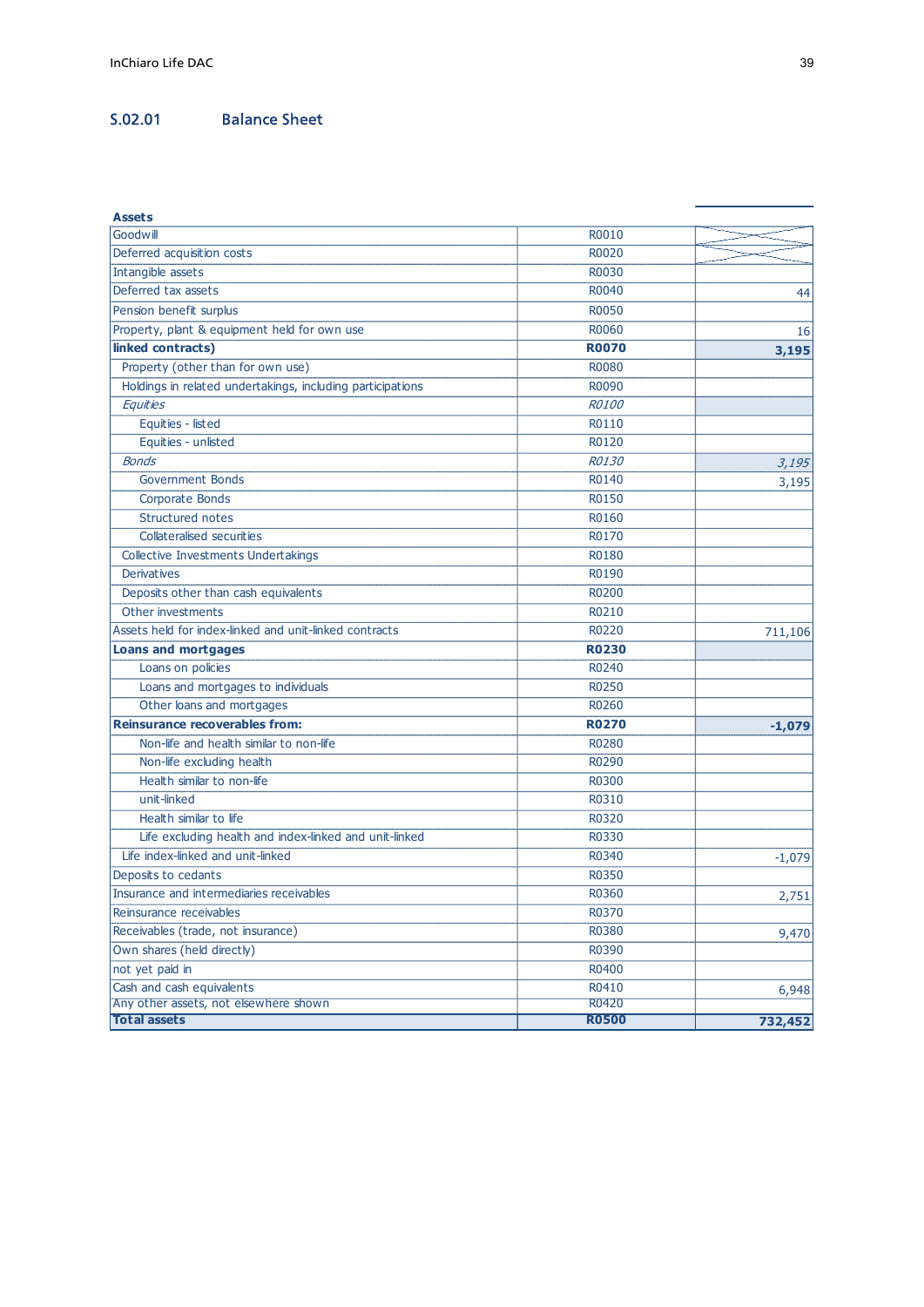| <b>Liabilities</b>                                                   |              |          |
|----------------------------------------------------------------------|--------------|----------|
| <b>Technical provisions - non-life</b>                               | <b>R0510</b> |          |
| Technical provisions - non-life (excluding health)                   | <b>R0520</b> |          |
| Technical provisions calculated as a whole                           | R0530        |          |
| <b>Best Estimate</b>                                                 | R0540        |          |
| <b>Risk margin</b>                                                   | <b>R0550</b> |          |
| Technical provisions - health (similar to non-life)                  | <b>R0560</b> |          |
| Technical provisions calculated as a whole                           | R0570        |          |
| <b>Best Estimate</b>                                                 | <b>R0580</b> |          |
| <b>Risk margin</b>                                                   | R0590        |          |
| Technical provisions - life (excluding index-linked and unit-linked) | <b>R0600</b> |          |
| Technical provisions - health (similar to life)                      | <b>R0610</b> |          |
| Technical provisions calculated as a whole                           | R0620        |          |
| <b>Best Estimate</b>                                                 | R0630        |          |
| Risk margin                                                          | R0640        |          |
| unit-linked)                                                         | <b>R0650</b> |          |
| Technical provisions calculated as a whole                           | R0660        |          |
| <b>Best Estimate</b>                                                 | R0670        |          |
| Risk margin                                                          | R0680        |          |
| Technical provisions - index-linked and unit-linked                  | <b>R0690</b> | 705,719  |
| Technical provisions calculated as a whole                           | R0700        | 711,106  |
| <b>Best Estimate</b>                                                 | R0710        | $-9,377$ |
| <b>Risk margin</b>                                                   | R0720        | 3,989    |
| Other technical provisions                                           | R0730        |          |
| <b>Contingent liabilities</b>                                        | R0740        |          |
| Provisions other than technical provisions                           | R0750        |          |
| Pension benefit obligations                                          | R0760        |          |
| Deposits from reinsurers                                             | R0770        |          |
| Deferred tax liabilities                                             | R0780        | 545      |
| <b>Derivatives</b>                                                   | R0790        |          |
| Debts owed to credit institutions                                    | R0800        |          |
| Financial liabilities other than debts owed to credit institutions   | R0810        |          |
| Insurance & intermediaries payables                                  | R0820        | 2,099    |
| Reinsurance payables                                                 | R0830        | 57       |
| Payables (trade, not insurance)                                      | R0840        | 2,265    |
| <b>Subordinated liabilities</b>                                      | <b>R0850</b> |          |
| Subordinated liabilities not in Basic Own Funds                      | R0860        |          |
| Subordinated liabilities in Basic Own Funds                          | R0870        |          |
| Any other liabilities, not elsewhere shown                           | <b>R0880</b> | $\Omega$ |
| <b>Total liabilities</b>                                             | <b>R0900</b> | 710,684  |
|                                                                      |              |          |
| <b>Excess of assets over liabilities</b>                             | <b>R1000</b> | 21,767   |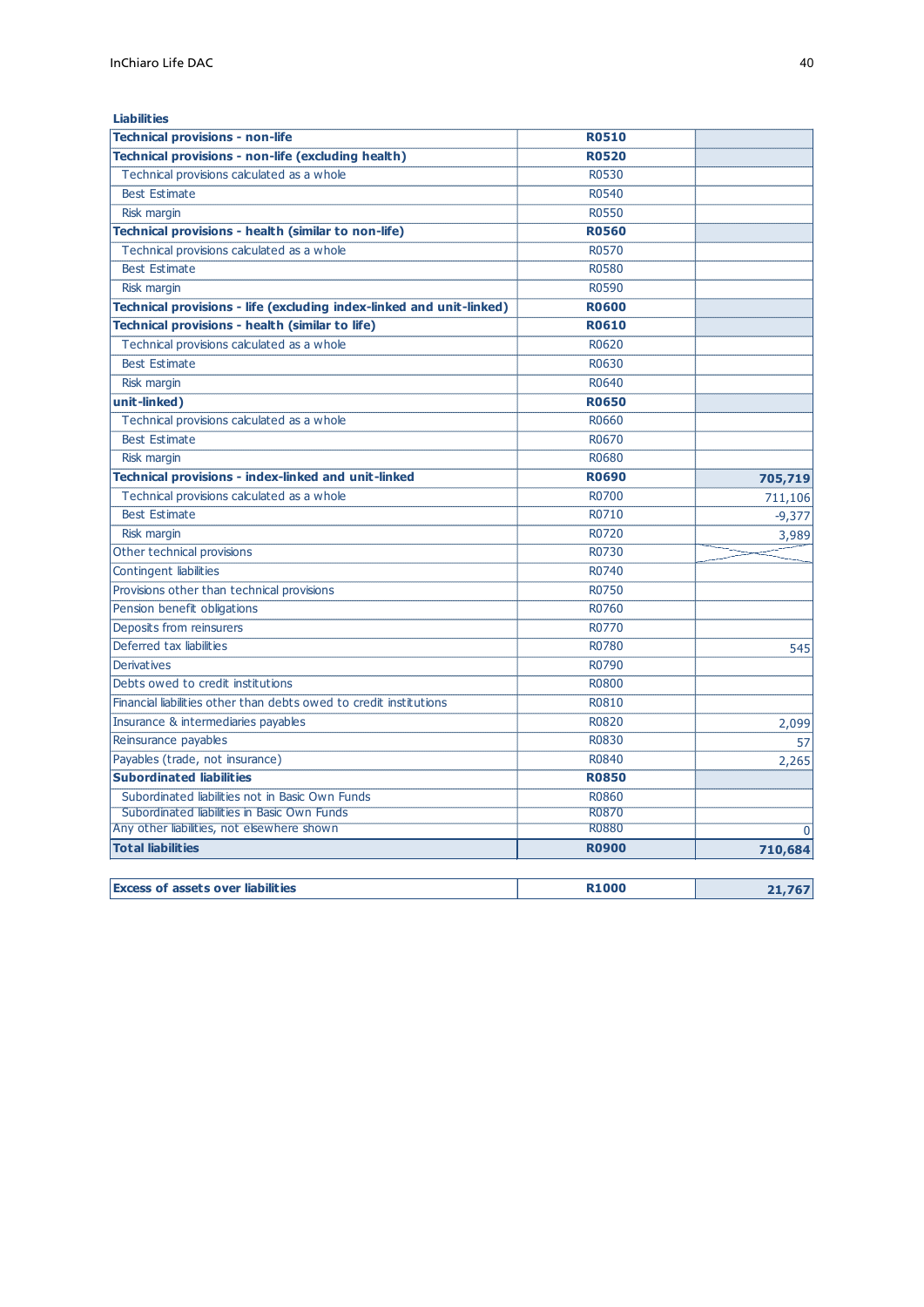# S.05.01 Premiums, Claims and Expenses

| InChiaro Life DAC                     |                                      |                |                                                     | 41                     |
|---------------------------------------|--------------------------------------|----------------|-----------------------------------------------------|------------------------|
|                                       |                                      |                |                                                     |                        |
|                                       |                                      |                |                                                     |                        |
| S.05.01                               | <b>Premiums, Claims and Expenses</b> |                |                                                     |                        |
|                                       |                                      |                |                                                     |                        |
|                                       |                                      |                |                                                     |                        |
|                                       |                                      |                |                                                     |                        |
|                                       |                                      |                |                                                     |                        |
|                                       |                                      |                | Line of Business for: life<br>insurance obligations |                        |
|                                       |                                      |                |                                                     |                        |
|                                       |                                      |                | Index-linked and unit-<br>linked insurance          | <b>Total</b>           |
|                                       |                                      |                |                                                     |                        |
|                                       |                                      |                | C0230                                               | C0300                  |
| <b>Premiums written</b>               |                                      |                |                                                     |                        |
| Gross                                 |                                      | R1410          | 130,974                                             | 130,974                |
| Reinsurers' share<br><b>Net</b>       |                                      | R1420<br>R1500 | 130,974                                             | $\mathbf 0$<br>130,974 |
| <b>Premiums earned</b>                |                                      |                |                                                     |                        |
| Gross                                 |                                      | R1510          | 130,974                                             | 130,974                |
| Reinsurers' share                     |                                      | R1520          |                                                     | $\mathbf 0$            |
| <b>Net</b>                            |                                      | R1600          | 130,974                                             | 130,974                |
| <b>Claims incurred</b>                |                                      |                |                                                     |                        |
| Gross                                 |                                      | R1610          | 57,035                                              | 57,035                 |
| Reinsurers' share                     |                                      | R1620          |                                                     | $\mathbf 0$            |
| <b>Net</b>                            |                                      | R1700          | 57,035                                              | 57,035                 |
| Changes in other technical provisions |                                      |                |                                                     |                        |
| Gross                                 |                                      | R1710          | $-22$                                               | $-22$                  |
| Reinsurers' share<br><b>Net</b>       |                                      | R1720<br>R1800 | $-22$                                               | $\bf{0}$<br>$-22$      |
| <b>Expenses incurred</b>              |                                      | R1900          | 8,233                                               | 8,233                  |
| <b>Other expenses</b>                 |                                      | <b>R2500</b>   |                                                     |                        |
| <b>Total expenses</b>                 |                                      | R2600          |                                                     | 8,233                  |

# S.05.02 Premiums, Claims and Expenses by country

|                                            |                       |                     | 57,035              | 57,035                      |
|--------------------------------------------|-----------------------|---------------------|---------------------|-----------------------------|
| Gross                                      | R1610                 |                     |                     |                             |
| Reinsurers' share                          | R1620                 |                     |                     | $\mathbf{0}$                |
| <b>Net</b>                                 | <b>R1700</b>          |                     | 57,035              | 57,035                      |
| Changes in other technical provisions      |                       |                     |                     |                             |
| Gross                                      | R1710                 |                     | $-22$               | $-22$                       |
| Reinsurers' share                          | R1720                 |                     |                     | $\mathbf{0}$                |
|                                            |                       |                     |                     |                             |
| <b>Net</b>                                 | <b>R1800</b>          |                     | $-22$               | $-22$                       |
| <b>Expenses incurred</b>                   | R1900                 |                     | 8,233               | 8,233                       |
| Other expenses                             | <b>R2500</b>          |                     |                     |                             |
| <b>Total expenses</b>                      | <b>R2600</b>          |                     |                     | 8,233                       |
|                                            |                       |                     | Top 5 countries (by | <b>Total Top 5 and home</b> |
|                                            |                       | <b>Home Country</b> | amount of gross     | country                     |
|                                            |                       |                     |                     |                             |
|                                            |                       | C0150               | C0160               | CO210                       |
|                                            | R01400                |                     | $\Pi$               |                             |
|                                            |                       | <b>CO220</b>        | C0230               | <b>CO280</b>                |
| Premiums written                           |                       |                     |                     |                             |
| Gross                                      | R1410                 |                     | 130,974             | 130,974                     |
| Reinsurers' share                          | R1420                 |                     |                     |                             |
| <b>Net</b>                                 | R1500                 |                     | 130,974             | 130,974                     |
| <b>Premiums earned</b>                     |                       |                     |                     |                             |
| Gross                                      | R1510                 |                     | 130,974             | 130,974                     |
| Reinsurers' share                          | R1520                 |                     |                     |                             |
| <b>Net</b><br><b>Claims incurred</b>       | R1600                 |                     | 130,974             | 130,974                     |
| Gross                                      | R1610                 |                     | 57,035              | 57,035                      |
|                                            |                       |                     |                     |                             |
| Reinsurers' share                          | R1620                 |                     |                     |                             |
| <b>Net</b>                                 | R1700                 |                     | 57,035              | 57,035                      |
| Changes in other technical provisions      |                       |                     |                     |                             |
| Gross                                      | R1710                 | $-22$               | 0                   | $-22$<br>$\overline{0}$     |
| Reinsurers' share                          | R1720                 |                     |                     |                             |
| <b>Net</b>                                 | R1800                 | $-22$               |                     | $-22$                       |
| <b>Expenses incurred</b><br>Other expenses | R1900<br><b>R2500</b> | 1,650               | 6,583               | 8,233                       |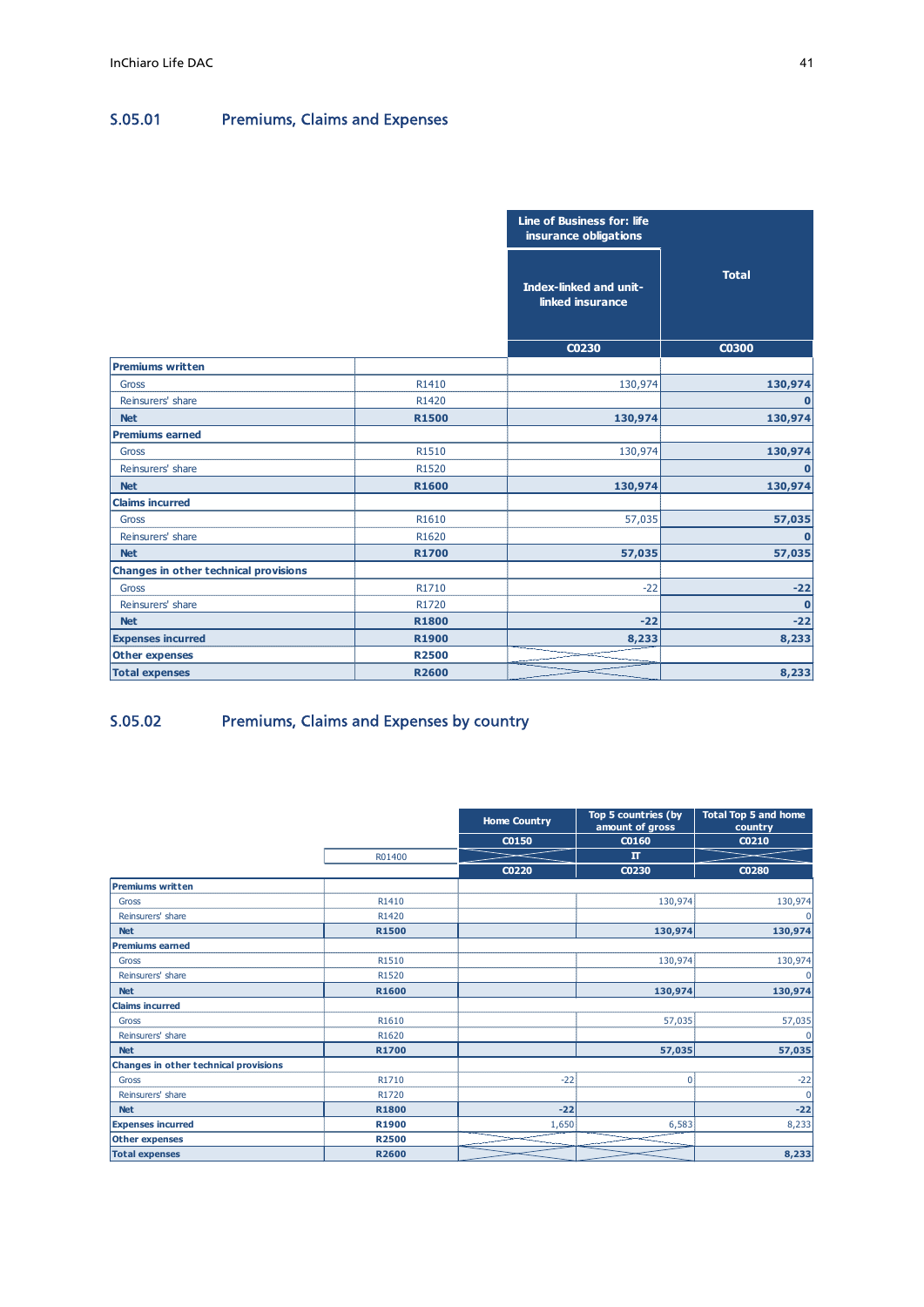# S.12.01 Life and Health Technical Provisions

| InChiaro Life DAC<br><b>Life and Health Technical Provisions</b>                                                                 |                |                                        |                                             | 42                                          |
|----------------------------------------------------------------------------------------------------------------------------------|----------------|----------------------------------------|---------------------------------------------|---------------------------------------------|
| S.12.01                                                                                                                          |                |                                        |                                             |                                             |
|                                                                                                                                  |                |                                        |                                             |                                             |
|                                                                                                                                  |                |                                        |                                             |                                             |
|                                                                                                                                  |                |                                        |                                             |                                             |
|                                                                                                                                  |                |                                        |                                             |                                             |
|                                                                                                                                  |                | Index-linked and unit-linked insurance |                                             | <b>Total (Life other than</b>               |
|                                                                                                                                  |                |                                        | Contracts without options<br>and guarantees | health insurance,<br>including Unit-Linked) |
|                                                                                                                                  |                | <b>C0030</b>                           | C0040                                       | C0150                                       |
|                                                                                                                                  |                | 711,106                                |                                             |                                             |
| <b>Technical provisions calculated as a whole</b>                                                                                | <b>R0010</b>   |                                        |                                             | 711,106                                     |
| Total Recoverables from reinsurance/SPV and Finite Re after the adjustment for                                                   |                |                                        |                                             |                                             |
|                                                                                                                                  | R0020          |                                        |                                             |                                             |
| expected losses due to counterparty default associated to TP as a whole<br>Technical provisions calculated as a sum of BE and RM |                |                                        |                                             |                                             |
| <b>Best Estimate</b><br><b>Gross Best Estimate</b>                                                                               | <b>R0030</b>   |                                        | $-9,377$                                    | $-9,377$                                    |
| Total Recoverables from reinsurance/SPV and Finite Re after the adjustment                                                       |                |                                        |                                             |                                             |
| for expected losses due to counterparty default                                                                                  | <b>R0080</b>   |                                        | $-1,079$                                    | $-1,079$                                    |
| Best estimate minus recoverables from reinsurance/SPV and Finite Re - total                                                      | R0090          |                                        | $-8,298$                                    | $-8,298$                                    |
| <b>Risk Margin</b>                                                                                                               | <b>R0100</b>   | 3.989                                  |                                             | 3,989                                       |
| <b>Amount of the transitional on Technical Provisions</b>                                                                        |                |                                        |                                             |                                             |
| Technical Provisions calculated as a whole                                                                                       | R0110          |                                        |                                             |                                             |
| Best estimate<br>Risk margin                                                                                                     | R0120<br>R0130 |                                        |                                             | $\sqrt{2}$<br>$\Omega$                      |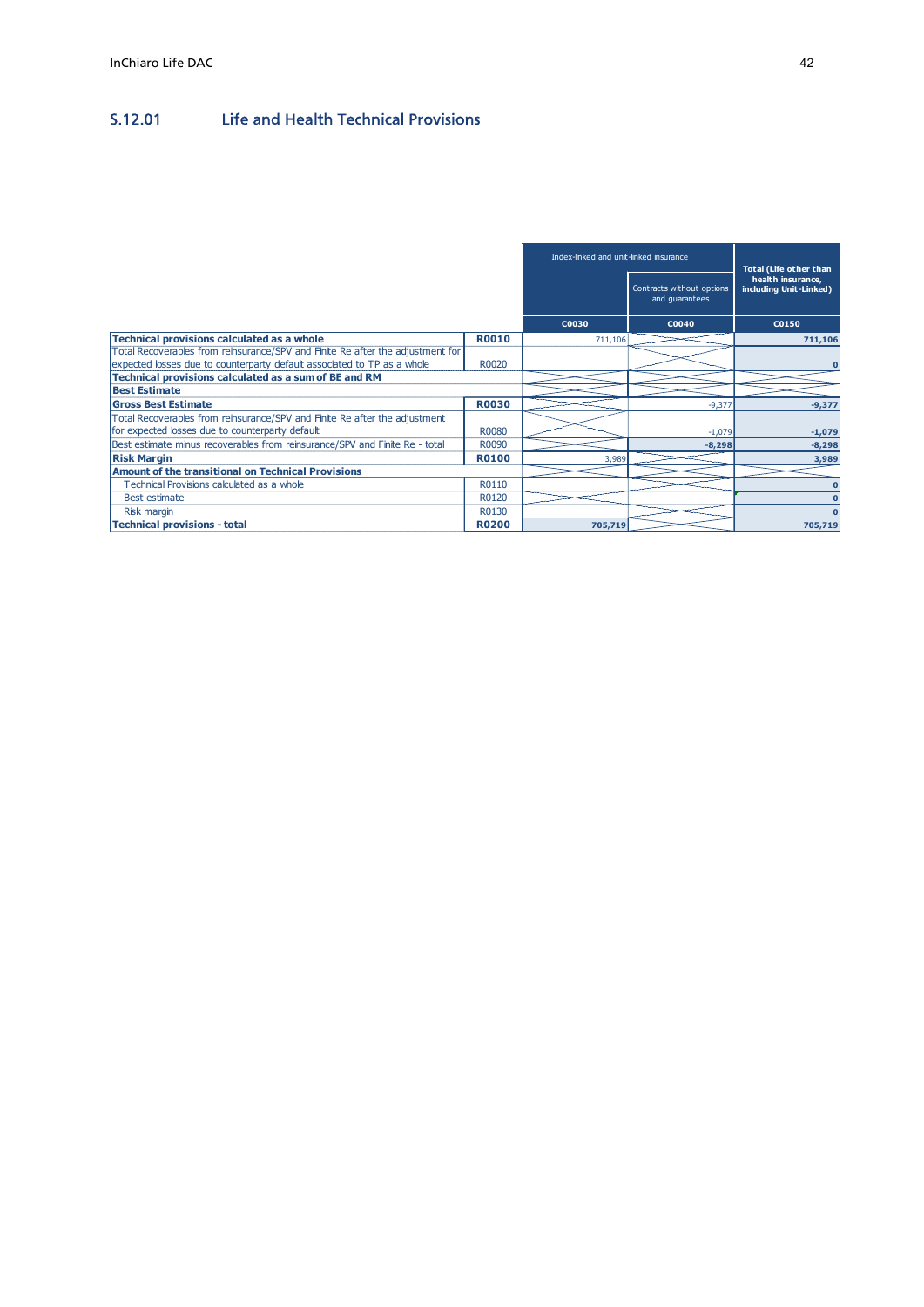| InChiaro Life DAC                                                                                                                                                                                         |                              |                  | 43                    |
|-----------------------------------------------------------------------------------------------------------------------------------------------------------------------------------------------------------|------------------------------|------------------|-----------------------|
| S.23.01<br><b>Own funds</b>                                                                                                                                                                               |                              |                  |                       |
|                                                                                                                                                                                                           |                              | <b>Total</b>     | Tier 1 - unrestricted |
| Basic own funds before deduction for participations in other financial sector as foreseen in article 68 of                                                                                                |                              | C0010            | C0020                 |
| Delegated Regulation 2015/35<br>Ordinary share capital (gross of own shares)                                                                                                                              | R0010                        | 20,100           | 20,100                |
| Share premium account related to ordinary share capital                                                                                                                                                   | R0030                        |                  |                       |
| Initial funds, members' contributions or the equivalent basic own - fund item for mutual and mutual-type undertakings<br>Subordinated mutual member accounts                                              | R0040<br><b>RO050</b>        |                  |                       |
| Surplus funds<br>Preference shares                                                                                                                                                                        | R0070<br>R0090               |                  |                       |
| Share premium account related to preference shares                                                                                                                                                        | R0110                        |                  |                       |
| Reconciliation reserve<br>Subordinated liabilities                                                                                                                                                        | R0130<br>R0140               | 1,667            | 1,667                 |
| An amount equal to the value of net deferred tax assets                                                                                                                                                   | R0160                        |                  |                       |
| Other own fund items approved by the supervisory authority as basic own funds not specified above<br>Own funds from the financial statements that should not be represented by the reconciliation reserve | R0180                        |                  |                       |
| and do not meet the criteria to be classified as Solvency II own funds<br>Own funds from the financial statements that should not be represented by the reconciliation reserve and do not meet            |                              |                  |                       |
| the criteria to be classified as Solvency II own funds                                                                                                                                                    | R0220                        |                  |                       |
| <b>Deductions</b><br>Deductions for participations in financial and credit institutions                                                                                                                   | R0230                        |                  |                       |
| <b>Total basic own funds after deductions</b>                                                                                                                                                             | R0290                        | 21,767           | 21,767                |
| <b>Ancillary own funds</b>                                                                                                                                                                                |                              |                  |                       |
| Unpaid and uncalled ordinary share capital callable on demand                                                                                                                                             | R0300                        |                  |                       |
| Unpaid and uncalled initial funds, members' contributions or the equivalent basic own fund item for mutual and mutual -<br>type undertakings, callable on demand                                          | R0310                        |                  |                       |
| Unpaid and uncalled preference shares callable on demand<br>A legally binding commitment to subscribe and pay for subordinated liabilities on demand                                                      | R0320<br>R0330               |                  |                       |
| Letters of credit and guarantees under Article 96(2) of the Directive 2009/138/EC                                                                                                                         | R0340                        |                  |                       |
| Letters of credit and guarantees other than under Article 96(2) of the Directive 2009/138/EC<br>Supplementary members calls under first subparagraph of Article 96(3) of the Directive 2009/138/EC        | R0350<br>R0360               |                  |                       |
| Supplementary members calls - other than under first subparagraph of Article 96(3) of the Directive 2009/138/EC                                                                                           | R0370                        |                  |                       |
| Other ancillary own funds<br><b>Total ancillary own funds</b>                                                                                                                                             | R0390<br><b>R0400</b>        |                  |                       |
| Available and eligible own funds                                                                                                                                                                          |                              |                  |                       |
| Total available own funds to meet the SCR                                                                                                                                                                 | <b>R0500</b>                 | 21,767           | 21,767                |
| Total available own funds to meet the MCR<br>Total eligible own funds to meet the SCR                                                                                                                     | <b>R0510</b><br><b>R0540</b> | 21,767<br>21,767 | 21,767<br>21,767      |
| Total eligible own funds to meet the MCR                                                                                                                                                                  | <b>R0550</b>                 | 21,767           | 21,767                |
| <b>SCR</b><br><b>MCR</b>                                                                                                                                                                                  | <b>R0580</b><br><b>R0600</b> | 8,742<br>3,934   |                       |
| Ratio of Eligible own funds to SCR                                                                                                                                                                        | <b>R0620</b>                 | 249.01%          |                       |
| Ratio of Eligible own funds to MCR                                                                                                                                                                        | <b>R0640</b>                 | 553.34%          |                       |
| <b>Reconciliation reserve</b>                                                                                                                                                                             |                              | C0060            |                       |
| Excess of assets over liabilities                                                                                                                                                                         | R0700                        | 21,767           |                       |
| Own shares (held directly and indirectly)<br>Foreseeable dividends, distributions and charges                                                                                                             | R0710<br>R0720               |                  |                       |
| Other basic own fund items<br>Adjustment for restricted own fund items in respect of matching adjustment portfolios and ring fenced funds                                                                 | R0730<br>R0740               | 20,100           |                       |
| <b>Reconciliation reserve</b>                                                                                                                                                                             | <b>R0760</b>                 | 1,667            |                       |
| <b>Expected profits</b><br>Expected profits included in future premiums (EPIFP) - Life Business                                                                                                           | R0770                        |                  |                       |
| Expected profits included in future premiums (EPIFP) - Non- life business                                                                                                                                 | R0780                        |                  |                       |
|                                                                                                                                                                                                           | R0790                        |                  |                       |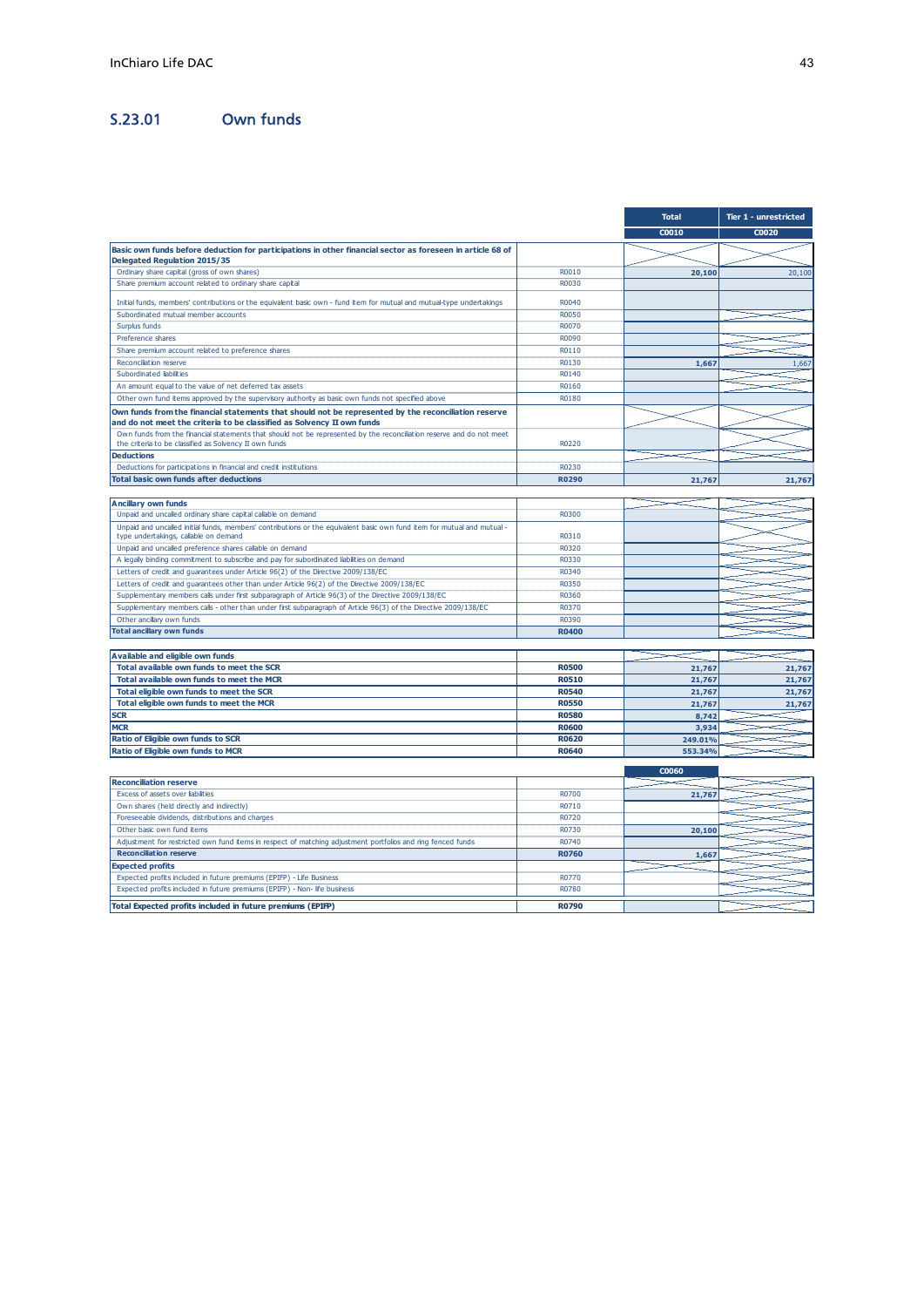# S.25.01 Solvency Capital Requirement

| InChiaro Life DAC                                                                                                                                                                                                                |                                     |                | 44                    |
|----------------------------------------------------------------------------------------------------------------------------------------------------------------------------------------------------------------------------------|-------------------------------------|----------------|-----------------------|
|                                                                                                                                                                                                                                  |                                     |                |                       |
|                                                                                                                                                                                                                                  |                                     |                |                       |
| S.25.01                                                                                                                                                                                                                          | <b>Solvency Capital Requirement</b> |                |                       |
|                                                                                                                                                                                                                                  |                                     |                |                       |
|                                                                                                                                                                                                                                  |                                     |                |                       |
|                                                                                                                                                                                                                                  |                                     |                |                       |
|                                                                                                                                                                                                                                  |                                     |                |                       |
|                                                                                                                                                                                                                                  |                                     |                |                       |
|                                                                                                                                                                                                                                  |                                     |                | <b>Gross solvency</b> |
|                                                                                                                                                                                                                                  |                                     |                | capital               |
|                                                                                                                                                                                                                                  |                                     |                | re quire ment         |
|                                                                                                                                                                                                                                  |                                     |                |                       |
|                                                                                                                                                                                                                                  |                                     |                | C0 110                |
| Market risk<br>Counterparty default risk                                                                                                                                                                                         |                                     | R0010<br>R0020 | 4,543<br>1,581        |
|                                                                                                                                                                                                                                  |                                     |                |                       |
| Life underwriting risk                                                                                                                                                                                                           |                                     | R0030          | 5,809                 |
| Health underwriting risk                                                                                                                                                                                                         |                                     | R0040          |                       |
|                                                                                                                                                                                                                                  |                                     | R0050          |                       |
| Non-life underwriting risk                                                                                                                                                                                                       |                                     | R0060          | $-3,086$              |
| Diversification                                                                                                                                                                                                                  |                                     |                |                       |
| Intangible asset risk                                                                                                                                                                                                            |                                     | R0070          |                       |
| <b>Basic Solvency Capital Requirement</b>                                                                                                                                                                                        |                                     | R0100          | 8,846                 |
|                                                                                                                                                                                                                                  |                                     |                |                       |
| <b>Calculation of Solvency Capital Requirement</b>                                                                                                                                                                               |                                     |                |                       |
|                                                                                                                                                                                                                                  |                                     |                | C0100                 |
| Operational risk                                                                                                                                                                                                                 |                                     | R0130          | 429                   |
| Loss-absorbing capacity of technical provisions                                                                                                                                                                                  |                                     | R0140          |                       |
|                                                                                                                                                                                                                                  |                                     | R0150          | $-533$                |
|                                                                                                                                                                                                                                  |                                     | R0160          | 0                     |
|                                                                                                                                                                                                                                  |                                     | R0200          | 8,742                 |
| Loss-absorbing capacity of deferred taxes<br>Capital requirement for business operated in accordance with Art. 4 of Directive 2003/41/EC<br>Solvency capital requirement excluding capital add-on<br>Capital add- on already set |                                     | R0210          | $\mathbf{0}$          |
| Solvency capital requirement                                                                                                                                                                                                     |                                     | R0220          | 8,742                 |
| Other information on SCR                                                                                                                                                                                                         |                                     |                |                       |
| Capital requirement for duration-based equity risk sub-module                                                                                                                                                                    |                                     | R0400          |                       |
| Total amount of Notional Solvency Capital Requirements for remaining part                                                                                                                                                        |                                     | R0410          |                       |
| Total amount of Notional Solvency Capital Requirements for ring fenced funds                                                                                                                                                     |                                     | R0420          | n                     |
| Total amount of Notional Solvency Capital Requirements for matching adjustment portfolios                                                                                                                                        |                                     | R0430          |                       |

|                                                                                                |                | <b>Gross solvency</b><br>capital<br>re quire ment |
|------------------------------------------------------------------------------------------------|----------------|---------------------------------------------------|
|                                                                                                |                | C0 110                                            |
| Market risk                                                                                    | R0010          | 4,543                                             |
| Counterparty default risk                                                                      | R0020          | 1,581                                             |
| Life underwriting risk                                                                         | R0030          | 5,809                                             |
| Health underwriting risk                                                                       | R0040          |                                                   |
| Non-life underwriting risk                                                                     | R0050          |                                                   |
| Diversification                                                                                | R0060          | $-3,086$                                          |
| Intangible asset risk                                                                          | R0070          |                                                   |
| <b>Basic Solvency Capital Requirement</b>                                                      | R0100          | 8,846                                             |
| <b>Calculation of Solvency Capital Requirement</b><br>Operational risk                         | R0130          | C0100                                             |
|                                                                                                |                | 429                                               |
| Loss-absorbing capacity of technical provisions<br>Loss-absorbing capacity of deferred taxes   | R0140<br>R0150 | $-533$                                            |
| Capital requirement for business operated in accordance with Art. 4 of Directive 2003/41/EC    | R0160          | $\Omega$                                          |
| Solvency capital requirement excluding capital add-on                                          | R0200          | 8,742                                             |
| Capital add- on already set                                                                    | R0210          | $\mathbf{0}$                                      |
| Solvency capital requirement                                                                   | R0220          | 8,742                                             |
| Other information on SCR                                                                       |                |                                                   |
| Capital requirement for duration-based equity risk sub-module                                  | R0400          |                                                   |
| Total amount of Notional Solvency Capital Requirements for remaining part                      | R0410          |                                                   |
| Total amount of Notional Solvency Capital Requirements for ring fenced funds                   | R0420          |                                                   |
| Total amount of Notional Solvency Capital Requirements for matching adjustment portfolios      | R0430          |                                                   |
| Diversification effects due to RFF nSCR aggregation for article 304                            | R0440          |                                                   |
| Approach to tax rate                                                                           |                | Yes/No<br>C0109                                   |
|                                                                                                |                |                                                   |
| Approach based on average tax rate<br>Calculation of loss absorbing capacity of deferred taxes | R0590          | $1 - Yes$<br><b>LAC DT</b>                        |
|                                                                                                |                |                                                   |
|                                                                                                |                | <b>C0130</b>                                      |
| <b>LAC DT</b>                                                                                  | R0640          | $-533$                                            |
|                                                                                                | R0650          | $-501$                                            |
| LAC DT justified by reversion of deferred tax liabilities                                      |                |                                                   |
| LAC DT justified by reference to probable future taxable economic profit                       | R0660          | $-33$                                             |
| LAC DT justified by carry back, current year                                                   | R0670          |                                                   |
| LAC DT justified by carry back, future years<br>Maximum LAC DT                                 | R0680<br>R0690 | $-1,159$                                          |

|                                    |       | Yes/No       |
|------------------------------------|-------|--------------|
|                                    |       | <b>CO109</b> |
| Approach based on average tax rate | R0590 | Yes          |

| Capital add- on already set<br>Solvency capital requirement<br>Other information on SCR<br>Capital requirement for duration-based equity risk sub-module<br>Total amount of Notional Solvency Capital Requirements for remaining part | R0210<br>R0220<br>R0400 | 8,742                  |
|---------------------------------------------------------------------------------------------------------------------------------------------------------------------------------------------------------------------------------------|-------------------------|------------------------|
|                                                                                                                                                                                                                                       |                         |                        |
|                                                                                                                                                                                                                                       |                         |                        |
|                                                                                                                                                                                                                                       |                         |                        |
|                                                                                                                                                                                                                                       |                         |                        |
|                                                                                                                                                                                                                                       | R0410                   |                        |
| Total amount of Notional Solvency Capital Requirements for ring fenced funds                                                                                                                                                          | R0420                   |                        |
| Total amount of Notional Solvency Capital Requirements for matching adjustment portfolios                                                                                                                                             | R0430                   |                        |
| Diversification effects due to RFF nSCR aggregation for article 304                                                                                                                                                                   | R0440                   |                        |
|                                                                                                                                                                                                                                       |                         | Yes/No<br>C0109        |
|                                                                                                                                                                                                                                       |                         |                        |
| Approach based on average tax rate                                                                                                                                                                                                    |                         |                        |
| Calculation of loss absorbing capacity of deferred taxes                                                                                                                                                                              | R0590                   | $1 - Yes$              |
|                                                                                                                                                                                                                                       |                         | <b>LAC DT</b><br>C0130 |
| LAC DT                                                                                                                                                                                                                                | R0640                   | $-533$                 |
| LAC DT justified by reversion of deferred tax liabilities                                                                                                                                                                             | R0650                   | $-501$                 |
| LAC DT justified by reference to probable future taxable economic profit                                                                                                                                                              | R0660                   | $-33$                  |
| LAC DT justified by carry back, current year                                                                                                                                                                                          | R0670                   | 0                      |
| LAC DT justified by carry back, future years                                                                                                                                                                                          | R0680                   |                        |